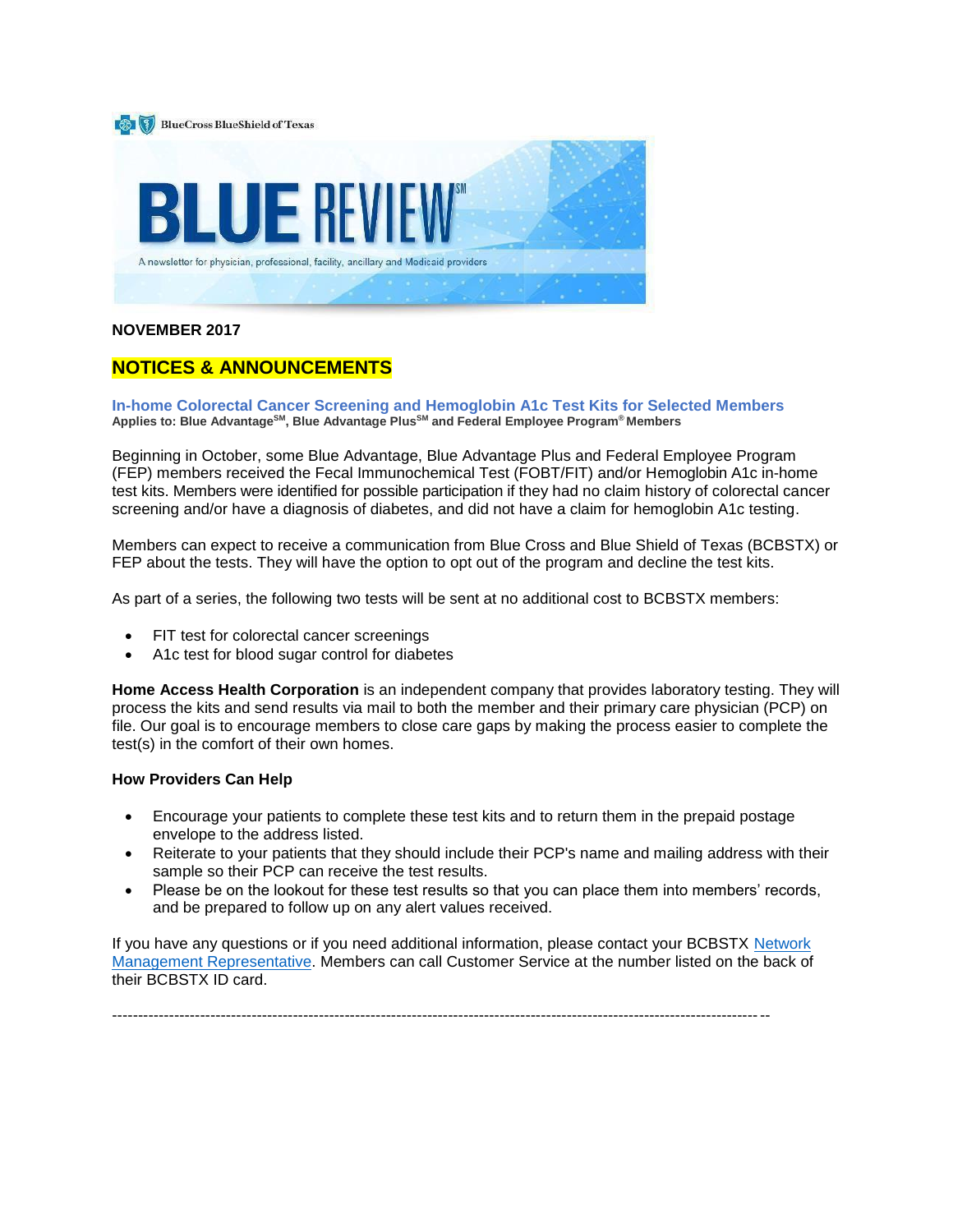#### **BCBSTX Celebrates LGBTQ Inclusion**

Blue Cross and Blue Shield of Texas (BCBSTX) is committed to promoting the health and wellness of our members and communities. Our commitment guides us in fostering greater access to care and working to lower the overall cost of care, while helping improve care quality and patient outcomes.

Our responsibility to an ever increasing, diverse member base led us to work with our lesbian, gay, bisexual, transgender and questioning/queer (LGBTQ) employees to understand the health care needs of the LGBTQ population. We are proud to inform you that this partnership resulted in the creation of the [BCBSTX Values LGBTQ Inclusion](https://www.bcbstx.com/member/advantages-of-membership/lgbtq-inclusion) resource web page. This resource underlines the importance of this dynamic community and supports our pledge, "To do everything in our power to stand with our members in sickness and in health."

We invite you to visit [BCBSTX Values LGBTQ Inclusion](https://www.bcbstx.com/member/advantages-of-membership/lgbtq-inclusion) and learn how you can join us in supporting the LGBTQ community. You will find examples of our internal and external commitments, as well as information on Health Professionals Advancing LGBT Equality (formerly known as the Gay & Lesbian Medical Association, GMLA). GLMA is an online provider directory where patients can search for primary care providers, specialists, therapists, dentists and other health care professionals that welcome LGBTQ individuals and families.

BCBSTX stands by our core values of integrity, respect, commitment, caring and excellence. We recognize the diverse worldviews that drive most health care choices in multicultural homes. To that end, we are committed to providing a variety of products and services that help meet the unique needs of our members by meeting them where they are and hope that you will join us.

# **Fee Schedule Updates Effective Oct. 1**

Blue Cross and Blue Shield of Texas (BCBSTX) will implement changes in the maximum allowable fee schedule used for Blue Choice PPO<sup>SM</sup>, Blue Essentials<sup>SM</sup>, Blue Premier<sup>SM</sup>, Blue Advantage HMO<sup>SM</sup> and ParPlan effective Oct. 1, 2017. The changes include:

-------------------------------------------------------------------------------------------------------------------------------

- The methodology used to develop the maximum allowable fee schedule for these plans will be based on 2017 Centers for Medicare and Medicaid Services (CMS) values as posted on their website for the services in which the BCBSTX reimbursement is based on CMS values.
- BCBSTX provides general reimbursement information policies, fee schedule request forms and fee schedule information on the [General Reimbursement Information](https://www.bcbstx.com/provider/gri/index.html) section of BCBSTX's [provider website.](https://www.bcbstx.com/provider/)
	- o Reimbursement changes and updates will be posted under "Reimbursement Changes/Updates" in the Reimbursement Schedules section.
	- o The specific effective date will be noted for each change that is posted.
- The conversion factor for certain surgical codes may vary by place of service for ambulatory surgical center and outpatient hospital.
- Blue Choice PPO, Blue Essentials, Blue Premier and Blue Advantage HMO:
	- o Will consider the site of service where the service is performed.
		- $\circ$  The multiple procedure payment will be changing on the professional component of certain diagnostic imaging procedures. This change applies to services billed as professional component only or global for the procedures listed on the website. The highest priced procedure will be reimbursed at 100 percent of the allowable and each additional procedure – when performed during the same session on the same day – will be reimbursed at 95 percent (previously 75 percent) of the allowable.

If you would like to request a sample of maximum allowable fees or if you have any questions, please contact your [Network Management office.](https://www.bcbstx.com/provider/contact_us.html#localnetwork)

-------------------------------------------------------------------------------------------------------------------------------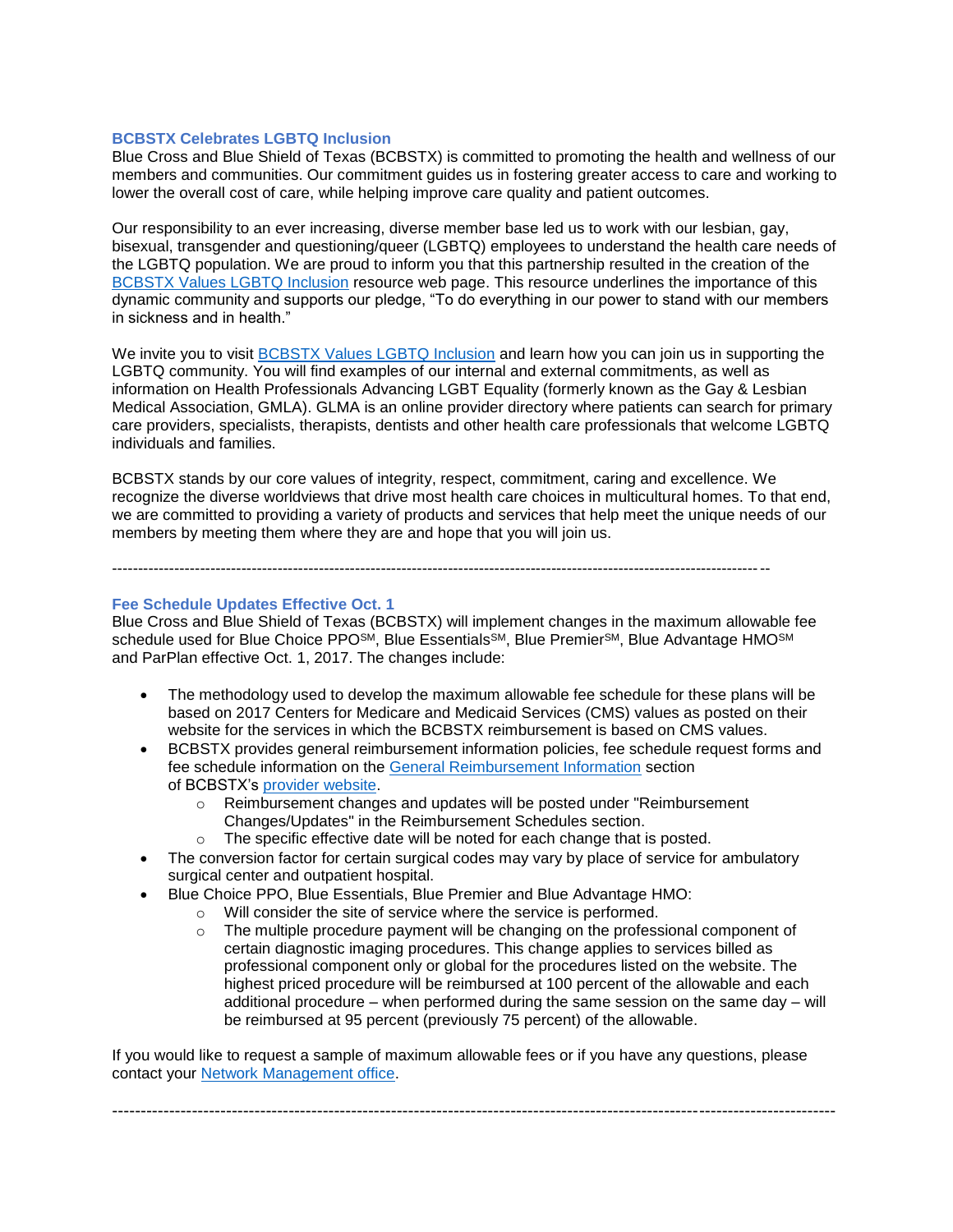**Integration of Prime Therapeutics® and Walgreens® Specialty Pharmacy and Mail Order Services** Blue Cross and Blue Shield of Texas' (BCBSTX) pharmacy benefit manager (PBM), Prime Therapeutics LLC (Prime), and Walgreens announced a strategic alliance in August 2016 to create a first-of-its-kind model for pharmacy benefit management that aligns a national pharmacy chain, a leading PBM and health plans, including a long-term retail pharmacy agreement. As part of this alliance, Prime and Walgreens have formed a combined company for specialty pharmacy and mail order services, headquartered in Orlando, FL.

Teams have been working to unite each organization's mail service and specialty pharmacy operations. As of mid-August 2017, all BCBSTX members whose pharmacy benefits are administrated through Prime will have been integrated into the new combined company's pharmacy systems.<sup>1</sup> A summary of the changes you might experience from this integration are included below.

#### **Specialty Pharmacy Services**

As of July 15, 2017, BCBSTX members were integrated into the new specialty pharmacy system. The new company is nationally accredited by Accreditation Commission for Health Care and Utilization Review Accreditation Commission. Any additional accreditation and licenses will be pursued as needed. Additionally, a vast selection of previously labeled limited distribution products will be available through Prime Therapeutics Specialty Pharmacy.

#### **There are no changes to the way you submit a prescription. The following remains the same:**

- The name used when e-prescribing: Prime Therapeutics Specialty (as of April 5, 2017)
- The fax number used to send prescriptions
- The prior authorization process; patient prior authorization approvals on file were transferred and will follow the BCBSTX process for renewals
- The number you call to reach Prime Specialty Pharmacy: 877-627-MEDS (6337)
- The hours of operation: Monday-Friday, 7 a.m. 7 p.m. CT

#### **For prescriptions coming to your location, you may notice changes in Prime Therapeutics' communications and packaging, including:**

- The use of the Prime Specialty Pharmacy and Walgreens names/logos may both appear on the packing receipt, enclosed information sheets, stickers on the box, etc.
- Cooler/cooler packaging and the box holding the medicine may look different
- The label affixed to the front of the box may show a dispensing location other than Orlando, FL

#### **Mail Order Services**

Covered 90-day supply mail order prescriptions are being filled by "PrimeMail by Walgreens Mail Service" home delivery program as of Aug. 18, 2017.

#### **There is a new way to submit a prescription electronically:**

• For patients with expired/no remaining refill prescriptions, you will need to provide a new prescription. If submitting this prescription electronically after Aug. 18, you will need to send it to Walgreens Mail Service in Tempe, AZ, or you can fax the prescription to 800-332-9581.

**Please Note:** Existing PrimeMail ePrescribing or fax methods you may currently be using can continue for the immediate future, but will be returned as "unable to fill" at some point later this year. Please take this opportunity to update any pharmacy information that may be stored in your patients' records. Also, if your patient has a current prior authorization approval on file, it was transferred over to the new mail order system and will follow the standard BCBSTX process for renewals.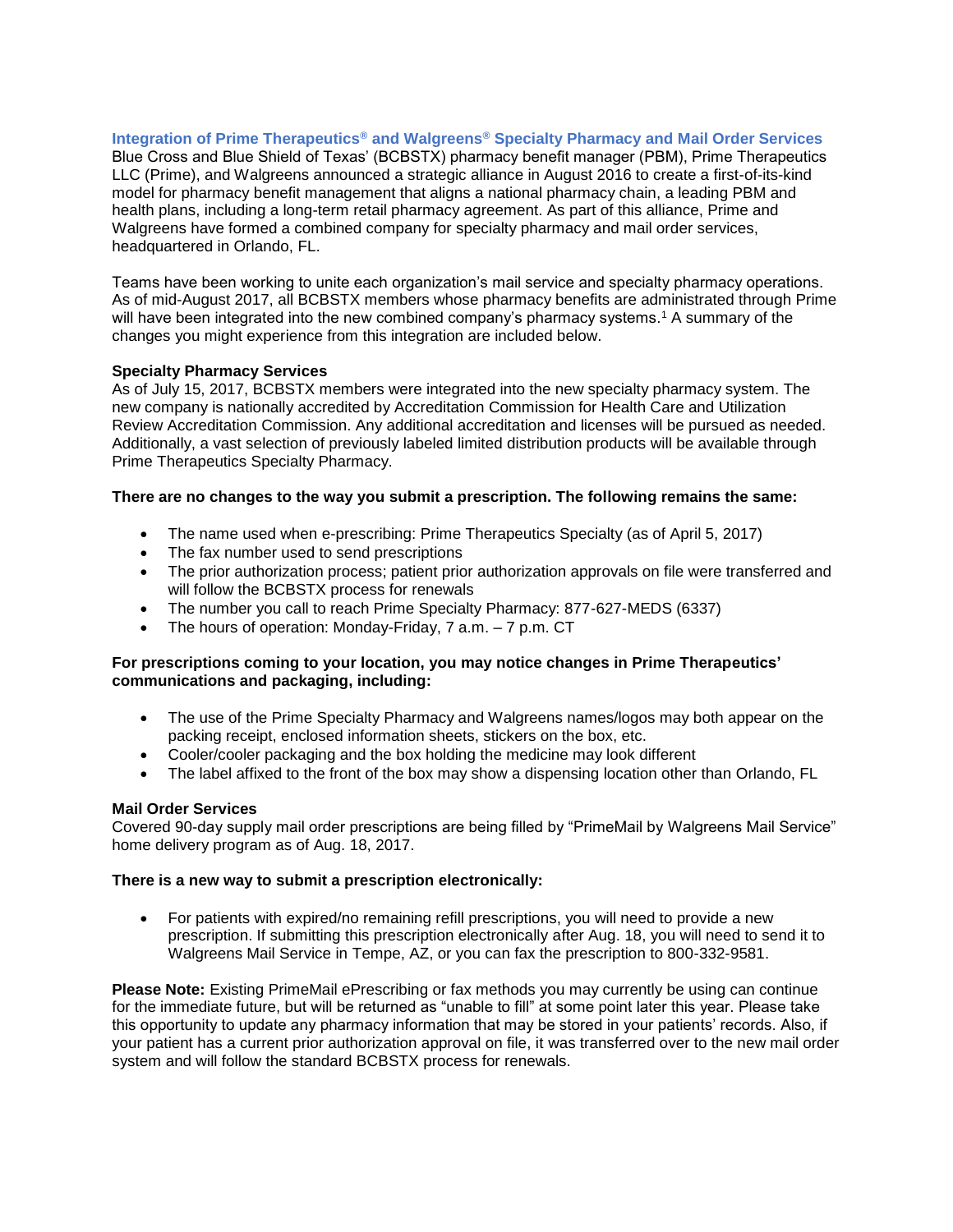Members with prescription history within the last 12-18 months were notified of the specialty pharmacy and/or mail order service changes. Full integration of all mail service and specialty pharmacy services are expected to be completed by the first quarter of 2018. More information about the new combined company, including the official name, will be shared in future *[Blue Review](https://www.bcbstx.com/provider/news/bluereview.html)* issues and/or in the [News and](https://www.bcbstx.com/provider/news/index.html)  [Updates](https://www.bcbstx.com/provider/news/index.html) section of the BCBSTX provider website.

If your patients have questions about their pharmacy benefits, please advise them to contact the Pharmacy Program number on their member ID card. Members may also visit bcbstx.com and log in to [Blue Access for Members](https://www.bcbstx.com/member)<sup>SM</sup> for a variety of online resources.

<sup>1</sup>Members with Medicare Part D or Medicaid coverage transitioned to the new mail order services as of earlier this year.

*Prime Therapeutics LLC is a pharmacy benefit management company. BCBSTX contracts with Prime Therapeutics to provide pharmacy benefit management and other related services. In addition, contracting pharmacies are contracted through Prime Therapeutics. The relationship between BCBSTX and contracting pharmacies is that of independent contractors. BCBSTX, as well as several independent Blue Cross and Blue Shield Plans, has an ownership interest in Prime Therapeutics.*

*Prime has entered into an agreement with Walgreens, an independently contracted pharmacy, to form a combined specialty pharmacy and mail order services company, owned by Prime and Walgreens.*

-------------------------------------------------------------------------------------------------------------------------------

### **BCBSTX New Employer Group Plan – Employees Retirement System of Texas (ERS) Effective Sept. 1, 2017**

We are excited to announce that Blue Cross and Blue Shield of Texas (BCBSTX) was awarded the sixyear contract for the Employees Retirement System of Texas (ERS) account, effective Sept. 1, 2017. ERS participants covered under HealthSelectSM of Texas and Consumer Directed HealthSelect<sup>SM</sup> benefit plans will access care through the Blue EssentialsSM provider network in all 254 counties in Texas.

#### **ERS participants plan options:**

- HealthSelect of Texas In-Area (Texas)
	- $\circ$  Participants must select a primary care physician (PCP) participating in the Blue Essentials provider network and referrals are required to see Blue Essential providers for in network benefits.
- **Consumer Directed HealthSelect In-Area (Texas)**
	- o Consumer Directed HealthSelect participants have open access to providers in the Blue Essentials provider network for their in-network benefits. This plan does not require PCP selection and does not require referrals.

ERS participants can be identified through their BCBSTX ID card:

- The plan names HealthSelect of Texas and Consumer Directed HealthSelect will be printed directly on the ID card.
- ERS Participants will have a unique Blue Essentials network ID labeled HME.

Patient eligibility and benefits should be verified prior to every scheduled appointment. Eligibility and benefit quotes include participant verification, coverage status and other important information, such as applicable copayment, coinsurance and deductible amounts. It's strongly recommended that providers ask to see the participant's ID card for current information and photo ID to guard against medical identity theft. When services may not be covered, participants should be notified that they may be billed directly.

For a list of services that require prior authorization for ERS participants, refer to the [ERS HealthSelect of](https://www.bcbstx.com/provider/pdf/hs-prior-auth.pdf)  [Texas Prior Authorization/Notification/Referral Requirements List](https://www.bcbstx.com/provider/pdf/hs-prior-auth.pdf) or [ERS Consumer Directed Health](https://www.bcbstx.com/provider/pdf/hs-prior-auth-consumer.pdf)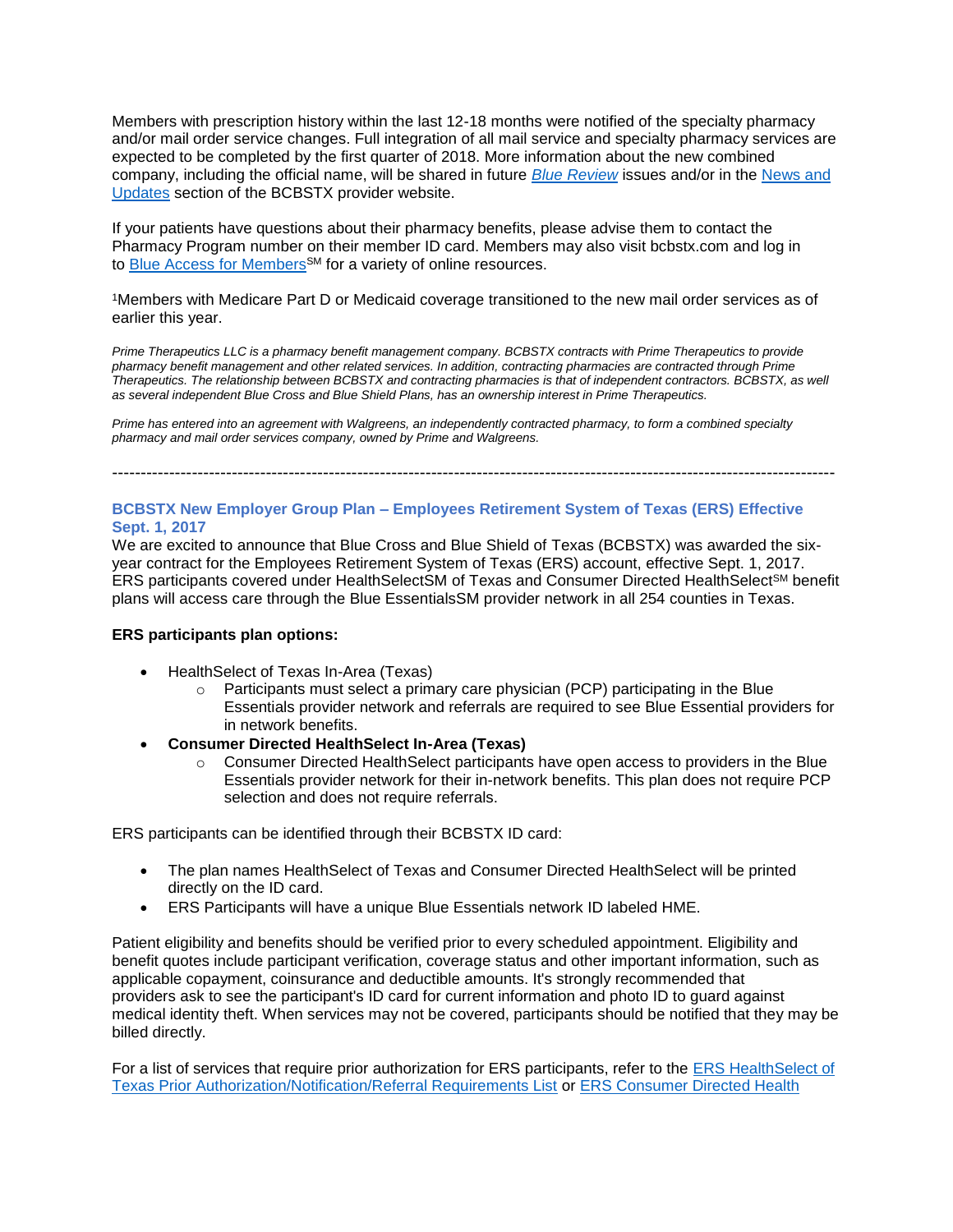### [Select Prior Authorization/Notification/Referral Requirements List](https://www.bcbstx.com/provider/pdf/hs-prior-auth-consumer.pdf) on the [Clinical Resources](https://www.bcbstx.com/provider/clinical/index.html) page of [bcbstx.com/provider.](https://www.bcbstx.com/provider/)

In addition, BCBSTX has contracted with eviCore healthcare (eviCore), an independent specialty medical benefits management company to provide Utilization Management services for the prior authorization requirements outlined below and indicated on the HealthSelect or Consumer Directed HealthSelect Prior Authorization/Notification/Referral Requirements lists for ERS participants:

- Molecular and genomic testing
- Radiation oncology for all outpatient and office services
- Advanced Radiology Imaging
- Sleep Studies and Sleep Durable Medical Equipment

To obtain prior authorization through eviCore you may use one of the following methods:

- The [eviCore HealthCare Web Portal](https://www.evicore.com/) is available 24x7. After a one-time registration, you can initiate a case, check status, review guidelines, view authorizations/eligibility and more. The Web Portal is the quickest, most efficient way to obtain information.
- Texas Providers can call toll-free at 855-252-1117 between 6 a.m. to 6 p.m. CT Monday through Friday and 9 a.m. to noon on Saturdays, Sundays and legal holidays.

For all other services (not listed above), that require a referral and/or prior authorization, providers should refer to the telephone numbers on the participants' ID card or physicians, professional providers and facilities contracted with BCBSTX can access [iExchange](https://www.bcbstx.com/provider/tools/iexchange.html). Go to iExchange to learn more or set up a new account.

Continue to watch for additional information regarding ERS in future editions of the Blue Review newsletter and on our website at [bcbstx.com/provider.](https://www.bcbstx.com/provider/)

If you have any questions or if you need additional information, please contact your BCBSTX [Network](https://www.bcbstx.com/provider/contact_us.html#localnetwork)  [Management Representative.](https://www.bcbstx.com/provider/contact_us.html#localnetwork)

-------------------------------------------------------------------------------------------------------------------------------

#### **Become a BCBSTX HealthSelectSM of Texas Provider Today!**

Are you currently providing or interested in providing healthcare services for Employees Retirement System of Texas (ERS) participants? ERS will utilize the Blue Essentials network to support its custom POS network for ERS HealthSelect of Texas<sup>SM</sup> and Consumer Directed HealthSelect<sup>SM</sup>. If you are not currently an active Blue Essentials network provider, you need to apply for participation in Blue Essentials prior to September 1, 2017, as HealthSelect will access the Blue Essentials network. To ensure a seamless transition and have the optimum providers available, we are reaching out to increase awareness about this opportunity.

ERS participants in the HealthSelect Point of Service (POS) plan receive maximum benefits when care is provided or directed by an in-network Primary Care Provider. Participants have an out-of-network option available to them, but there could be a significant financial impact when utilizing out-of-network services. Open enrollment for ERS participants will take place from June 26 through July 28, 2017. To continue providing care to your ERS participants, we hope you will consider participating in our customized HealthSelect network. Please contact your local [Network Management office](https://www.bcbstx.com/provider/contact_us.html) to obtain an agreement to be a HealthSelect provider through the Blue Essentials network.

We value your participation in our existing networks and it is our earnest hope you consider being a part of the Blue Essentials network for the benefit of your current and future ERS patients.

-------------------------------------------------------------------------------------------------------------------------------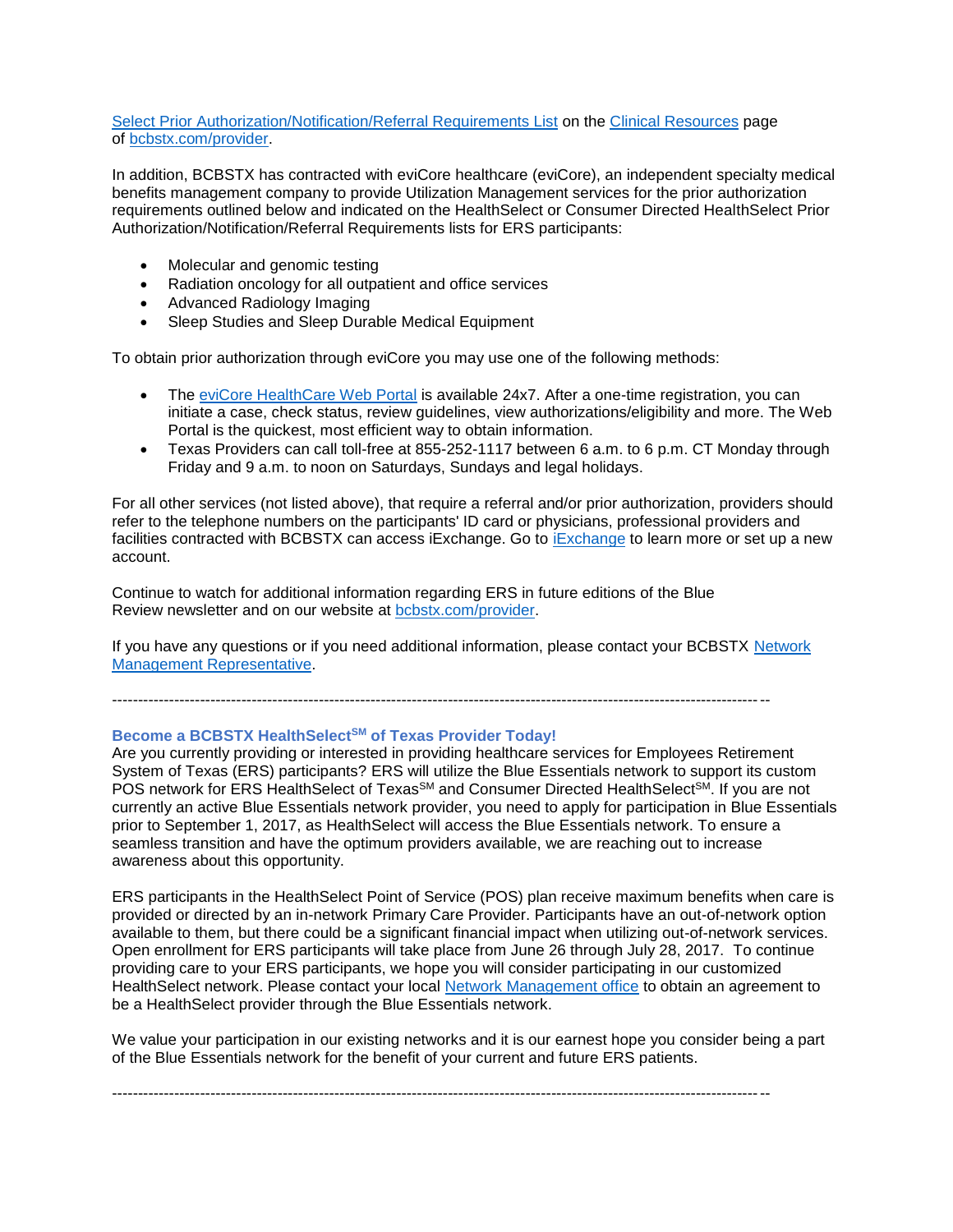### **CLAIMS & ELIGIBILITY**

#### **Documentation Guidelines for Laboratory Audit and Review**

To assist in prompt payment of claims and to insure payment integrity, Blue Cross and Blue Shield of Texas (BCBSTX) requires laboratory services to be properly documented. Incomplete or illegible records can result in a denial of payment for services.

#### **Submit Justification of Services**

For a claim to process and for BCBSTX benefits to be valid, there must be sufficient documentation in the provider's or hospital's records to verify that the services performed were medically necessary and required the level of care billed. If there is insufficient or no documentation, then there is no justification for the services or level of care billed, and request for payment may be denied. Additionally, if there is insufficient documentation for the claims that have already been adjudicated by BCBSTX, reimbursement may be considered an overpayment and the funds may be recovered.

**Laboratory claims** should be submitted to the state Blue Cross and Blue Shield Plan **where the sample was obtained** regardless of where the testing facility resides.

Each laboratory claim should have valid laboratory medical records documenting the services ordered and the results of the services performed. Laboratory medical records consist of a signed valid requisition and complete results of the tests performed. A valid requisition is one received from the patient's treating physician or qualified health care provider (i.e., the provider treating the patient and who will use the test results in the management of the patient's specific medical problem). Records should be complete, legible and include the following on the requisition:

- Complete patient identification
- Complete ordering provider identification (minimum full name and NPI#)
- Signature of ordering physician (must be legible) (signature on file, signature stamp and photocopies of signature are not acceptable)
- Facility and location where sample collected (state, office, home, hospital, residential treatment center)
- Type of sample (e.g., blood, serum, urine, oral swab)
- Date and time collected
- Date and time received in the lab
- Identity of individual who collected sample
- For urine testing, a temperature at time of collection may be relevant and aid in validity
- ICD-10-CM diagnosis codes received from ordering provider (specificity required)
- Identify specific tests ordered (avoid "custom" panels)
- For drug testing, a current medication list and point-of-care test results may be relevant and aid in supporting medical necessity.

BCBSTX follows the Centers for Medicare & Medicaid Services guidelines. Medicare will only pay for tests that are medically reasonable and necessary based on the clinical condition of each individual patient. Confirmation of drug screening is only indicated when the result of the drug screen is different than suggested by the patient's medical history, clinical presentation or the patient's own statement. Medicare makes this statement to reinforce that the ordering provider is cautioned that the justification for the need for testing is required.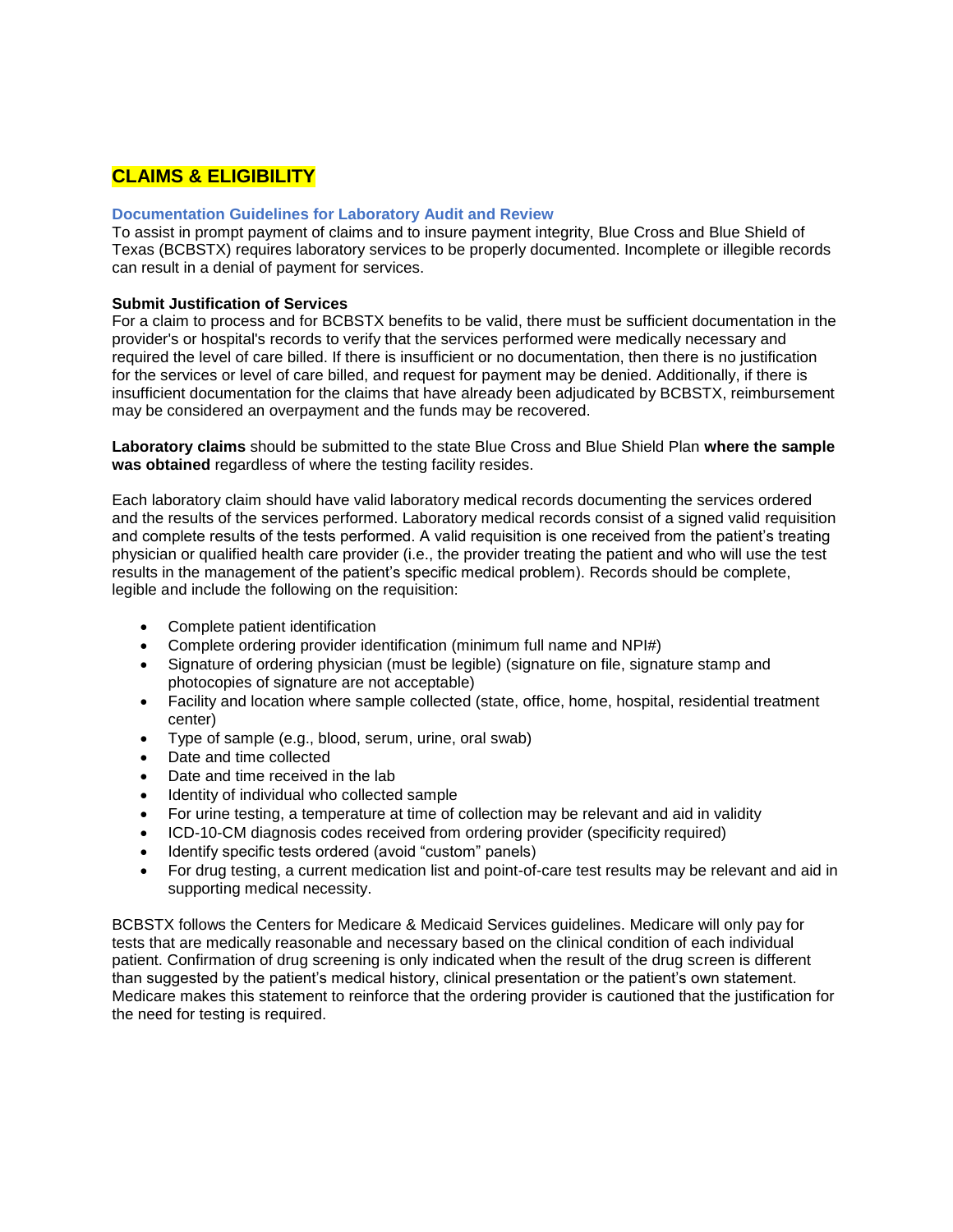Laboratory results documentation must include:

- Complete identification of performing entity (name, address, CLIA#)
- Patient name and DOB
- Ordering provider name and NPI#
- Facility name if applicable
- Date sample collected
- Date sample received in lab
- Date test results reported
- Complete test results, including validity testing if performed

Although BCBSTX does not require a laboratory provider to recover and submit medical records from an ordering provider, the **burden of proof remains with the billing provider to be able to substantiate the medical necessity of the laboratory services billed.** If necessary, BCBSTX will request records from an ordering provider to provide supporting information during a laboratory claim audit/review. Insufficient or a lack of supporting information will result in denial of the laboratory claim. Review an example of BCBSTX 's [Urine Drug Testing Policy MED207.154.](http://www.medicalpolicy.hcsc.net/medicalpolicy/activePolicyPage?lid=j0s5sl7f&corpEntCd=TX1)

Medicare auditors similarly require a billing provider to assume responsibility for obtaining supporting documentation as needed from a referring physician's office.\* The ordering provider's medical record must support the medical necessity for each service ordered. The record must be specific to an individual patient and not consist of "standing, routine or orders per protocol." Such one-size-fits-all ordering will not support the necessity for testing and may result in a payment denial for the laboratory service.

**Familiarity with health care plan medical policies regarding laboratory testing may prevent unexpected claim denials.** Orders alone do not ensure reimbursement. Medical policies, benefits, eligibility and medical record documentation are the determining factors for reimbursement.

Laboratories should be mindful of requests for testing received from inpatient and intensive outpatient behavioral health facilities. This is because laboratory services are included in per diem rates paid to the entities and should not be unbundled and submitted for separate claim reimbursement. In those instances, separate reimbursement for laboratory services may be denied or disallowed because payment is included in the ordering provider's per diem payment.

Health plan medical policies, and Medicare local and national coverage documents can be found online by searching [BCBSTX's website](https://www.bcbstx.com/provider/) or [Medicare's public website.](https://www.cms.gov/) Individual benefit/coverage information can be found by calling Customer Service at the number listed on the back of a member's BCBSTX ID card.

*\*Medicare Program Integrity Manual (Pub. 100-08), Chapter 3, Section 3.2.3.*

-------------------------------------------------------------------------------------------------------------------------------

#### **Reimbursement Percentage Update for Modifier 52 (Reduced Services)**

Effective February 1, 2018, Blue Cross and Blue Shield of Texas (BCBSTX) will implement changes to the reimbursement percentage for Modifier 52 (Reduced Services).

The modifier reimbursement percentages are located under [General Reimbursement Information.](https://www.bcbstx.com/provider/gri/index.html) Brief description of the change:

Effective February 1, 2018, the reimbursement percentage for Modifier 52 (Reduced Services) will be 50%.

BCBSTX provides general reimbursement information policies, fee schedule request forms and fee schedule information under the [General Reimbursement Information](https://www.bcbstx.com/provider/gri/index.html) section of the Standards and Requirements tab on our website. Additionally, reimbursement changes and updates are posted under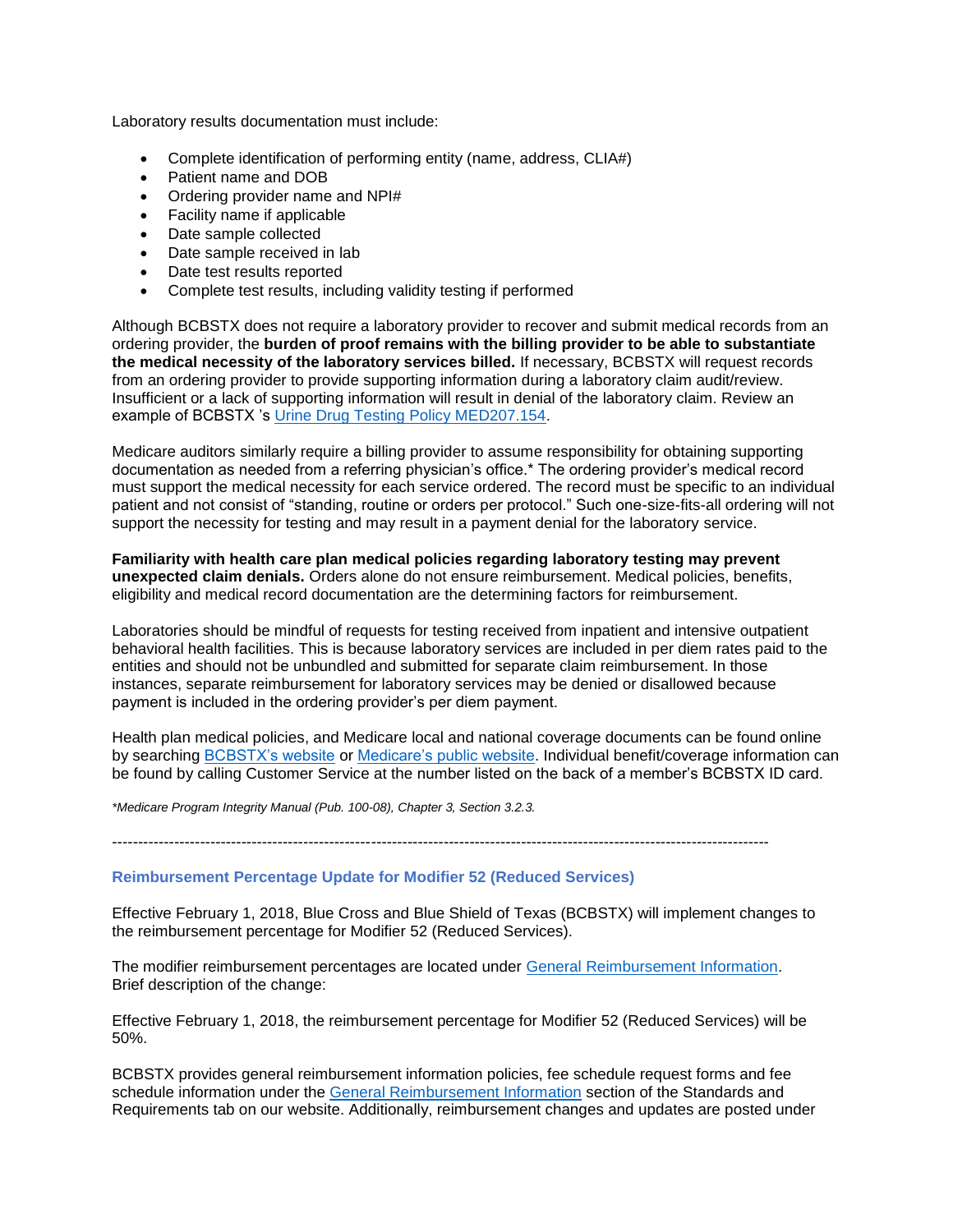"Reimbursement Changes/Updates" in the Professional Reimbursement Schedules section. The changes will not become effective until at least 90 days from the posting date. The specific effective date will be noted for each change that is posted.

Please be advised that this reimbursement information contains confidential information proprietary to BCBSTX. The use and disclosure of this information is restricted under Texas Insurance Code Section 1301.136(b), Texas Insurance Code Section 843.321(b) and the terms of your BCBSTX agreements. If you have any questions or if you need additional information, please contact your BCBSTX [Network](https://www.bcbstx.com/provider/contact_us.html#localnetwork)  [Management Representative.](https://www.bcbstx.com/provider/contact_us.html#localnetwork)

-------------------------------------------------------------------------------------------------------------------------------

#### **Government Programs: 835 Electronic Remittance Advice (835 ERA) Update**

This notice applies to government programs providers servicing the following Blue Cross and Blue Shield of Texas (BCBSTX) members:

- Blue Cross Medicare AdvantageSM\*
- STAR, STAR Kids and CHIP

*\*Including the product types of HMO, PPO, HMO-POS and HMO-SNP (if applicable).*

This an update to a [March 2017 announcement,](https://www.bcbstx.com/provider/news/2017_03_10.html) which advised that missing ERA files could not be reloaded for claims submitted for members enrolled in any of the above-referenced Medicare Advantage and BCBSTX Medicaid plans. Therefore, impacted providers were instructed to refer to the paper Provider Claim Summary (PCS) sent by regular mail for remittance information on government programs claims.

**Effective Nov. 30, 2017, government programs providers enrolled to receive the 835 ERA from BCBSTX may request redelivery of missing ERA files, to their designated receivers, issued since Jan. 1, 2017. Please note that ERA files originally issued prior to Jan. 1, 2017 cannot be reloaded.** To request redelivery of ERAs for government programs claims, you may contact Provider Customer Service at the number on the member's ID card. Paper PCSs will continue to be mailed for providers who are not enrolled for ERA.

**Not enrolled for ERA?** Providers may enroll online for ERA and also make any necessary set-up changes through the Availity™ Web portal at no cost. The online enrollment process can be completed in near real-time. Providers will receive a confirmation letter acknowledging the enrollment effective date and related information. To register for Availity, visit their website at [availity.com](http://www.availity.com/) and complete the online application today.

For more information on 835 ERA enrollment and related topics, visit the Electronic Commerce / EFT & ERA [section](https://www.bcbstx.com/provider/claims/era.html) of our Provider website.

*Availity is a trademark of Availity, LLC, a separate company that operates a health information network to provide electronic information exchange services to medical professionals. Availity provides administrative services to BCBSTX. BCBSTX makes no endorsement, representations or warranties regarding any products or services offered by third party vendors such as Availity. If you have any questions about the products or services offered by such vendors, you should contact the vendor(s) directly.*

-------------------------------------------------------------------------------------------------------------------------------

#### **Find BCBSTX Resources in AvailityTM Payer Spaces**

Have you recently been searching in the [Availity Web Portal](https://apps.availity.com/availity/web/public.elegant.login) to locate a specific Blue Cross and Blue Shield of Texas (BCBSTX) tool or enrollment option? Some of our electronic resources offered through Availity have moved to the BCBSTX-branded Payer Spaces section in Availity.

The **BCBSTX Payer Spaces** section contains payer-specific in-house applications, resources and links to the BCBSTX provider website for quick access to pertinent information. You can also view the latest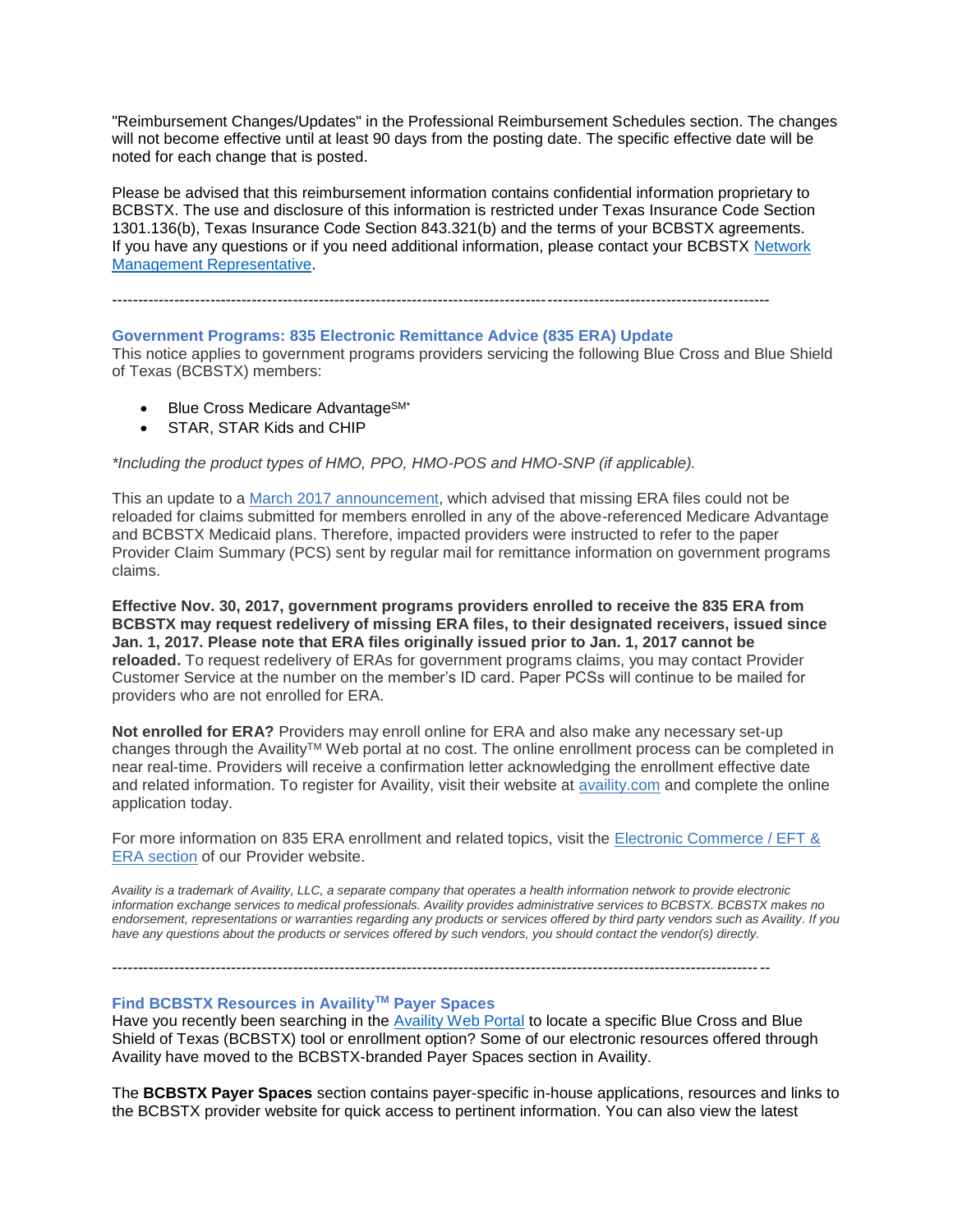Availity news and announcements for various payer-specific articles, newsletters and reference documents.

Providers may access **BCBSTX Payer Spaces** by selecting the Payer Spaces drop-down option from the Availity navigation menu.

| <b>Ry Availity</b>          | ← Home | A Notifications          | $\heartsuit$ My Favorites $\vee$ |                                         |
|-----------------------------|--------|--------------------------|----------------------------------|-----------------------------------------|
| Patient Registration $\vee$ |        | Claims & Payments $\vee$ | Reporting                        | Payer Spaces v<br>More $\vee$           |
|                             |        |                          |                                  | <b>BlueCross BlueShield</b><br>of Texas |

The following online tools and resources are now available via the **Resource tab** within the BCBSTX Payer Spaces section:

- Electronic Fund Transfer online enrollment
- Electronic Remittance Advice online enrollment
- iExchange**®** online benefit preauthorization registration
- National Drug Code Units Calculator
- Electronic Refund Management (eRM) tool
- And more …

**Note:** The Claim Research Tool (BCBS) remains available in the **Claims & Payments** tab on the Availity navigation menu.

To learn more about BCBSTX's electronic offerings, visit the [Provider Tools](https://www.bcbstx.com/provider/tools/index.html) page in the Education & [Reference Center](https://www.bcbstx.com/provider/education_reference.html) on the BCBSTX [provider website.](https://www.bcbstx.com/provider/) For assistance or customized training, contact a BCBSTX Provider Education Consultant at *[PECS@bcbstx.com.](mailto:PECS@bcbstx.com)*

*Availity is a trademark of Availity, LLC, a separate company that operates a health information network to provide electronic information exchange services to medical professionals. Availity provides administrative services to BCBSTX. iExchange is a trademark of Medecision, Inc., a separate company that provides collaborative health care management solutions for payers and providers. BCBSTX makes no endorsement, representations or warranties regarding any products or services provided by third party vendors such as Availity or Medecision. If you have any questions about the products or services provided by such vendors, you should contact the vendor(s) directly.*

# **Operational Effectiveness: Better and Faster Ways to Do Business Together**

-------------------------------------------------------------------------------------------------------------------------------

How can we help providers so they can effectively drive operational and clinical efficiencies while continuing to deliver quality care? Blue Cross and Blue Shield of Texas (BCBSTX) is committed to making system and process improvements and innovations to better support and collaborate with providers. Now more than ever, collaboration is essential to help control rising health care costs, avoid redundant or unnecessary care, identify opportunities for members to get the right care at the right time and place, and streamline administrative work. Ultimately, we want to make it easier for providers to do business with us and we want to continue to earn their satisfaction.

In the months ahead, we are rolling out new ways to work together, which have been created with efficiency and effectiveness in mind. As we systematically deploy new processes and programs, we are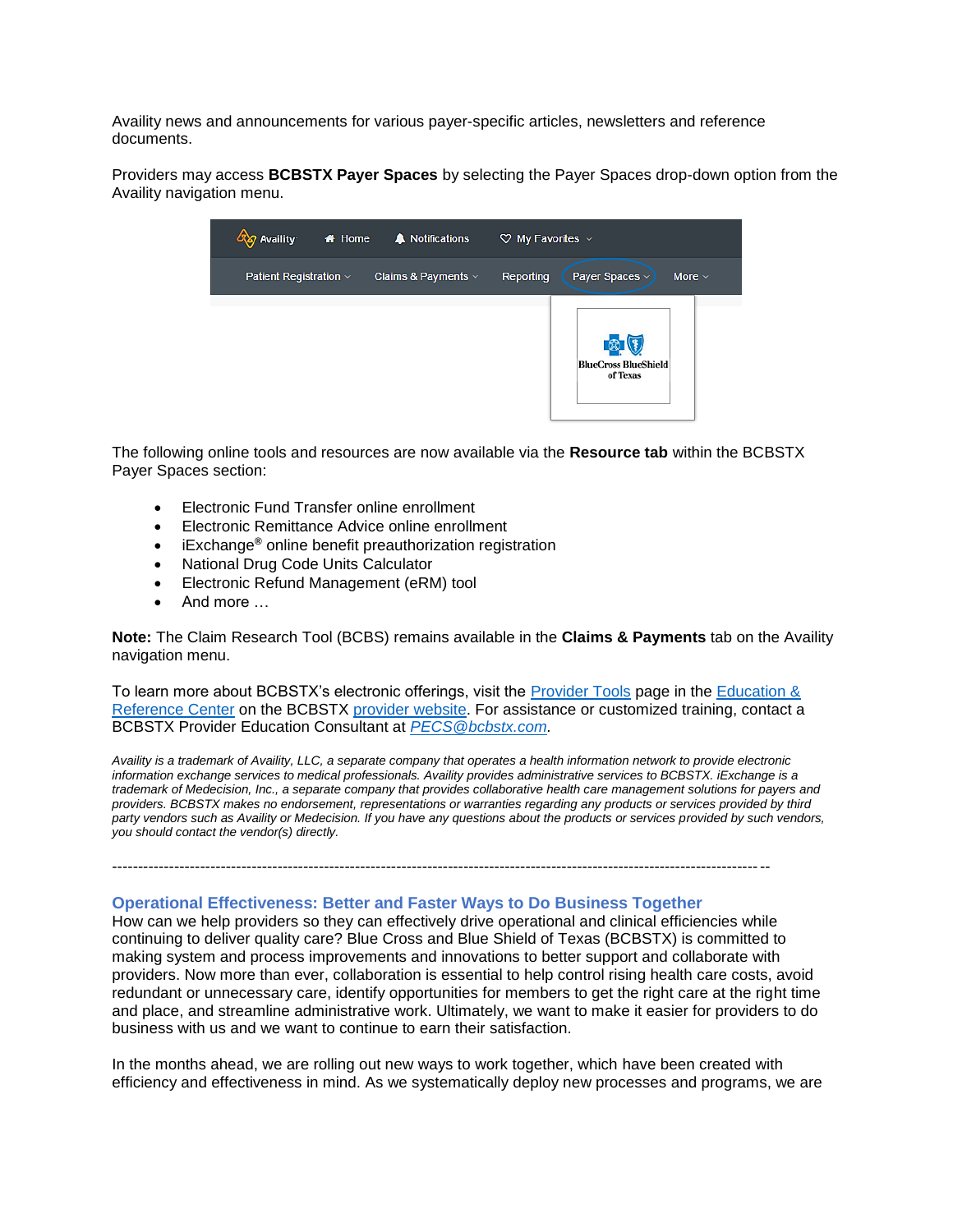helping providers realize the ability to integrate these new efficiencies into existing workflows with relative ease.

We are introducing more ways to transact provider-payer business electronically with an increased emphasis on online forms, tools and other resources. The increased focus on electronic tools will help improve data accuracy, which in turn helps ensure claims process accurately and provider directories are up-to-date.

#### **Clinical Data Exchange (CDE) Tool**

Another way we are building efficiencies into the provider-payer relationship is through various **data solutions** that will offer providers greater insight into our members' health status, and the quality and cost of care they deliver. New **CDE tool** capabilities will streamline and speed the online exchange of member clinical data between providers and BCBSTX in a scalable and secure platform.

This technology will enable connected providers to access a member's medical record and the health summary at the site of service. We anticipate this will help providers identify unmet care needs and avoid unnecessary or redundant services. We also anticipate that CDE will help reduce claims processing and payment time as a likely result of fewer pended, denied and appealed claims.

#### **Provider Performance Analytics and Reporting Tool**

Care quality and cost analytics and reporting augment our clinical data exchange efforts. We are striving to make the health care system work better through the controlled deployment of a single, online platform for a suite of quality and efficiency analytics and reporting. Our new **Provider Performance Analytics** and Reporting tool is accessible in the BCBSTX-branded Payer Spaces section to registered Availity<sup>™</sup> Web Portal administrators and assigned users.

This tool offers a robust suite of data dashboards that display valuable information about providers' overall BCBSTX member population and allows users to filter quality data in a variety of ways such as age range, diagnosis type and contract type. Providers can view emergency room and pharmacy risk adjustment and incentive data, among other details. Our reporting tools can help illuminate the services that may help providers maximize reimbursement.

In addition, provider **performance efficiency analytics** offer insight into the cost of care by type of care episode and how it compares to care delivered by peer providers in the same market, specialty or network for similar BCBSTX members. This new platform will allow us to deliver reports faster and with dynamic reporting capability.

As Executive Director of BCBSTX's Quality and Accreditation, Terri Kitchen shares, "With so many different types of performance management metrics available through the dashboards, depending on what the end user needs, there's probably a dashboard for that." We believe that the quality and efficiency data will help providers identify and prioritize practice enhancement opportunities.

To prepare for the use of these new data solutions, we encourage you to become a [registered Availity](http://www.availity.com/)  [user](http://www.availity.com/) today at no charge. Becoming a registered Availity user will give you immediate access to many tools and resources that are available now, while also ensuring you will be first in line to begin using new data solutions when they launch.

*Availity is a trademark of Availity, LLC, a separate company that operates a health information network to provide electronic information exchange services to medical professionals. Availity provides administrative services to BCBSTX. BCBSTX makes no*  endorsement, representations or warranties regarding any products or services provided by third party vendors such as Availity. If *you have any questions about the products or services provided by such vendors, you should contact the vendor(s) directly.*

-------------------------------------------------------------------------------------------------------------------------------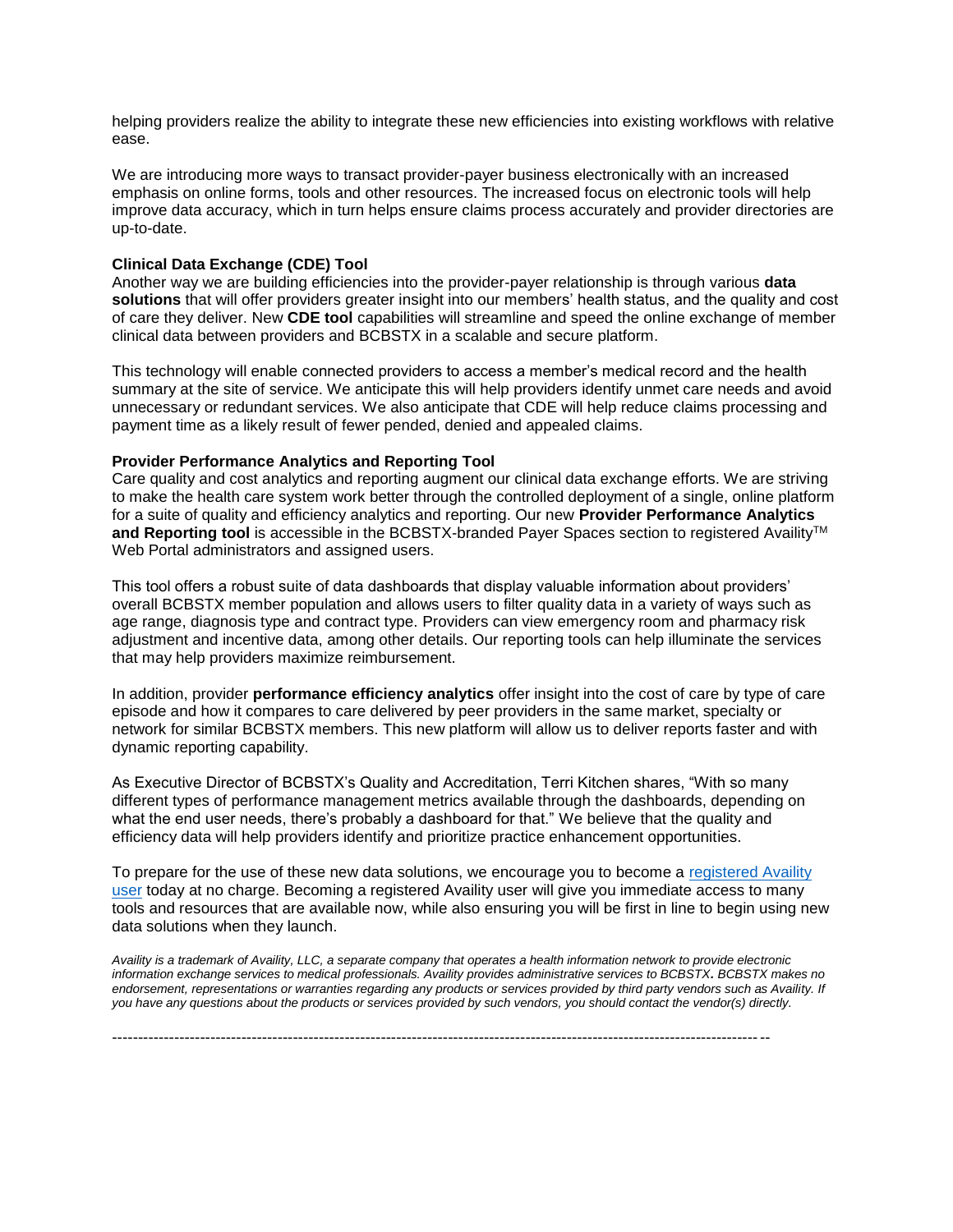#### **National Drug Code (NDC) Billing Update for Medicare Advantage Claims**

Beginning Dec. 15, 2017, Blue Cross and Blue Shield of Texas (BCBSTX) will activate edits to validate NDCs that are submitted on electronic and paper professional and institutional Blue Cross Medicare Advantage (PPO)SM and Blue Cross Medicare Advantage (HMO)SM claims. These validation edits are being implemented to align with the Centers for Medicare & Medicaid Services (CMS) encounter data submission requirements. Providers should confirm that the NDCs submitted are appropriate for services rendered and active for the date(s) of service billed.

The table below specifies which NDC-related elements must be entered if NDCs are included on electronic professional and institutional claims for Medicare Advantage members. Claims submitted containing NDCs may be rejected if any of these data elements are missing or incorrect. Rejected claims must be resubmitted with the correct data. If you use a billing service or clearinghouse, please share the above information with your vendor.

| <b>Elements Required when NDC is</b><br><b>Present</b><br>on Electronic Claims                                                                                                                         | <b>Professional Electronic</b><br>Claim (837P) Loops and<br><b>Segments</b> | <b>Institutional Electronic</b><br>Claim<br>(837I) Loops and<br><b>Segments</b> |
|--------------------------------------------------------------------------------------------------------------------------------------------------------------------------------------------------------|-----------------------------------------------------------------------------|---------------------------------------------------------------------------------|
| Current Procedural Terminology (CPT®)<br>or Healthcare Common Procedure<br>Coding System (HCPCS) Code                                                                                                  | Loop 2400, $SV101-1 = HC$<br>Loop 2400, $SV101-2 =$<br>[CPT/HCPCS code]     | Loop 2400, $SV202-1 = HC$<br>Loop 2400, $SV202-2 =$<br>[CPT/HCPCS code]         |
| If the CPT/HCPCS code in SV101-<br>2 (professional claim)/ SV202-<br>2 (institutional claim) is an unlisted<br>procedure code or Not Otherwise<br>Classified (NOC)" code, a description is<br>required | Loop 2400, SV101-7                                                          | Loop 2400, SV202-7                                                              |
| Line Item Charge Amount                                                                                                                                                                                | Loop 2400, SV102                                                            | Loop 2400, SV203                                                                |
| Unit of Measurement Code                                                                                                                                                                               | Loop 2400, $SV103 = UN$                                                     | Loop 2400, $SV204 = UN$                                                         |
| <b>Service Unit Count</b>                                                                                                                                                                              | Loop 2400, SV104                                                            | Loop 2400, SV205                                                                |
| <b>NDC Qualifier</b>                                                                                                                                                                                   | Loop 2410, $LINO2 = N4$                                                     | Loop 2410, $LINO2 = N4$                                                         |
| NDC (11-character alpha-numeric value<br>containing no spaces, hyphens or special<br>characters)                                                                                                       | Loop 2410, $LINO3 = NDC$<br>Number                                          | Loop 2410, $LINO3 = NDC$<br>Number                                              |
| Quantity / Dosage* (Number of NDC<br>units)                                                                                                                                                            | Loop 2410, CTP04                                                            | Loop 2410, CTP04                                                                |
| Unit of Measure (UOM = UN, ML, GR or<br>F2)                                                                                                                                                            | Loop 2410, CTP05-1                                                          | Loop 2410, CTP05-1                                                              |
| Prescription Number (when applicable)                                                                                                                                                                  | Loop 2410, $REF01 = XZ$<br>$REF02 = [prescription]$<br>number]              | Loop 2410, $REF01 = XZ$<br>$REF02 = [prescription]$<br>number]                  |

If NDCs are submitted on paper professional (CMS-1500) and institutional (UB-04) claims for Medicare Advantage members, the following NDC-related elements must be included: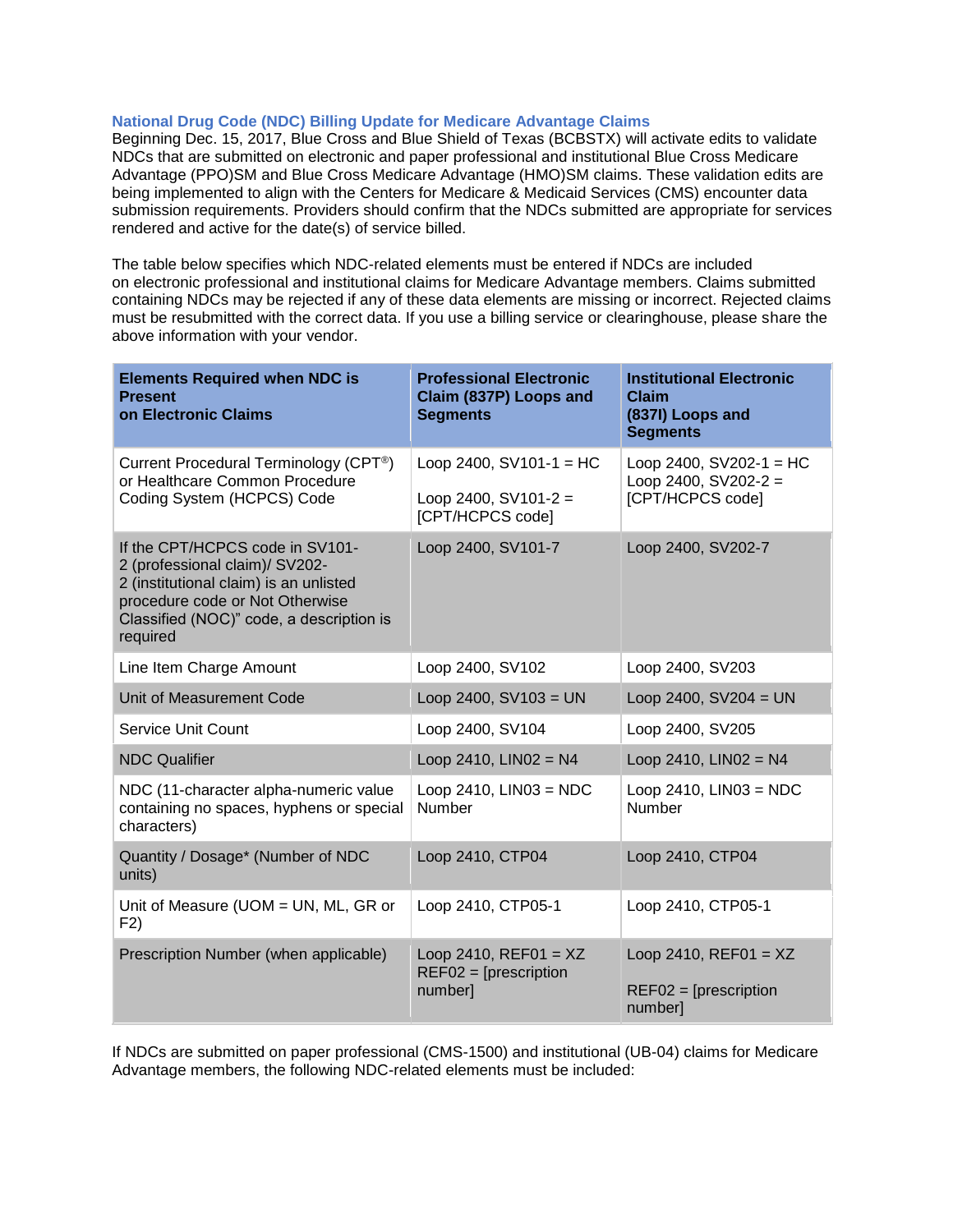#### **Professional (CMS-1500) fields**

- 24A (shaded area) NDC Qualifier, NDC 11-digit number, Unit of Measure Qualifier and Unit **Quantity**
- 24D CPT/HCPCS code
- 24G HCPCS unit

### **Institutional (UB-04) fields**

- 42 Revenue code
- 43 Revenue Code Description, NDC Qualifier, NDC 11-digit number, Unit of Measure Qualifier and Unit Quantity
- 44 HCPCS code
- 45 Service/Assessment Date
- 46 Service Units

\*For assistance with calculating the number of NDC units, independently contracted BCBSTX providers may access the NDC Units Calculator Tool at no cost through our secure site – look for the National Drug Codes (NDCs): Billing Resources link on our provider website Home page at [bcbstx.com/provider.](https://www.bcbstx.com/provider) The NDC Units Calculator Tool is also available via the [Availity™ Web Portal.](http://www.availity.com/)

For additional claim-related information, refer to the appropriate Provider Manual in the Standards and Requirements section of our Provider website. As always, your assigned BCBSTX Provider Network Representative is available to provide personalized assistance to you and your staff.

#### *CPT copyright 2016 American Medical Association (AMA). All rights reserved. CPT is a registered trademark of the AMA.*

*Availity is a trademark of Availity, LLC, a separate company that operates a health information network to provide electronic information exchange services to medical professionals. Availity provides administrative services to BCBSTX. BCBSTX makes no endorsement, representations or warranties regarding any products or services offered by third party vendors such as Availity. If you have any questions about the products or services offered by such vendors, you should contact the vendor(s) directly.*

*Blue Cross and Blue Shield of Texas, a Division of Health Care Service Corporation, a Mutual Legal Reserve Company, an Independent Licensee of the Blue Cross and Blue Shield Association.*

*Blue Cross®, Blue Shield® and the Cross and Shield Symbols are registered service marks of the Blue Cross and Blue Shield Association, an association of independent Blue Cross and Blue Shield Plans.*

-------------------------------------------------------------------------------------------------------------------------------

#### **Notice of changes to Billing and Documentation Information and Requirements**

Blue Cross and Blue Shield of Texas (BCBSTX) is implementing changes to clarify existing policies related to billing and documentation requirements for the BlueChoice® PPO, Blue Advantage HMO<sup>SM</sup>, Blue Essential<sup>sM</sup>, Blue PremierSM, Blue Cross Medicare Advantage (PPO) and Blue Cross Medicare Advantage (HMO)<sup>SM</sup> plans effective 9/15/17 as reflected in the Blue Choice PPO Provider Manual and the Blue Essentials, Blue Advantage HMO and Blue Premier Provider Manual in Section E Filing Claims posted on [bcbstx.com/provider](https://www.bcbstx.com/provider/) under [Standards and Requirements/ Manuals.](https://www.bcbstx.com/provider/gri/index.html) Below are the updates to be posted:

#### **Billing & Documentation Information & Requirements**

#### **Permissible Billing**

BCBSTX does not permit pass-through billing, splitting all-inclusive bills, under-arrangement billing, and any billing practices where a provider or entity submits claims by or for another provider not otherwise provided for in the provider's agreement or in this policy.

#### **Pass through Billing**

Pass-through billing occurs when the ordering physician, professional provider, facility, or ancillary provider requests and bills for a service, but the service is not performed by the ordering physician, professional provider, facility, or ancillary provider.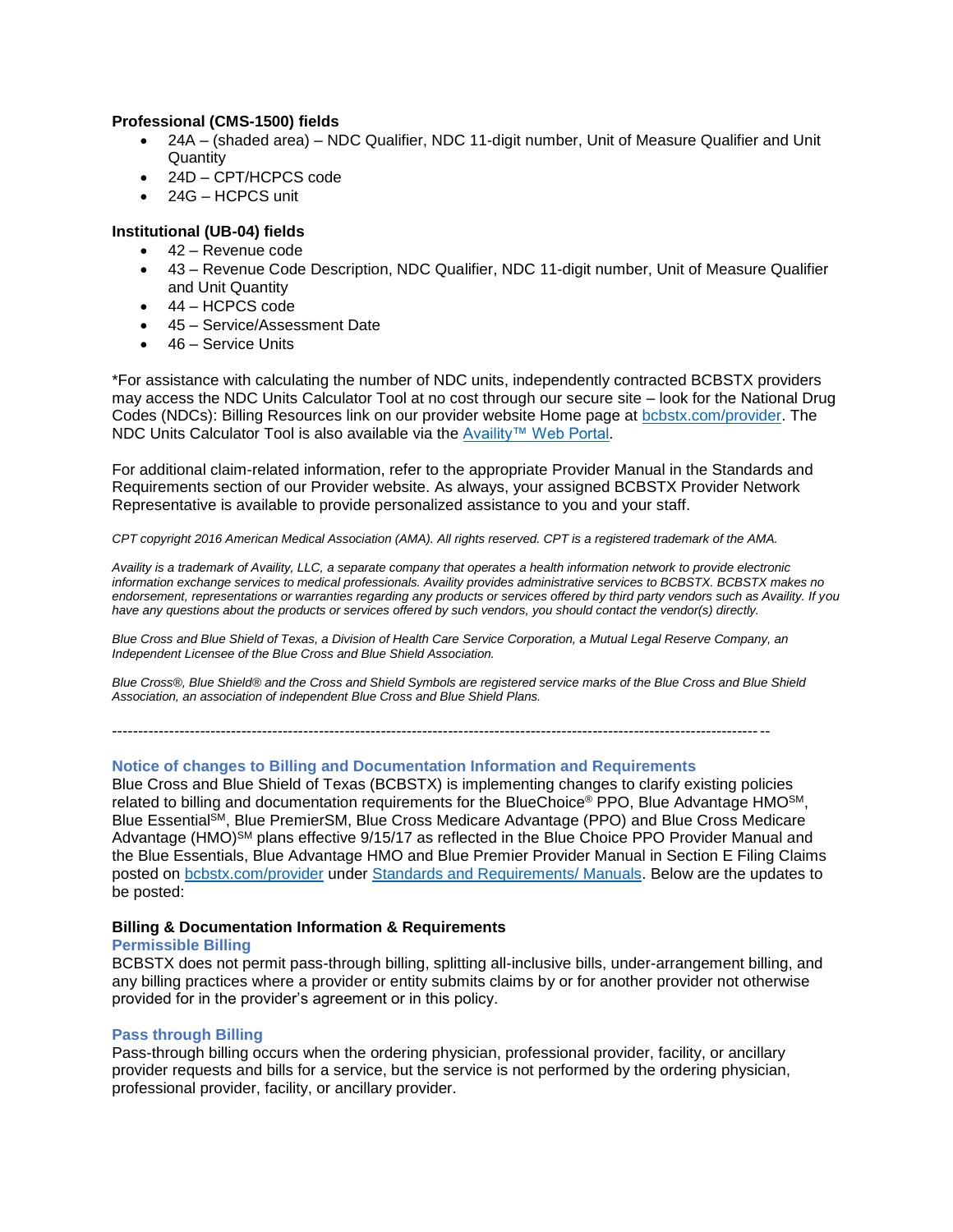The performing physician, professional provider, facility, or ancillary provider is required to bill for the services they render unless otherwise approved by BCBSTX. BCBSTX does not consider the following scenarios to be pass-through billing:

- The service of the performing physician, professional provider, facility, or ancillary provider is performed at the place of service of the ordering physician or professional provider and billed by the ordering physician or professional provider;
- The service is provided by an employee of a physician, professional provider, facility, or ancillary provider (i.e., physician assistant, surgical assistant, advanced nurse practitioner, clinical nurse specialist, certified nurse midwife or registered first assistant who is under the direct supervision of the ordering physician or professional provider); and
- The service is billed by the ordering physician or professional provider.

The following modifiers should be used by the supervising physician when he/she is billing for services rendered by a Physician Assistant (PA), Advanced Practice Nurse (APN) or Certified Registered Nurse First Assistant (CRNFA):

**AS modifier:** A physician should use the AS modifier when billing on behalf of a PA, APN or CRNFA, including that providers National Provider Identifier (NPI), for services provided when the PA, APN, or CRNFA is acting as an assistant during surgery. Modifier AS is to be used ONLY if the PA, APN, or CRNFA assists at surgery.

**SA modifier:** A supervising physician should use the SA modifier when billing on behalf of a PA, APN, or CRNFA for non-surgical services. Modifier SA is to be used when the PA, APN, or CRNFA is assisting with any other procedure that DOES NOT include surgery.

#### **Under Arrangement Billing**

"Under-arrangement" billing and other similar billing or service arrangements are not permitted by BCBSTX. "Under-arrangement" billing refers to situations where services are performed by a physician, facility, or ancillary provider but the services are billed under the contract of another physician, facility or ancillary provider, rather than under the contract of the physician, facility, or ancillary provider that performed the services.

#### **All Inclusive Billing**

Any testing performed on patients treated by a physician, professional provider, facility, or ancillary provider that is compensated on an all-inclusive rate should not be billed separately by the facility or any other provider. The testing is a part of the per diem or outpatient rates paid to a facility for such services. The Physician, professional provider, facility, or ancillary provider may, at their discretion, use other providers to provide services included in their all-inclusive rate, but remain responsible for costs and liabilities of those services, which shall be paid by the facility and not billed directly to BCBSTX.

For all-inclusive billing, all testing and services that share the same date of service for a patient must be billed on one claim. Split billing is a violation of network participating provider agreements.

### **Other Requirements and Monitoring**

### **CLIA Certification Requirement**

Facilities and private providers who perform laboratory testing on human specimens for health assessment or the diagnosis, prevention, or treatment of disease are regulated under the Clinical Laboratory Improvement Amendments of 1988 (CLIA). Therefore, any provider who performs laboratory testing, including urine drug tests, must possess a valid a CLIA certificate for the type of testing performed.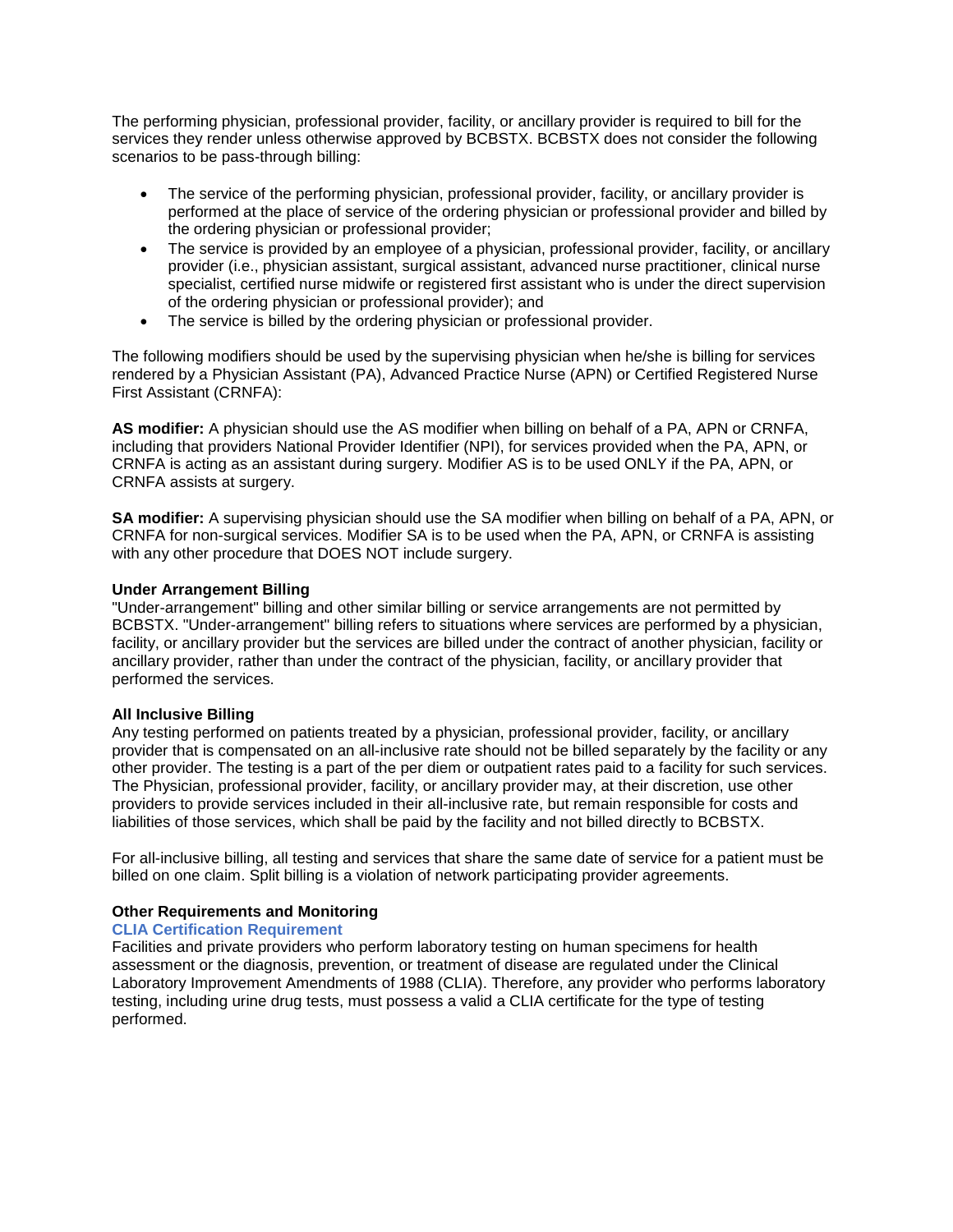#### **Review of Codes**

BCBSTX may monitor the manner in which test codes are billed, including frequency of testing. Abusive billing, insufficient or lack of documentation to support the billing, including a lack of appropriate orders, may result in action taken against the provider's network participation and/or 100% review of medical records for such claims submitted.

#### **Limitations and Conditions**

Reimbursement is subject to:

- Medical record documentation, including appropriately documented orders
- Correct CPT/HCPCS coding
- Member Benefit and Eligibility
- Applicable BCBS Medical Policy(-ies)

#### **Obligation to notify BCBSTX of Certain Changes**

Physicians, facilities, and ancillary providers are required to notify BCBSTX of material changes that impact their contract with BCBSTX including the following:

- Change in ownership
- Acquisitions
- Change of billing address
- Change in billing information
- Divestitures

#### **Assignment**

As a reminder, no part of the contract with BCBSTX may be assigned or delegated by a physician, facility or ancillary provider without the express written consent of both BCBSTX and the contracted provider. If you have any questions or if you need additional information, please contact your BCBSTX [Network](https://www.bcbstx.com/provider/contact_us.html)  [Management Representative.](https://www.bcbstx.com/provider/contact_us.html)

-------------------------------------------------------------------------------------------------------------------------------

#### **New ClaimsXtenTM Rules to be Implemented**

Beginning on or after September 18, 2017, Blue Cross and Blue Shield of Texas (BCBSTX) will implement 4 new rules to the ClaimsXten software database. These new rules are defined as:

- **Add On Without Base Code** This rule will identify claim lines containing a CPT/HCPCS addon- code billed without the presence of one or more related primary service/base procedure codes. According to American Medical Association (AMA), "add-on codes are always performed in addition to the primary service/procedure, and must never be reported as a stand-alone code."
- **Global Component Billing** This rule will identify procedure codes which have components (professional and technical) to prevent overpayment for either the professional or technical components or the global procedure. The rule will also identify when duplicate submissions occur for the total global procedure or its components across different providers.
- **Duplicate Component Billing** This rule identifies when a professional or technical component of a procedure is submitted and the same global procedure was previously submitted by the same provider ID for the same member for the same date of service.
- **New Patient Code for Established Patient** Identifies claim lines containing new patient procedure codes that are submitted for established patients. According to AMA, "A new patient is one who has not received any professional services from the physician or another physician of the same specialty who belongs to the same group practice, within the last 3 years." As well, similar guidance is provided by Centers for Medicare Medicaid Services (CMS): According to Pub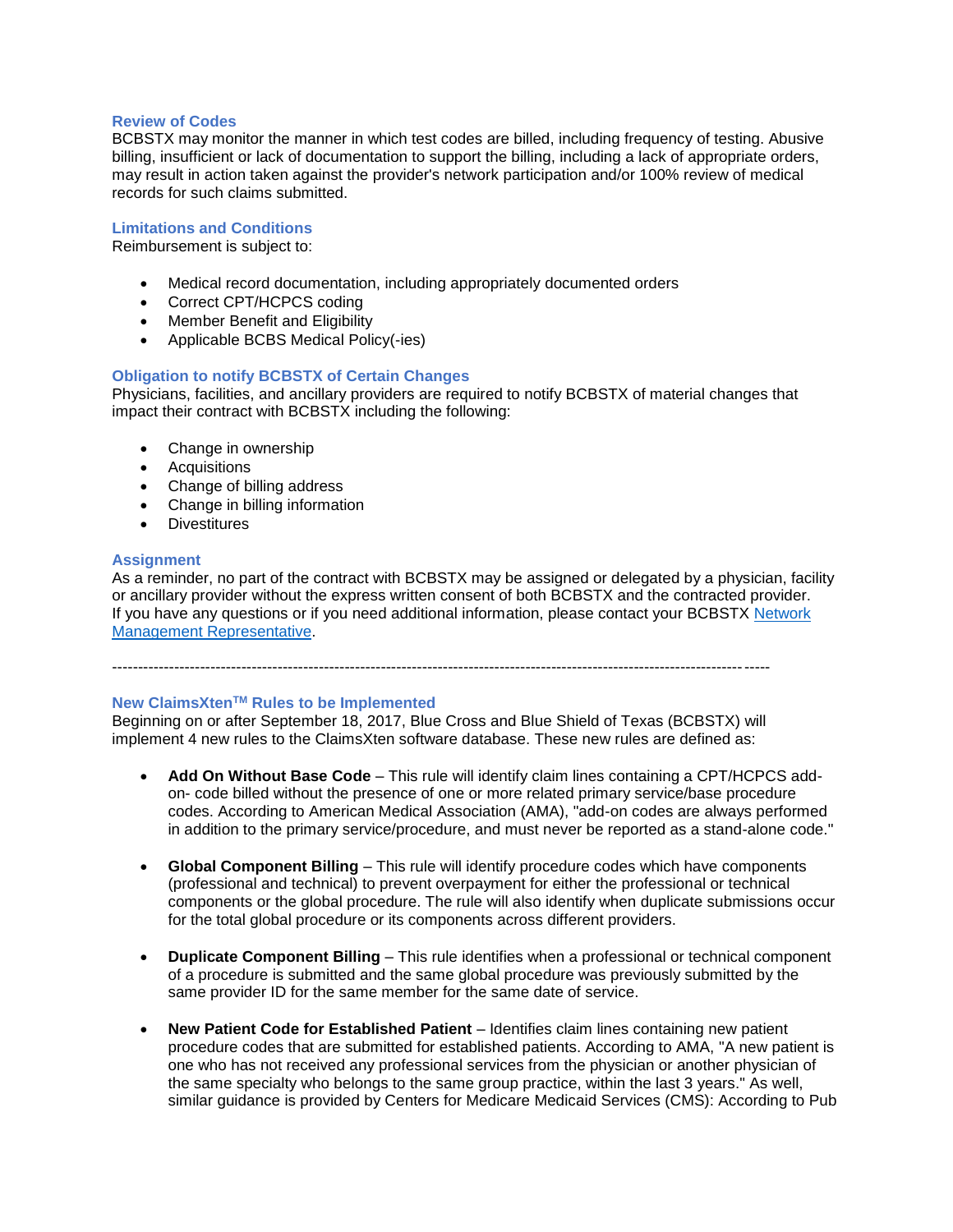100-04, Medicare Claims Processing Manual Ch. 12, Physicians/Non-Physicians Practitioners, Section 30.6.7, Subsection A, "Medicare interpret the phrase "new patient" to mean a patient who has not received any professional services, i.e., E/M service or other face-to-face service (e.g., surgical procedure) from the physician or physician group practice (same physician specialty) within the previous three years."

For more details regarding ClaimsXten, including answers to frequently asked questions, refer to the [Education & Reference/Provider Tools/ Clear Claim Connection](https://www.bcbstx.com/provider/tools/clear_claim_connection.html) page on our Provider website at [bcbstx.com/provider.](https://www.bcbstx.com/provider/index.html) Information also may be published in upcoming issues of the [Blue Review.](https://www.bcbstx.com/provider/news/bluereview.html)

*Checks of eligibility and/or benefit information are not a guarantee of payment. Benefits will be determined once a claim is received and will be based upon, among other things, the member's eligibility and the terms of the member's certificate of coverage applicable on the date services were rendered.*

*ClaimsXten and Clear Claim Connection are trademarks of McKesson Information Solutions, Inc., an independent third party vendor that is solely responsible for its products and services.*

*CPT copyright 2017 American Medical Association (AMA). All rights reserved. CPT is a registered trademark of the AMA.*

-------------------------------------------------------------------------------------------------------------------------------

#### **New EFT and ERA Information Available Online**

Blue Cross and Blue Shield of Texas (BCBSTX) recently updated the Electronic Funds Transfer (EFT)/Electronic Remittance Advice (ERA) page on BCBSTX's provider website. This page focuses on electronic transactions that may increase administrative efficiencies for your office, while also making it easier for you to conduct business with BCBSTX.

Recent enhancements to the EFT/ERA page include resources to help you learn more about EFT and ERA. In addition to new EFT and ERA Online Enrollment Tip Sheets, the page includes links to updated EFT and ERA 835 Companion Guides and other pertinent information.

Electronic options offer health care providers a more efficient alternative to the traditional paper methods. Providers are encouraged to enroll for EFT and ERA through the Availity™ Web Portal, which also allows users to make any necessary set-up changes online. Once an organization is enrolled for ERA, providers and billing services also gain access to the Availity [Remittance](https://www.bcbstx.com/provider/tools/remittance_viewer_webinars.html) Viewer. This tool allows users to search, view, save and print remittance information, even if the ERA is delivered to a vendor and/or clearinghouse other than Availity.

Online EFT and ERA enrollment is available to registered Availity users. To register for Availity, simply go to [availity.com](https://www.availity.com/) and sign up today. There is no cost to register to become an Availity user.

For providers who are unable to access Availity to complete the online EFT and ERA enrollment process, paper EFT and ERA enrollment forms are available in the Education and Reference Center/Forms section on BCBSTX's provider website.

We encourage you to visit the [EFT/ERA](https://www.bcbstx.com/provider/claims/era.html) page in the Claims and [Eligibility](https://www.bcbstx.com/provider/claims/era.html) section of our [provider](https://www.bcbstx.com/provider/) [website](https://www.bcbstx.com/provider/) for additional information on electronic options. For assistance with EFT and ERA enrollment through Availity, or to learn more about how to use the remittance viewer tool, contact a BCBSTX Provider Education Consultant at [ECommerceHotline@bcbsil.com](https://www.bcbsil.com/provider/claims/electronic_commerce.html) or 800-746-4614.

*Availity is a trademark of Availity, LLC, a separate company that operates a health information network to provide electronic information exchange services to medical professionals. Availity provides administrative services to BCBSTX. BCBSTX makes no endorsement, representations or warranties regarding any products or services offered by third party vendors such as Availity. If you have any questions about the products or services offered by such vendors, you should contact the vendor(s) directly.*

-------------------------------------------------------------------------------------------------------------------------------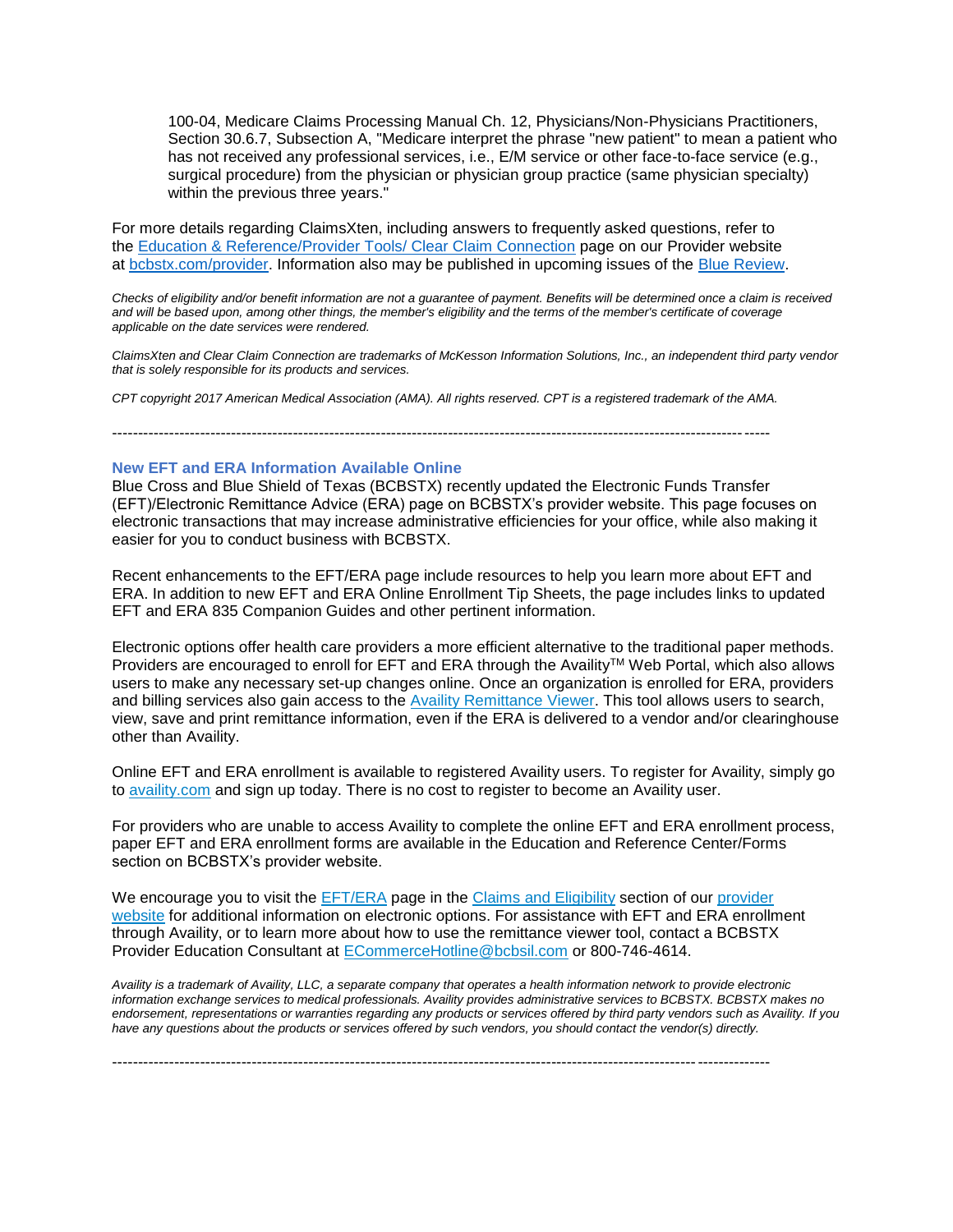### **CLINICAL RESOURCES**

#### **Use New Applied Behavior Analysis (ABA) Service Request Forms**

There are updated forms on the BCBSTX provider website to use when requesting ABA services. BCBSTX constantly looks for ways to enhance the quality and effectiveness of provider interactions with us. This includes looking for operational and clinical efficiencies that add value while not sacrificing quality. The ABA Service Request forms were updated to capture sufficient data needed by the Clinical Reviewer and reduce additional clinical requests of the provider. Providers should begin using these forms as soon as possible. You can access the ABA forms under the [Education and Reference/Forms](https://www.bcbstx.com/provider/forms/index.html) tab on the BCBSTX [provider website.](https://www.bcbstx.com/provider/index.html)

-------------------------------------------------------------------------------------------------------------------------------

# **Requesting Predetermination of Benefits**

As a reminder, predetermination of benefits requests may be **submitted electronically** to Blue Cross and Blue Shield of Texas (BCBSTX) through iExchange®, our online benefit preauthorization and predetermination of benefits tool. Providers may also upload attachments, check status and obtain online approval information via iExchange. This online tool is available to physicians, professional providers and facilities contracted with BCBSTX. iExchange may be accessed directly or through the Availity™ Web Portal and is designed to help save you time by reducing the amount of calls and written inquiries submitted to BCBSTX.

If you need to submit a paper predetermination of benefits request to BCBSTX, it is important to send the pertinent medical documentation using our [Predetermination Request Form.](https://www.bcbstx.com/provider/pdf/predeterminationform.pdf) This form and others are available in the [Education & Reference Center/Forms](https://www.bcbstx.com/provider/forms/index.html) section on the BCBSTX [provider website.](https://www.bcbstx.com/provider/)

**Beginning Dec. 1, 2017, written predetermination requests must be submitted using the Predetermination Request Form. Beginning Jan. 1, 2018, paper requests that are received by BCBSTX without the Predetermination Request Form will be returned to the submitting provider, along with instructions to resend the request using the appropriate form.** 

Checking eligibility and benefits is always an important first step, prior to submitting predetermination of benefits and other pre-service requests. Eligibility and benefits requests may be submitted electronically through Availity or your preferred web vendor. **Predetermination of benefits requests are not a substitute for the eligibility and benefits process.**

To learn more about *iExchange* and other electronic options, visit the **Provider Tools section in our online** Education & Reference Center. For personalized online training regarding electronic tools, contact our Provider Education Consultants at [PECS@bcbstx.com.](mailto:PECS@bcbstx.com)

**Note:** This information does not apply to Blue Cross Medicare Advantage HMOSM or Blue Cross Medicare Advantage PPOSM members.

*Checking eligibility and/or benefit information and/or the fact that a service has been preauthorized is not a guarantee of payment. Benefits will be determined once a claim is received and will be based upon, among other things, the member's eligibility and the terms of the member's certificate of coverage applicable on the date services were rendered. If you have any questions, please call the number on the back of the member's ID card.*

*Availity is a trademark of Availity, LLC, a separate company that operates a health information network to provide electronic information exchange services to medical professionals. Availity provides administrative services to BCBSTX. iExchange is a trademark of Medecision, Inc., a separate company that provides collaborative health care management solutions for payers and providers. BCBSTX makes no endorsement, representations or warranties regarding any products or services provided by third party vendors such as Availity or Medecision. If you have any questions about the products or services provided by such vendors, you should contact the vendor(s) directly.*

-------------------------------------------------------------------------------------------------------------------------------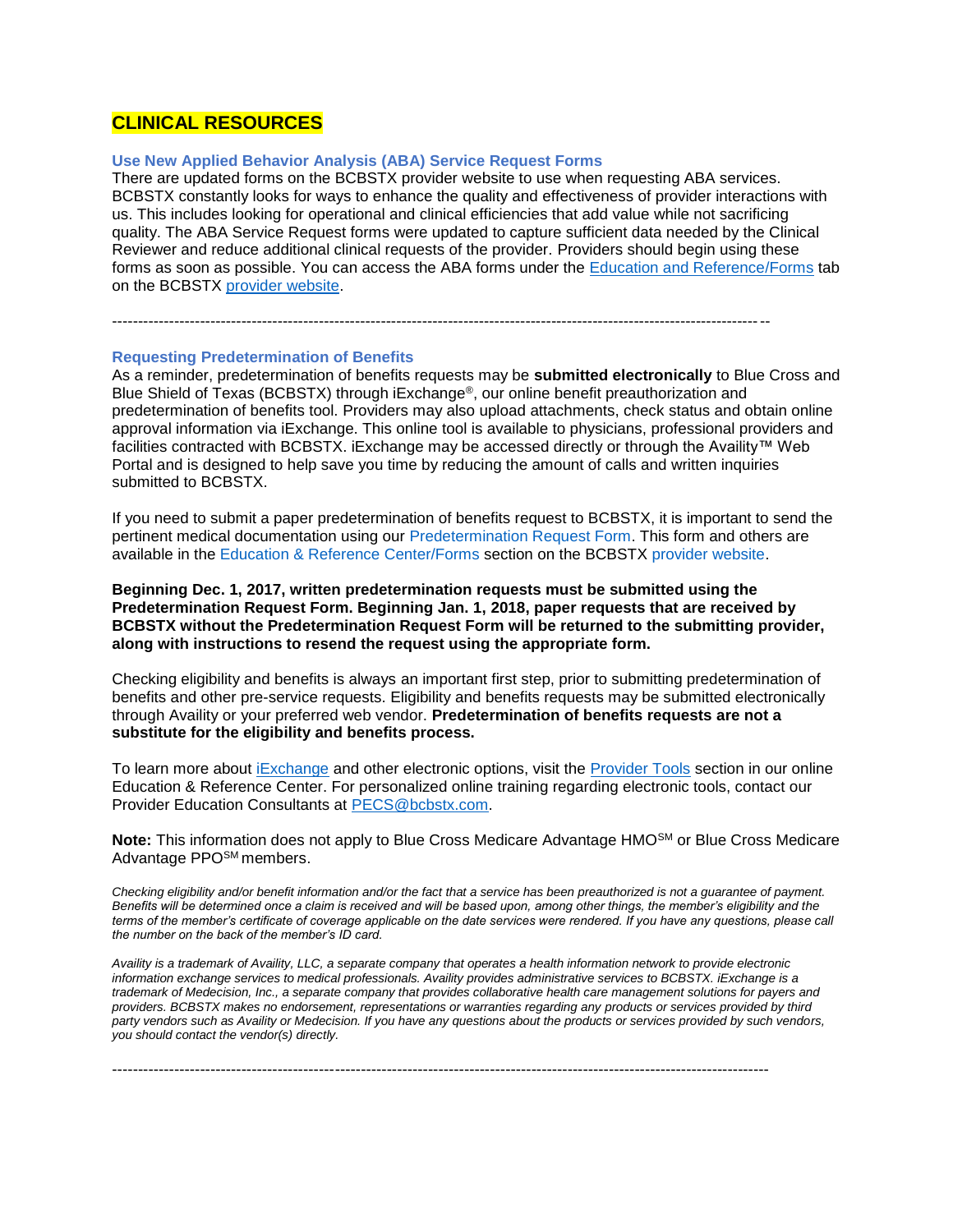#### **Know the Requirements for Preauthorization/Prior Authorization Rules and Retrospective Reviews for Medical Necessity**

Certain services require preauthorization/prior authorization and the requirements are specific to each BCBSTX network. BCBSTX posts the [Preauthorization/Notifications/Referral Requirements Lists](https://www.bcbstx.com/provider/clinical) for all of its networks (e.g., Blue Advantage HMOSM, Blue EssentialsSM, Blue PremierSM, etc.) on the BCBSTX [provider website.](https://www.bcbstx.com/provider/) Preauthorization/prior authorization are required to allow for medical necessity review. Claims for services rendered without preauthorization/prior authorization for services requiring it will be denied and providers will be held responsible. Please be aware, retrospective reviews for medical necessity will not be performed for any HMO plans except in limited special circumstances.

-------------------------------------------------------------------------------------------------------------------------------

#### **UPDATE: Prior Authorizations and Referrals for HealthSelect of Texas Participants**

iExchange® is now available for submission of prior authorizations and referrals for HealthSelect of TexasSM participants. Usage of iExchange for all submissions is highly recommended to reduce call hold times.

iExchange is a web-based application that supports the direct submission and processing of referrals and approval of select outpatient services and inpatient admissions to acute care facilities by network physicians, professional providers, and facilities within Texas. To learn more information about iExchange please visit our [Provider Website.](https://www.bcbstx.com/provider/tools/iexchange_index.html)

BCBSTX will honor all Prior Authorizations and Referrals previously submitted through United Health Care for HealthSelect participants for service dates post September 1, 2017. Although not required, if you feel verification is needed, providers should call 800-344-2354.

#### **For phone inquiries and requests, hours of operation are as follows:**

Normal Hours of Operation (Monday – Friday) 6:00 am – 6:00 pm (Saturday – Sunday) 9:00 am – 1:00 pm

*iExchange is a trademark of Medecision, Inc., a separate company that offers collaborative health care management solutions for payers and providers. BCBSTX makes no endorsement, representations or warranties regarding any products or services offered by third-party vendors such as Medecision. If you have any questions about the products or services offered by such vendors, you should contact the vendor(s) directly.*

-------------------------------------------------------------------------------------------------------------------------------

#### **Preauthorization and Referral Requirements Lists Are Changing Jan. 1, 2018**

Beginning Jan. 1, 2018, Blue Cross and Blue Shield of Texas (BCBSTX) will be changing the preauthorization requirements for Blue Choice PPO<sup>SM</sup>, Blue Essentials<sup>SM</sup>, Blue Essentials Access<sup>SM</sup>, Blue Premier<sup>SM</sup> and Blue Advantage HMO<sup>SM</sup>.

The changes include **three new Health Advocacy Solutions (HAS) preauthorization service options**, including Primary, Advanced and Premier. These options allow Blue Choice PPO and Blue Essentials Access self-insured groups to choose one of three preauthorization-specific service options for their group. In addition, Blue Choice PPO fully insured members, Blue Essentials, Blue Essentials Access, Blue Premier and Blue Advantage HMO will have additional care categories that require preauthorization through BCBSTX or eviCore healthcare™ (eviCore).

Preauthorization for certain care categories that are handled through eviCore can be obtained by accessing [evicore.com](https://www.evicore.com/) or calling 855-252-1117.

#### **Check Eligibility First**

As a reminder, it is important to check eligibility through Availity™ or your preferred web vendor prior to rendering services. This step will help you determine if your services require preauthorization through BCBSTX or eviCore.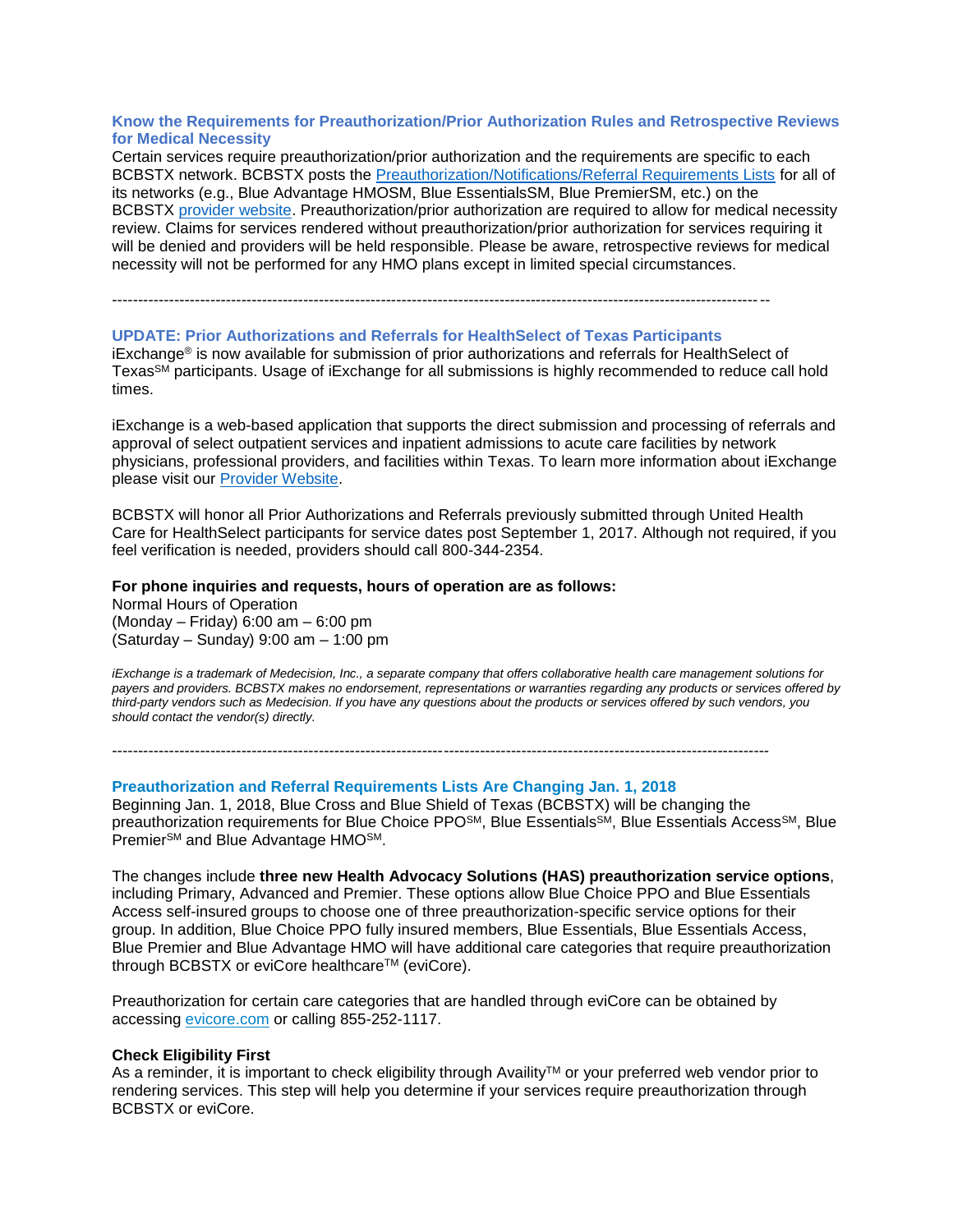Please note: Services performed without benefit preauthorization may be denied in whole or in part for payment and you may not seek any reimbursement from the member. For any service not approved for payment, BCBSTX will provide all appropriate appeal rights for review. Please note that a member penalty may also apply based on the benefit plan.

#### **Preauthorization/Referral Requirements Lists**

You can find the preauthorization/referral requirements lists that are effective Jan. 1, 2018, under [Clinical](https://www.bcbstx.com/provider/clinical/index.html) [Resources](https://www.bcbstx.com/provider/clinical/index.html) on the BCBSTX [provider](https://www.bcbstx.com/provider/) website. Additional information, such as definitions and links to helpful resources, can be found in the [Eligibility](http://www.pages02.net/hcscnosuppression/bluereview_october_2017/LPT.url?kn=1046856&vs=NjMwYWRmMDktMmU5MS00ZmYxLTk3YmQtOWJiYjg5MWJjODUzOzsS1) and Benefits section.

#### **iExchange® Automated Preauthorization Tool**

Continue using iExchange to obtain preauthorization for the services that require authorization through BCBSTX on any of the preauthorization lists. The *[iExchange](http://www.pages02.net/hcscnosuppression/bluereview_october_2017/LPT.url?kn=1046857&vs=NjMwYWRmMDktMmU5MS00ZmYxLTk3YmQtOWJiYjg5MWJjODUzOzsS1) online tool* is accessible to physicians, professional providers and facilities contracted with BCBSTX. For more information or to set up a new account, refer to the BCBSTX [iExchange](http://www.pages02.net/hcscnosuppression/bluereview_october_2017/LPT.url?kn=1046858&vs=NjMwYWRmMDktMmU5MS00ZmYxLTk3YmQtOWJiYjg5MWJjODUzOzsS1) web page.

If you have any questions or if you need additional information on the above information, please contact your Network Management [Representative.](https://www.bcbstx.com/provider/contact_us.html#localnetwork)

### **eviCore Orientation Sessions**

eviCore will be hosting education sessions in December. During these training sessions, BCBSTX will provide a brief overview of the new HAS benefit and Availity's role. Anyone wishing to attend one of the sessions must register in advance. **Sessions are free of charge and will last approximately one hour.**

| <b>Session</b>           | <b>Date</b>  | Time        |
|--------------------------|--------------|-------------|
| <b>Radiation Therapy</b> | Dec. 5, 2017 | 11 a.m. CT  |
| Genomic Lab              | Dec. 5, 2017 | 1 p.m. CT   |
| Radiology (CT/MR/PET)    | Dec. 6, 2017 | 1 p.m. $CT$ |
| <b>Sleep Testing</b>     | Dec. 7, 2017 | 10 a.m. CT  |
| Sleep DME                | Dec. 7, 2017 | 1 p.m. $CT$ |

#### **How to Register**

- Choose a date and time, and then go to [evicore.webex.com.](https://evicore.webex.com/mw3300/mywebex/default.do?siteurl=evicore)
- Click on the "Training Center" tab at the top of the page.
- Find the date and time of the orientation session you wish to attend by clicking the "Upcoming" tab. All orientation sessions will be named "Blue Cross and Blue Shield of Texas Provider <Program Name> Orientation Session."
- Click "Register."
- Enter the registration information.

#### **After you have registered for the conference, you will receive an email containing:**

- The toll-free phone number and pass code you will need for the audio portion of the conference
- A link to the online portion of the conference
- The conference password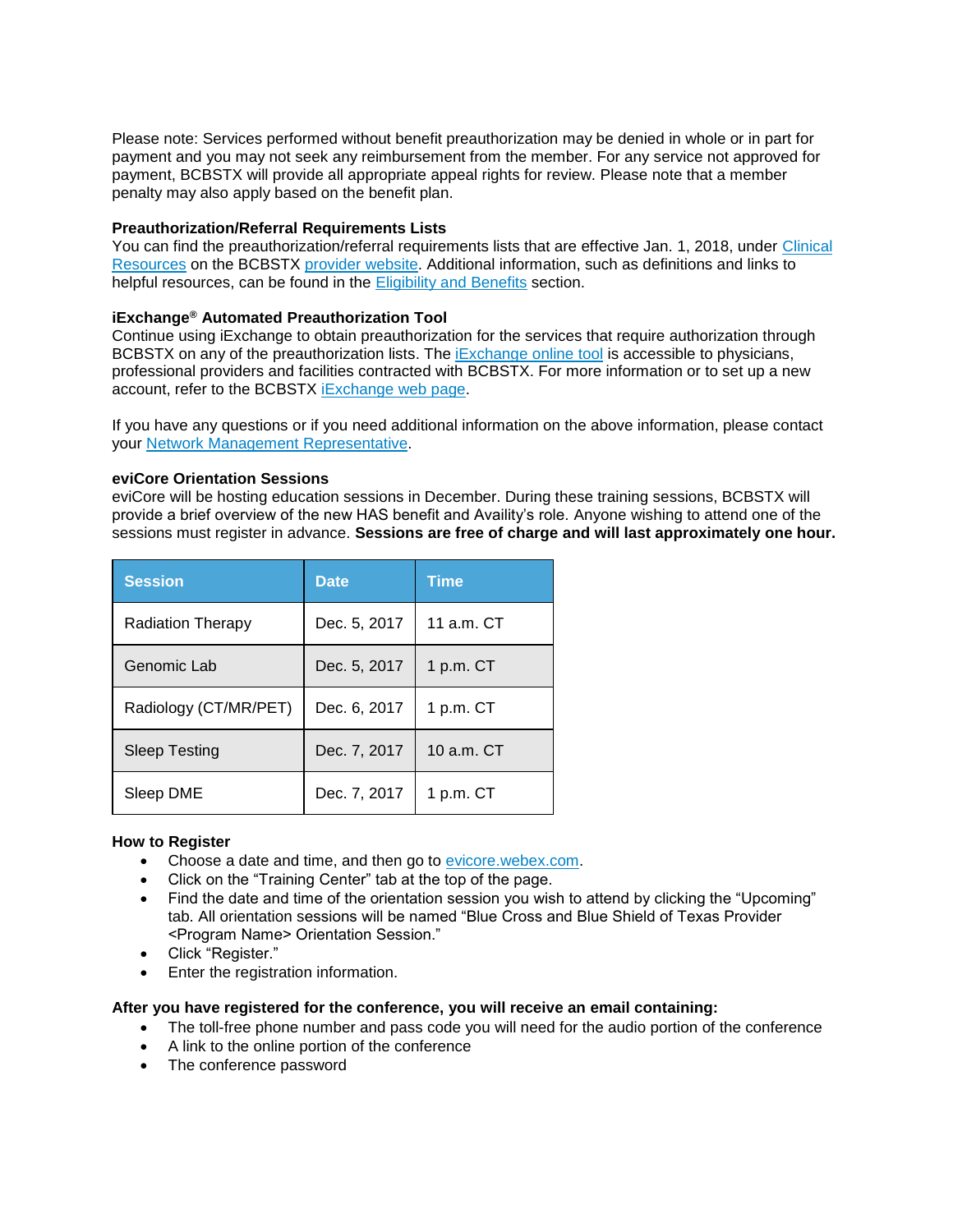Please keep the registration e-mail so you will have the link and phone number for the session. If you are unable to participate in a session during any of the times listed, you can find a copy of the presentation on the eviCore BCBSTX [implementation](https://www.evicore.com/healthplan/bcbstx_c) site.

*Please note that verification of eligibility and benefits, and/or the fact that a service or treatment has been preauthorized or predetermined for benefits is not a guarantee of payment. Benefits will be determined once a claim is received and will be based upon, among other things, the member's eligibility and the terms of the member's certificate of coverage applicable on the date services were rendered. If you have questions, contact the number on the member's ID card.*

*eviCore is a trademark of eviCore health care, LLC, formerly known as CareCore, an independent company that provides utilization review for select health care services on behalf of BCBSTX.*

*Availity is a trademark of Availity, LLC, a separate company that operates a health information network to provide electronic information exchange services to medical professionals. Availity provides administrative services to BCBSTX. BCBSTX makes no endorsement, representations or warranties regarding any products or services offered by third party vendors such as Availity. If you have any questions about the products or services offered by such vendors, you should contact the vendor(s) directly.*

*iExchange is a trademark of Medecision, Inc., a separate company that offers collaborative health care management solutions for payers and providers. BCBSTX makes no endorsement, representations or warranties regarding any products or services offered by third-party vendors such as Medecision. If you have any questions about the products or services offered by such vendors, you should contact the vendor(s) directly.*

-------------------------------------------------------------------------------------------------------------------------------

#### **2018 Updates to the Blue Cross Medicare Advantage (PPO)SM and Blue Cross Medicare Advantage (HMO)SM Preauthorization Lists**

Blue Cross and Blue Shield of Texas (BCBSTX) has updated the list of procedures requiring preauthorization for our [Blue Cross Medicare Advantage \(PPO\)](https://www.bcbstx.com/provider/pdf/ma-preauthlist-01012018.pdf) and [Blue Cross Medicare Advantage](https://www.bcbstx.com/provider/pdf/ma-preauthlist-01012018.pdf)  [\(HMO\)](https://www.bcbstx.com/provider/pdf/ma-preauthlist-01012018.pdf) plans. Both updated preauthorization lists will be effective January 1, 2018. If you are not participating in the Blue Cross Medicare Advantage (PPO) network or Blue Cross Medicare Advantage (HMO) network, disregard the information pertaining to that plan.

Blue Cross and Blue Shield of Texas (BCBSTX) has contracted with eviCore healthcare™ (eviCore), an independent specialty medical benefits management company to provide Utilization Management services for new preauthorization requirements. To authorize services requiring preauthorization through eviCore, you can go to [eviCore.com](https://www.evicore.com/) or call 855-252-1117.

Preauthorization/Referral Requirements Lists are attached and have been updated to include the services that require preauthorization through BCBSTX and eviCore. The updated preauthorization lists will be located on bcbstx.com/provider under [Clinical Resources.](https://www.bcbstx.com/provider/clinical/index.html) For specific codes that apply, the [BCBSTX](https://www.bcbstx.com/provider/pdf/ma-preauth-cpt-list-01012018.pdf)  [Medicare Advantage CPT Preauthorization Code List](https://www.bcbstx.com/provider/pdf/ma-preauth-cpt-list-01012018.pdf) can be viewed on the above link from 10/1/2017 through 12/31/2017.

As a reminder, iExchange®, our automated referral and preauthorization tool, is available 24 hours a day, seven days a week (except for every third Sunday of the month when the system will be unavailable from 11 a.m. to 3 p.m. CT) for those services requiring preauthorization through BCBSTX. iExchange is accessible to physicians, professional providers and facilities contracted with BCBSTX. For more information or to set up a new account, complete and submit the [iExchange online enrollment form.](https://www.bcbstx.com/provider/tools/iexchange.html) Failure to timely notify BCBSTX and obtain pre-approval for listed procedures may result in denial of the claim(s) for care services, which cannot be billed to the member pursuant to your provider agreement with BCBSTX.

If you have any questions or if you need additional information, please contact your BCBSTX Network [Management Representative.](https://www.bcbstx.com/provider/contact_us.html#localnetwork)

*eviCore is a trademark of eviCore health care, LLC, formerly known as CareCore, an independent company that provides utilization review for select health care services on behalf of BCBSTX.*

*iExchange is a trademark of Medecision, Inc., a separate company that offers collaborative health care management solutions for payers and providers. BCBSTX makes no endorsement, representations or warranties regarding any products or services offered by*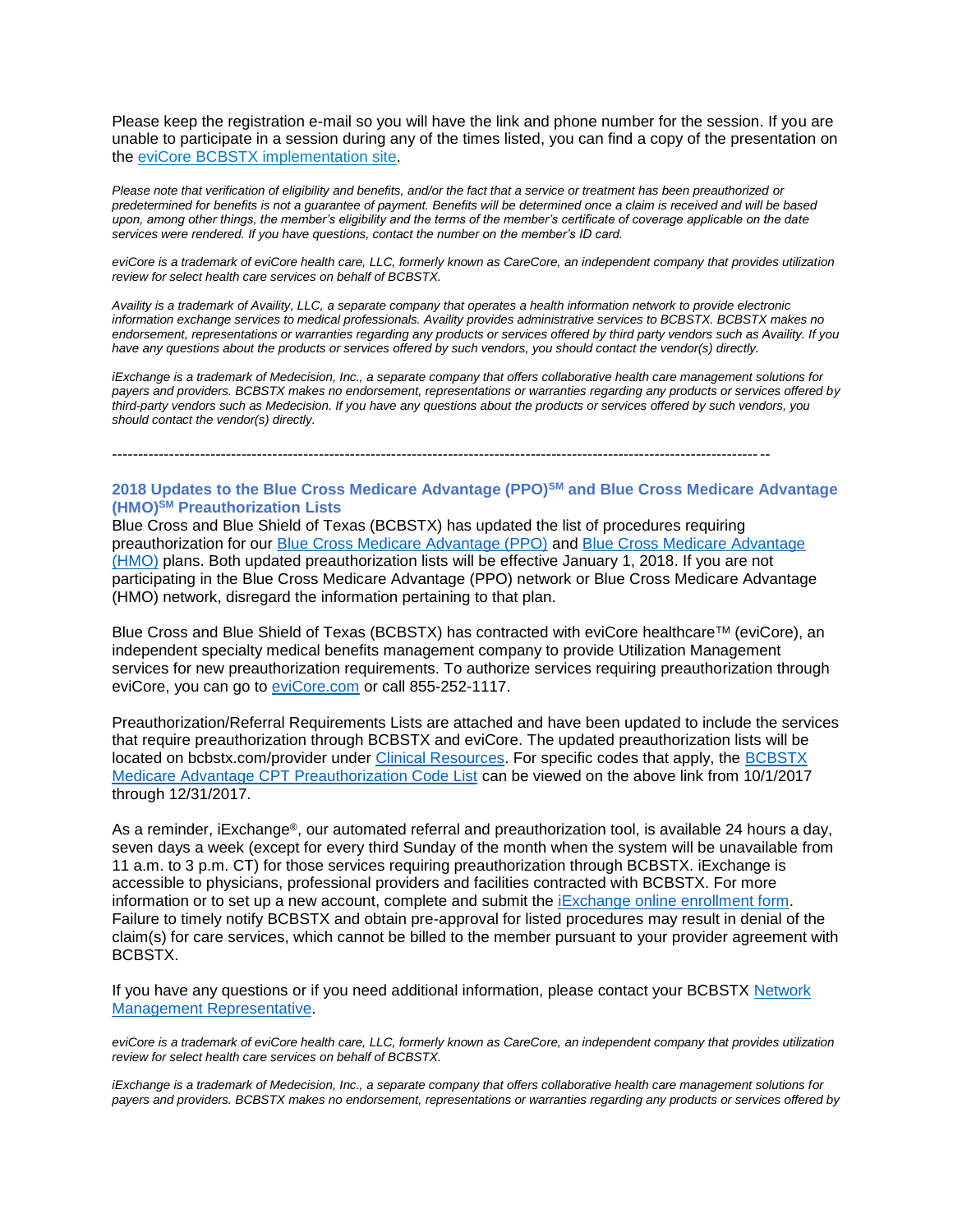*third-party vendors such as Medecision. If you have any questions about the products or services offered by such vendors, you should contact the vendor(s) directly.*

-------------------------------------------------------------------------------------------------------------------------------

### **STANDARDS & REQUIREMENTS**

#### **BCBSTX Requires Adherence to Vaccine Guidelines**

Timely vaccines protect the health of children and adults, saving lives and ensuring the safest, most effective disease prevention possible. To help keep Blue Cross and Blue Shield of Texas (BCBSTX) members safe, doctors treating them should adhere to guidelines recommended by the U.S. Food and Drug Administration (FDA) and Advisory Committee on Immunization Practices (ACIP).

Two categories of vaccines may have been administered in a manner that doesn't align with FDA and ACIP guidelines:

- Human Papillomavirus (HPV) prevention
- Prevention of shingles resulting from the herpes zoster virus

If these vaccines are given to BCBSTX patients, we will:

- Continue reimbursing claims that are medically necessary, and supported by the FDA and ACIP guidelines
- Consider vaccines administered outside of the FDA and ACIP recommendations as experimental, investigational or unproven, and will periodically review such claims for reimbursement
- Recover reimbursements for these vaccines administered outside of the FDA and ACIP recommendations per our contracts

#### **HPV Vaccination Guidelines**

Gardasil®, Gardasil 9 and Cervarix are vaccines for the prevention of HPV infections and associated diseases, including cancers. Administration of these vaccines is recommended for males and females between 9 and 26 years old. Vaccination at ages 11 or 12 is optimal. Since 2006, these vaccines have been administered in three doses, with the second dose at one or two months after the first, and the third dose six months after the first. In October 2016, for patients between 9 and 14 years old, the ACIP recommendation was updated to two doses, with the second dose at six to 12 months after the first. For patients between 15 and 26 years old, the three-dose regimen is still recommended.

#### **Shingles Vaccination Guidelines**

Zostavax is a vaccine that prevents shingles and its complications. Zostavax is recommended as a single dose by the FDA at age 50 or older, and by the ACIP at age 60 or older. BCBSTX considers the vaccine medically necessary for anyone age 50 or older in recognition of the FDA guidance.

#### **Immunization Schedule**

Review the [Preventative Services Policy CPCP006](https://www.bcbstx.com/provider/pdf/preventive-services-policy.pdf) for details on our complete, approved immunization schedule. The schedule can be found on the [Clinical Payment and Coding Policies](https://www.bcbstx.com/provider/standards/cpcp.html) page under the [Standards & Requirements tab](https://www.bcbstx.com/provider/standards/index.html) on the BCBSTX [provider website.](https://www.bcbstx.com/provider/)

*Third-party brand names are the property of their respective owner.*

-------------------------------------------------------------------------------------------------------------------------------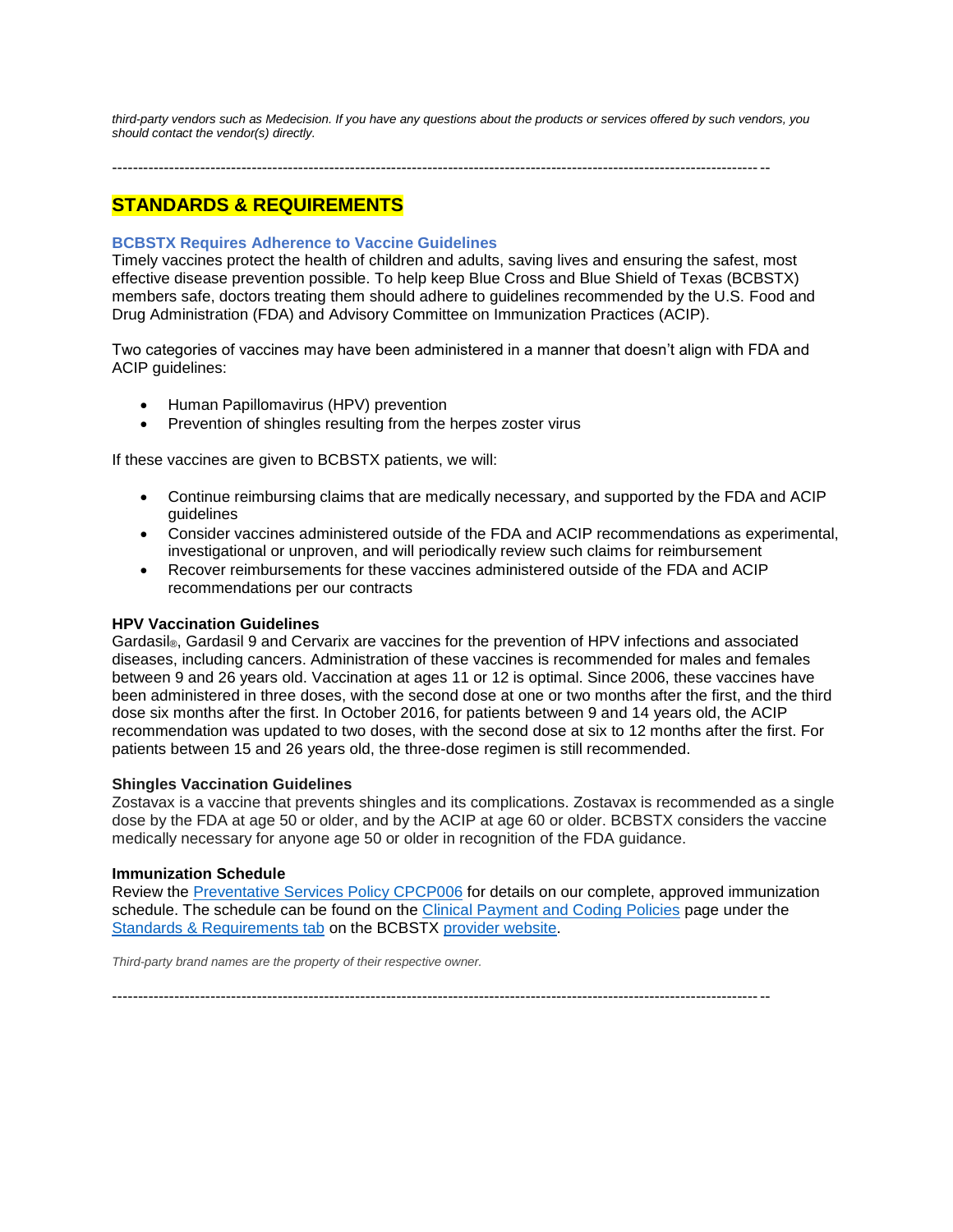### **EDUCATION & REFERENCE**

#### **Provider Manual Update**

Blue Cross and Blue Shield of Texas (BCBSTX) makes periodic updates and clarifications related to operational changes and regulatory mandates to the provider manual, as well as the processes, policies and procedures that you comply with as a network provider. It is important that you stay up-to-date, so we share these changes in our monthly *[Blue Review](https://www.bcbstx.com/provider/news/bluereview.html)* newsletter, in the [News and Updates](https://www.bcbstx.com/provider/news/index.html) and/or the [Standards & Requirements/Disclosures](https://www.bcbstx.com/provider/standards/disclosures.html) sections of the BCBSTX [provider website.](https://www.bcbstx.com/provider/) These changes may also be communicated via mail.

#### **New Addition**

November 3, 2017

We added **section M** to our **Blue EssentialsSM, Blue Advantage HMOSM and Blue PremierSM [Provider](https://www.bcbstx.com/provider/gri/index.html)  [Manual](https://www.bcbstx.com/provider/gri/index.html)**, which is for the **Employee Retirement System of Texas (ERS) Participants Benefit Plan using the Blue Essentials Network.** This is an additional resource designated to assist you with ERS HealthSelect<sup>SM</sup> and Consumer Directed HealthSelect<sup>SM</sup> participants who became eligible with BCBSTX on Sept. 1, 2017.

We will continue providing disclosures on our website and in future issues of *Blue Review*. We encourage you to review both resources as you provide care to your patients. **As a provider, it is your responsibility to review and comply with these changes.**

If you have any questions, please contact your [Network Management office.](https://www.bcbstx.com/provider/contact_us.html#localnetwork)

**New Online Magazine Spotlights Emerging 'Episodes of Care' Payment Model**

-------------------------------------------------------------------------------------------------------------------------------



Visit our new online magazine *Making [the Health Care System Work](https://www.makingthehealthcaresystemwork.com/)SM*, which explores major health care topics in the national news and how we can all work together to improve the health care system. Insurers, providers, employers and members all have a vital role to play in finding bold solutions for the future. At Blue Cross and Blue Shield of Texas, we believe that having access to affordable, quality coverage can make a positive and often profound difference in our members' lives.

In our recent online article – [Should health care be a package deal?](http://www.makingthehealthcaresystemwork.com/2017/09/20/should-health-care-be-a-package-deal/) – we explore how the health care industry is moving toward viewing and paying

for all of the care associated with a single condition or procedure, such as knee replacement surgery and rehabilitation, as one product*.* This new "episodes of care" payment model has all parties focused on cost and quality, something that is not happening enough in the current fee-for-service model.

#### **Join the Conversation**

[Subscribe](http://makingthehealthcaresystemwork.us16.list-manage.com/subscribe?u=0fd2ab72b1de47d9537f42c75&id=aa734cba1f) to get updates from *[Making the Health Care System Work](https://www.makingthehealthcaresystemwork.com/)* delivered right to your inbox. We will let you know when new stories are published and share featured stories that explore how we can help expand access to quality coverage and care, reduce costs and improve health.

-------------------------------------------------------------------------------------------------------------------------------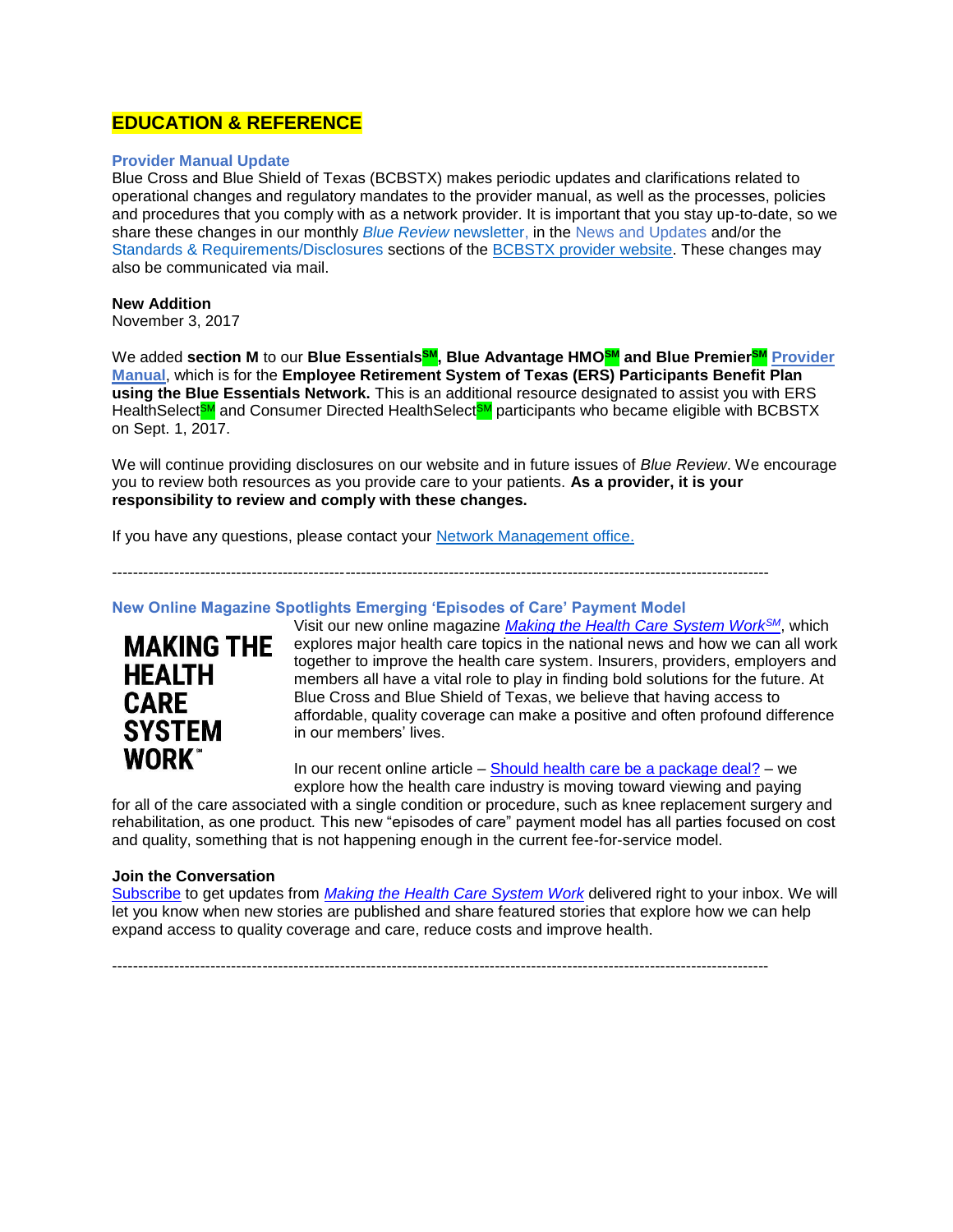#### **In EveryIssue – November 2017**

The following is information that Blue Cross and Blue Shield of Texas (BCBSTX) is required to provide in all published correspondence with physicians, professional providers, and facility and ancillary providers. For the latest updates, visit the [News and Updates area o](http://www.bcbstx.com/provider/news/index.html)f the BCBSTX provider website.

#### **Topics:**

- Authorizations and Referrals
- Benefits and Eligibility
- Claims
- Clinical Resources
- Electronic Options
- Pharmacy
- Provider General Information
- Rights and Responsibility

### **Authorizations and Referrals**

### **Real-time Preauthorization and Predetermination Notifications**

**-----------------------------------------------------------------------------**

BCBSTX has implemented fax notifications of benefit preauthorization and predeterminations to the requesting provider. This enhancement provides real-time information and eliminates the need for providers to check the status of preauthorization or predetermination requests while waiting on the mailed notification letters. The faxed notification will be in addition to the notification letter sent via mail to the address we have on file.

Notifications are faxed to the number either on file, or listed on the utilization management or clinical request. You can also check the status of your submitted request via iExchange®.

As a reminder, because we are sending confidential protected health information (PHI) to your fax machine, it should be in a secure location that is not accessible to those who do not have the authority to review member/patient PHI.

If you do not wish to receive faxed notifications, please contact your BCBSTX Network [Management](https://www.bcbstx.com/provider/contact_us.html) [Representative.](https://www.bcbstx.com/provider/contact_us.html)

*Checking eligibility, benefit information and/or if a service has been preauthorized is not a guarantee of payment. Benefits will be determined once a claim is received and will be based upon, among other things, the member's eligibility and the terms of the member's certificate of coverage applicable on the date services were rendered. If you have any questions, please call the number on the back of the member's ID card.*

*iExchange is a trademark of Medecision, Inc., a separate company that offers collaborative health care management solutions for payers and providers. BCBSTX makes no endorsement, representations or warranties regarding any products or services offered by third-party vendors such as Medecision. If you have any questions about the products or services offered by such vendors, you should contact the vendor(s) directly.*

**-----------------------------------------------------------------------------**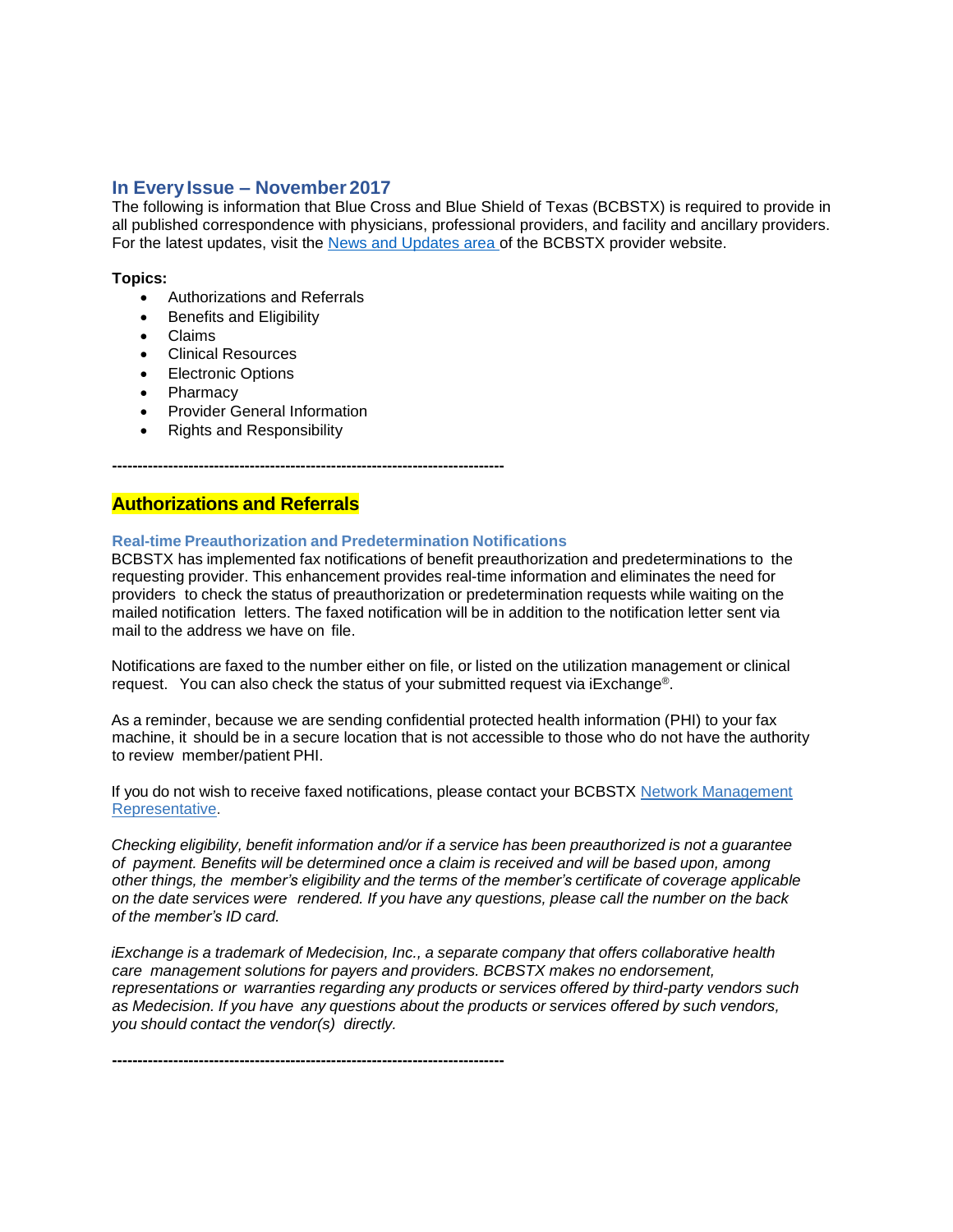#### **Reminder: Utilization Management Review**

The Medical Management team, which includes physicians and nurses, evaluate hospital admissions (anticipated or unanticipated) and continued stays, as well as outpatient services. The team utilizes a variety of resources, including MCG (formerly Milliman Care Guidelines) criteria and BCBSTX medical policy to inform benefit determinations regarding the level of care, transition of care and the management of home care needs.

Medical management does not make determinations about whether services are medically appropriate, only if the services meet the definition of medically necessary under the terms of the applicable benefit plan. If a service does not meet the definition of medically necessary, initially the case is referred to a medical director for a review of the medical necessity determination. Board certified physicians are available to review referred cases, make medical necessity determinations and resolve appeals.

See the [provider](https://www.bcbstx.com/provider/gri/index.html) manual [fo](https://www.bcbstx.com/provider/gri/index.html)r guidance on provider requirements when requesting services. The final determination about what treatment or services should be received is between the patient and their health care provider.

**-----------------------------------------------------------------------------**

#### **iExchange® AcceptsElectronicMedical Record Attachments**

Providers can submit electronic medical records attachments when necessary in support of benefit preauthorization requests to iExchange, the Blue Cross and Blue Shield of Texas (BCBSTX) online tool that supports online benefit preauthorization requests forinpatientadmissions, medical, behavioral health and clinicalpharmacyservices.

Electronic medical record documentation may also be submitted via iExchange for predetermination of benefit requests. iExchange offers providers and facilities a secure, online alternative to faxing their patients protected health information. Visit [iExchange](http://www.bcbstx.com/provider/tools/iexchange_index.html) on BCBSTX's provider website for additional information.

As a reminder, it is important to check eligibilityand benefits prior to rendering services. This step will help youdetermineif benefit preauthorization is requiredfor aparticular member. For additional information, such as definitions and links to helpful resources, refer to the Eligibility and [Benefits](http://www.bcbstx.com/provider/claims/eligibility_and_benefits.html) section [onB](http://www.bcbstx.com/provider)CBSTX's providerwebsite.

Please note that verification of eligibility and benefits, and/or the fact that a service or treatment has *been preauthorized or predetermined for benefits is not a guarantee of payment. Benefits will be determined once a claim is received and will be based upon, among other things, the member's eligibility and the terms of the member's certificate of coverage applicable on the date services were rendered. If you have questions, contact the number on the member's ID card.*

**-----------------------------------------------------------------------------**

### **2017 Blue EssentialsSM Benefit Option Highlights**

Earlier this year, Blue Cross and Blue Shield of Texas (BCBSTX) announced the name change of their HMO Blue Texas<sup>SM</sup> network to Blue Essentials. BCBSTX appreciates your participation in the new network and is excited to share additional information about a few health plans with access to the network.

The Blue Essentials network will be coupled with plan designs that help manage costs, and allow flexibility and customization like predefined deductibles, coinsurance and copayments for certain health care services. Below are highlights of three health benefit plan options that access the Blue Essentials network.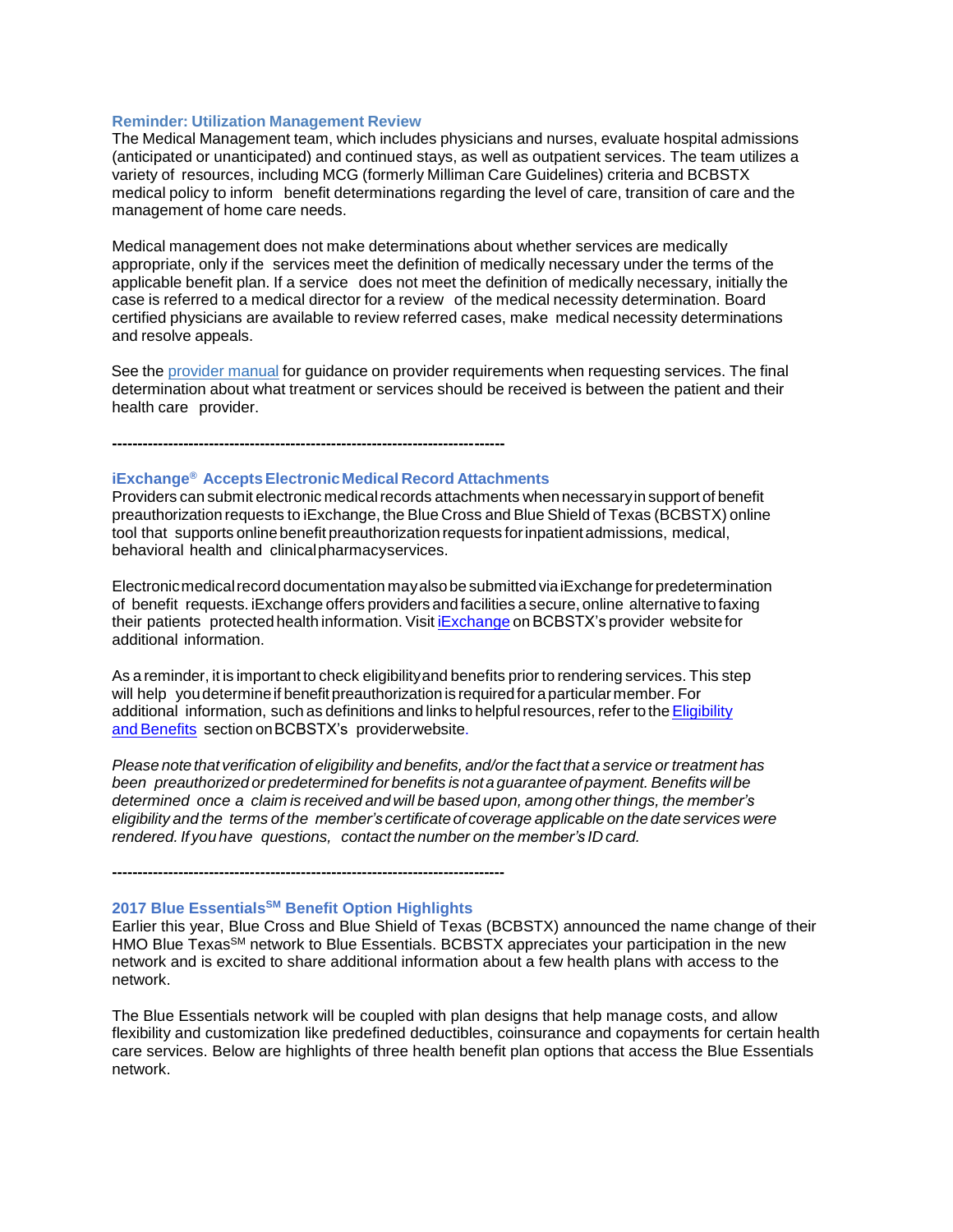### **Blue Essentials:**

- Helps members manage costs because they are required to select a primary care physician and get referrals for services with network providers.
- Covers out-of-network coverage, except for emergency services.
- Provides emergency and urgent care when members are traveling out of state.
- Offers customer support and reference tools to guide members with making informed decisions about their benefits.

#### **Blue Essentials AccessSM**

- Allows "open access" within the Blue Essentials provider network where primary care physician selection and referrals are NOT required (as of Jan. 1, 2017). This access gives opportunities to contracted physicians and hospitals throughout the state of Texas.
- Provides an alternative solution for members who are looking for cost savings while still having the freedom to choose in-network providers without selecting a primary care physician or obtaining a referral to see a specialist.
- Offers emergency and urgent care when members go out of network or are traveling out of state.

### **HealthSelectSM of Texas and Consumer Directed HealthSelectSM Plan Design**

Beginning Sept. 1, 2017, BCBSTX is administering HealthSelect of Texas and Consumer Directed HealthSelect for the Employees Retirement System of Texas (ERS). Eligible participants will access care through the Blue Essentials provider network in all 254 counties in Texas.

| <b>Benefit</b><br>Plan/<br><b>Product</b><br><b>Name</b> | <b>Netw</b><br><b>ork</b><br>Code | <b>Network</b>                       | Mid-&<br>Large<br><b>Market</b><br>Availabi<br>llity                                                              | <b>Retail</b><br>& Small<br>Group<br><b>Availabili</b><br>tv | <b>Network</b><br><b>Covera</b><br>ge | <b>PCP</b><br><b>Requir</b><br>ed                    | <b>Referr</b><br> al <br><b>Requir</b><br>led       | <b>OON</b><br><b>Benefit</b><br>ls | Plan<br><b>Desi</b><br><b>gn</b>        |
|----------------------------------------------------------|-----------------------------------|--------------------------------------|-------------------------------------------------------------------------------------------------------------------|--------------------------------------------------------------|---------------------------------------|------------------------------------------------------|-----------------------------------------------------|------------------------------------|-----------------------------------------|
| <b>Blue</b><br><b>Essential</b><br>S                     | <b>HMO</b>                        | <b>Blue</b><br>Essentia<br>ls        | $\overline{51-151}$<br><b>Fully</b><br>Insured;<br>$151+$<br><b>Fully</b><br><b>Insured</b><br>& Self-<br>funded/ | N/A                                                          | <b>State</b><br>wide                  | Yes                                                  | Yes                                                 | <b>No</b>                          | <b>HMO</b>                              |
| <b>Blue</b><br><b>Essential</b><br><b>S</b> Access       | <b>HMO</b>                        | <b>Blue</b><br><b>Essentia</b><br>ls | 51-151<br><b>Fully</b><br>Insured;<br>$151 +$<br><b>Fully</b><br><b>Insured</b><br>& Self-<br>funded/             | N/A                                                          | <b>State</b><br>wide                  | <b>No</b>                                            | <b>No</b>                                           | No                                 | HMO<br><b>Open</b><br>Acce<br><b>SS</b> |
| <b>HealthSel</b><br>ect of<br><b>Texas</b>               | <b>HME</b>                        | <b>Blue</b><br>Essentia<br>ls        | ERS-<br><b>Effectiv</b><br>е<br>9/1/2017                                                                          | N/A                                                          | <b>State</b><br>wide                  | Yes<br>(for in-<br>Inetwor<br>k<br>benefit<br>level) | Yes<br>(for in-<br>networ<br>k<br>benefit<br>level) | Yes                                | <b>POS</b>                              |

### **Health Plans with Access to the Blue Essentials Network**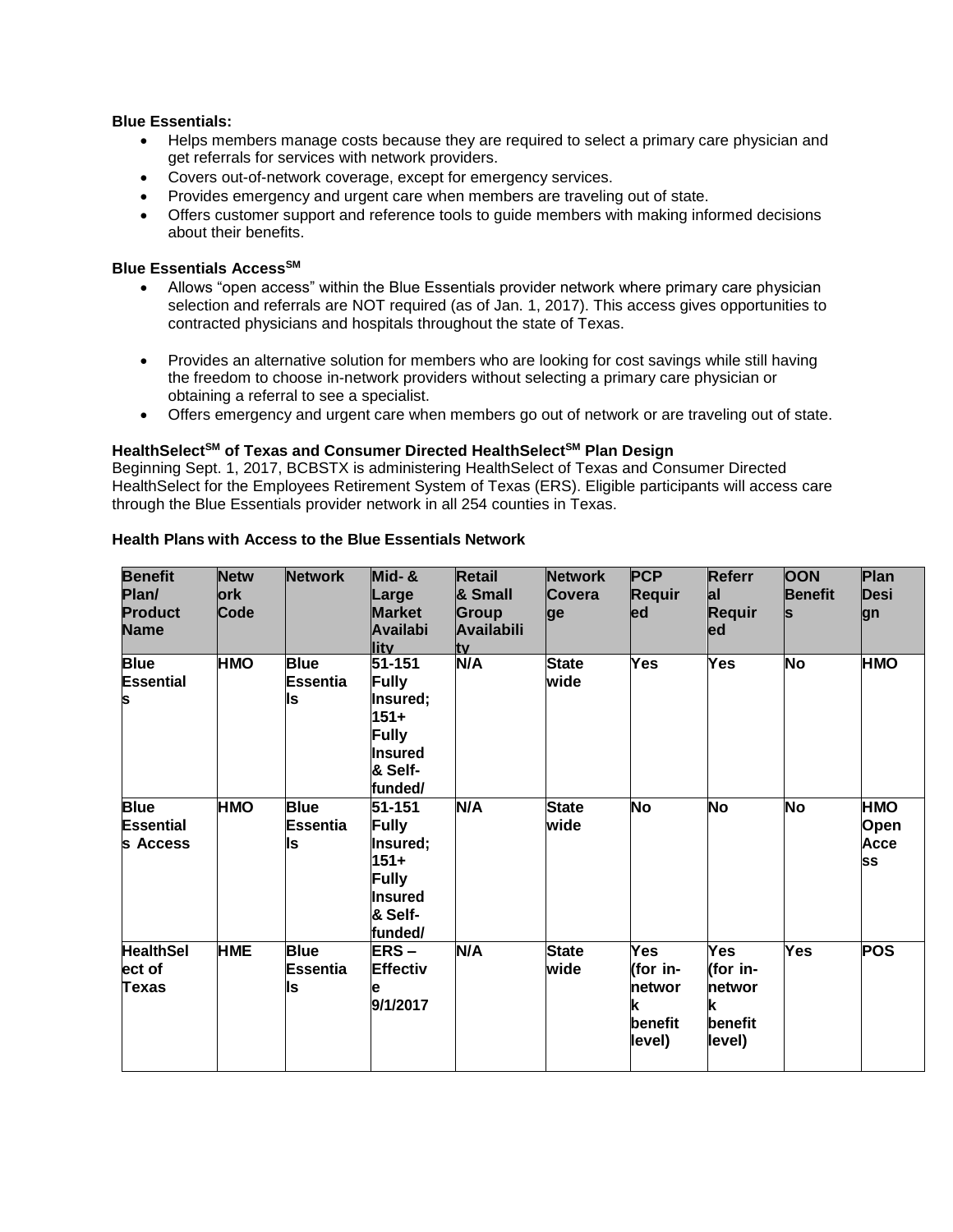| <b>Consume</b>   | <b>HME</b> | <b>Blue</b>     | <b>ERS-</b>     | N/A | <b>State</b> | No | Νo | <b>Yes</b> | <b>Open</b> |
|------------------|------------|-----------------|-----------------|-----|--------------|----|----|------------|-------------|
|                  |            | <b>Essentia</b> | <b>Effectiv</b> |     | wide         |    |    |            | Acce        |
| <b>Directed</b>  |            | Is              |                 |     |              |    |    |            | lss         |
| <b>HealthSel</b> |            |                 | 9/1/2017        |     |              |    |    |            | <b>HDH</b>  |

Please note: If you are currently a participating provider in the Blue Essentials provider network, no action is required on your part. However, if you would like to be contracted for the Blue Essentials provider network, please go to the [Blue Essentials Network Participation p](https://www.bcbstx.com/provider/network/blue_essentials_participation.html)age on BCBSTX's provider website or contact your [Network Management Representative.](https://www.bcbstx.com/provider/contact_us.html)

Watch for additional information regarding Blue Essentials in future editions of [this newsletter a](https://www.bcbstx.com/provider/news/bluereview.html)nd on BCBSTX's [provider website.](https://www.bcbstx.com/provider/index.html)

**-----------------------------------------------------------------------------**

-----------------------------------------------------------------------------

#### **HMO Plans – Importance of Obtaining a Referral and/or Preauthorization and Admitting to a Participating Facility as a Network Provider**

Blue Essentials<sup>SM</sup>, Blue Advantage HMO<sup>SM</sup> and Blue Premier<sup>SM</sup> members require a referral from their Primary Care Physician/Provider (PCP) before receiving services from a specialty care physician or professional provider (except for OBGYNs). The referral must be initiated by the member's PCP, and must be made to a participating physician or professional provider in the same provider network.

If an in-network physician, professional provider, ambulatory surgery center, hospital or other facility is not available in the member's applicable provider network, preauthorization is required for services by an outof-network physician, professional provider, ambulatory surgery center, hospital or other facility, through iExchange or call the preauthorization number 1-855-462-1785.

#### **Reminders:**

- The Blue Essentials, Blue Advantage HMO and Blue Premier physician, professional provider, facility or ancillary provider is required to admit the patient to a participating facility, except in emergencies.
- Additional services may also require preauthorization. A complete list of services that require preauthorization for Blue Essentials and Blue Advantage HMO, and for Blue Premier and Blue Premier AccessSM, is available on the BCBSTX Provider website under [Clinical Resources](https://www.bcbstx.com/provider/clinical/index.html) "Preauthorization/Notification/Referral Requirements Lists."
- Blue Advantage Plus<sup>SM</sup> HMO Point of Service (POS) is a benefit plan that allows those members to use out-of-network providers. However, it is essential that those members understand the financial impact of receiving services from an out-of-network physician, professional provider, ambulatory surgery center, hospital or other facility. Prior to referring a Blue Advantage Plus enrollee to an out of network provider for non-emergency services, please refer to Section D Referral Notification Program, of the Blue Essentials, Blue Advantage HMO and Blue Premier Provider Manual for more detail including when to utilize the Out-of-Network Enrollee Notification Forms for [Regulated](http://www.bcbstx.com/provider/pdf/out-of-network-care-enrollee-notification-form.pdf) [Business a](http://www.bcbstx.com/provider/pdf/out-of-network-care-enrollee-notification-form.pdf)nd [Non-Regulated Business.](http://www.bcbstx.com/provider/pdf/out-of-network-care-enrollee-notification-form-nr.pdf) In addition, see article below titled: **Enrollee Notification Form Required for Out- of-Network Care for Blue Choice PPOSM** and **Blue Advantage HMOSM** (for Blue Advantage Plus).

**Enrollee Notification Form Required for Out-of-Network Care for Blue Choice PPOSM and Blue Advantage HMOSM (for Blue Advantage Plus)**

Prior to referring a Blue Choice PPO or Blue Advantage HMO (for Blue Advantage Plus point-of- service benefit plan) member to an out-of-network provider for non-emergency services – if such services are also available through an in-network provider – the referring participating network provider must complete the appropriate Out-of-Network Care – Enrollee Notification form below.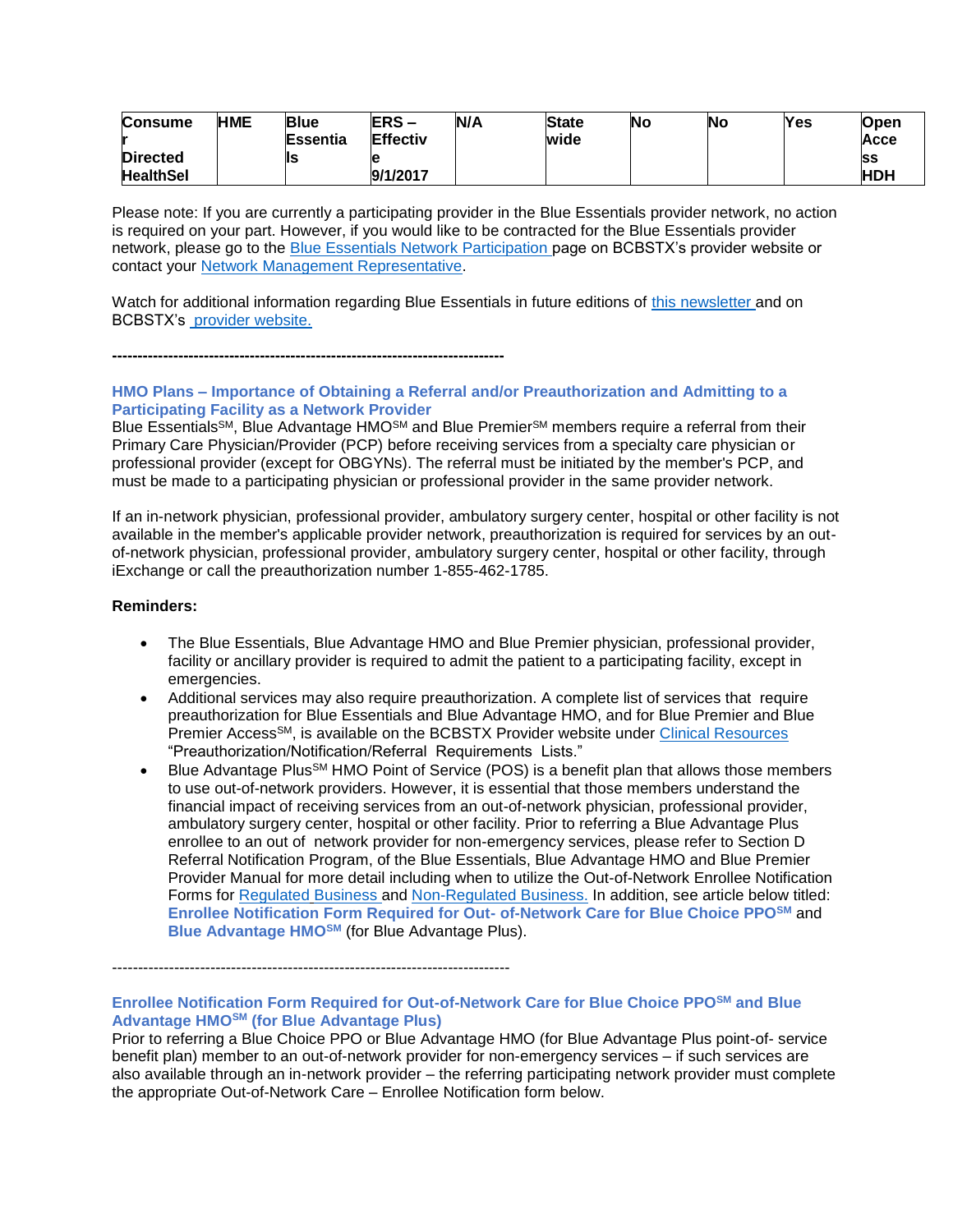- Out-of-Network Care [Enrollee Notification Form for Regulated Business \(](http://www.bcbstx.com/provider/pdf/out-of-network-care-enrollee-notification-form.pdf)Use this form if "TDI" is on the member's ID card.)
- Out-of-Network Care [Enrollee Notification Form for Non-Regulated Business \(](http://www.bcbstx.com/provider/pdf/out-of-network-care-enrollee-notification-form-nr.pdf)Use this form if "TDI" is not on the member's ID card.)

The referring network physician must provide a copy of the completed form to the enrollee and retain a copy in the enrollee's medical record files.

It is essential that Blue Choice PPO and Blue Advantage Plus enrollees fully understand the financial impact of an out-of-network referral to a physician, professional provider, hospital, ambulatory surgery center or other facility that does not participate in their Blue Cross and Blue Shield of Texas provider network. Blue Choice PPO and Blue Advantage Plus enrollees have out-of-network benefits and may choose to use out-of- network providers, however they will be responsible for an increased cost-share under their out-of-network benefits.

For additional information, refer to the [Provider Manual's s](http://www.bcbstx.com/provider/gri/index.html)ection D Referral Notification Program on th[e](http://www.bcbstx.com/provider/index.html) [bcbstx.com/provider w](http://www.bcbstx.com/provider/index.html)ebsite.

-----------------------------------------------------------------------------

#### **AIM RQI Reminder**

Physicians, professional providers and facility and ancillary providers must contact AIM Specialty Health (AIM) first to obtain a Radiology Quality Initiative (RQI) for Blue Choice PPOSM subscribers when ordering or scheduling the following outpatient, non-emergency diagnostic imaging services when performed in a physician's, professional provider's or facility or ancillary provider's office, a professional provider's office, the outpatient department of a hospital or a freestanding imaging center:

- CT/CTA
- MRI/MRA
- SPECT/nuclear cardiology study
- PET scan

To obtain a Blue Choice PPO RQI, log into AIM's provider portal at [aimspecialtyhealth.com,](http://www.aimspecialtyhealth.com/) and complete the online questionnaire that identifies the reasons for requesting the exam. If criteria are met, you will receive an RQI. If criteria are not met, or if additional information is needed, the case will automatically be transferred for further clinical evaluation and an AIM nurse will follow up with your office. AIM's ProviderPortalSM uses the term "Order" rather than "RQI."

*AIM Specialty Health (AIM) is an operating subsidiary of Anthem, Inc.*

Notes:

- *1. Facilities cannot obtain a RQI from AIM on behalf of the ordering physician, professional provider, facility or ancillary provider.*
- *2. The RQI program does not apply to Medicare enrollees with Blue Cross and Blue Shield of Texas (BCBSTX) Medicare supplement coverage. Medicare enrollees with BCBSTX PPO coverage are included in the program.*

-----------------------------------------------------------------------------

#### **Importance of Obtaining a Preauthorization/Referral**

A preauthorization/referral is required for certain types of care and services. Although Blue Cross and Blue Shield of Texas(BCBSTX) participating physicians, professional providers and facility and ancillary providers are required to obtain pre-authorizations/referrals, it is also the responsibility of the member/subscriber to confirm that this action has been taken for services that require a preauthorization/referral.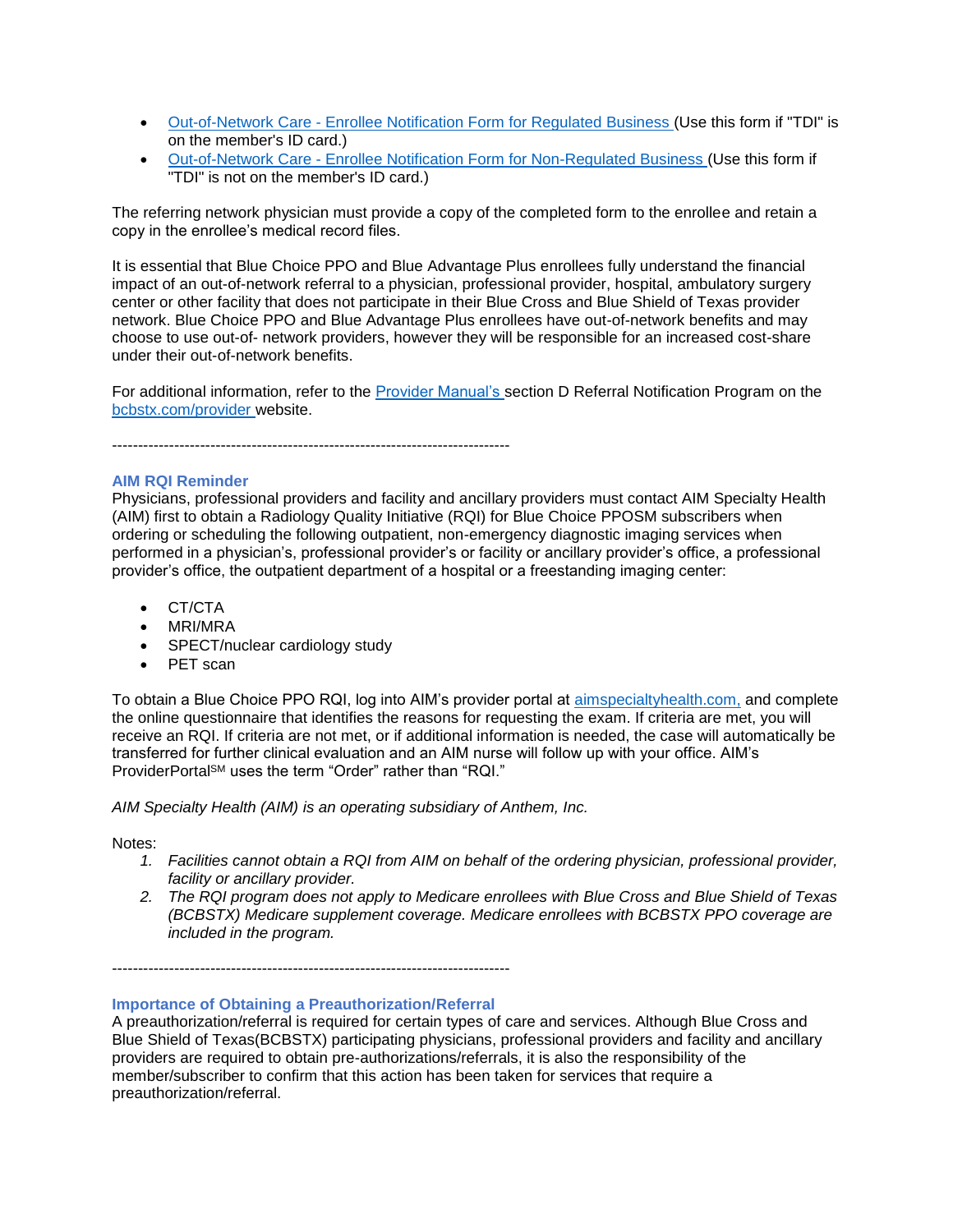Pre-authorizations/referrals must be obtained for any services provided by someone other than the member's primary care physician/provider (PCP) (i.e., specialist, ambulatory surgery centers, ancillary, etc.). A preauthorization/referral is also needed for an initial stay in a facility and any additional days or services added on.

If a member/subscriber does not obtain a preauthorization/referral for initial facility care or services, or additional days or services added on, the benefit for covered expenses may be reduced.

A preauthorization/referral does not guarantee payment. All payments are subject to determination of the member/subscriber's eligibility, payment of required deductibles, copayments and coinsurance amounts, eligibility of charges as covered expenses, application of the exclusions and limitations and other provisions of the policy at the time services are rendered.

If a preauthorization/referral request is received from an out-of-network (OON) provider and the member/subscriber does not have an OON benefit, BCBSTX will contact the ordering provider to discuss network options. However, if a member/subscriber has an OON benefit, OON benefits will apply, which could result in a higher cost sharing.

**-----------------------------------------------------------------------------**

#### **Are Utilization Management Decisions Financially Influenced?**

Blue Cross and Blue Shield of Texas (BCBSTX) isdedicated to serving our customers through the provision of health care coverage and related benefit services. BCBSTX prohibits decisions based on financial incentives –utilization management decisions are based on appropriateness of care and service and existence of coverage.

BCBSTX does not specifically reward practitioners or clinicians for issuing denials of coverage, nor is there compensation based on the number or frequency of telephone calls or other contacts that occur with health care providers, members or subscribers. Financial incentives for utilization management decision makers do not encourage decisions that result in underutilization.

**-----------------------------------------------------------------------------**

### **Benefits and Eligibility**

### **BCBS Medicare Advantage PPO Network Sharing**

**What is Blue Cross and Blue Shield (BCBS) Medicare Advantage (MA) PPOSM Network Sharing?** All BCBS MA PPO Plans participate in reciprocal network sharing. This network sharing will allow all BCBS MA PPO members to obtain in-network benefits when traveling or living in the service area of any other BCBS MA PPO Plan if the member sees a contracted BCBS MA PPO provider.

#### **What does the BCBS MA PPO network-sharing mean to me?**

If you are a contracted BCBS MA PPO provider with Blue Cross and Blue Shield of Texas (BCBSTX) and you see BCBS MA PPO members from other BCBS Plans, these BCBS MA PPO members will be extended the same contractual access to care and will be reimbursed in accordance with your negotiated rate with your Blue Cross and Blue Shield of Texas contract. These BCBS MA PPO members will receive in-network benefits in accordance with their member contract.

If you are not a contracted BCBS MA PPO provider with BCBSTX and you provide services for any BCBS MA PPO members, you will receive the Medicare allowed amount for covered services. For urgent or emergency care, you will be reimbursed at the member's in-network benefit level. Other services will be reimbursed at the out-of-network benefit level.

#### **How do I recognize an out-of-area BCBS MA PPO member from one of these Plans participating in the BCBS MA PPO network sharing?**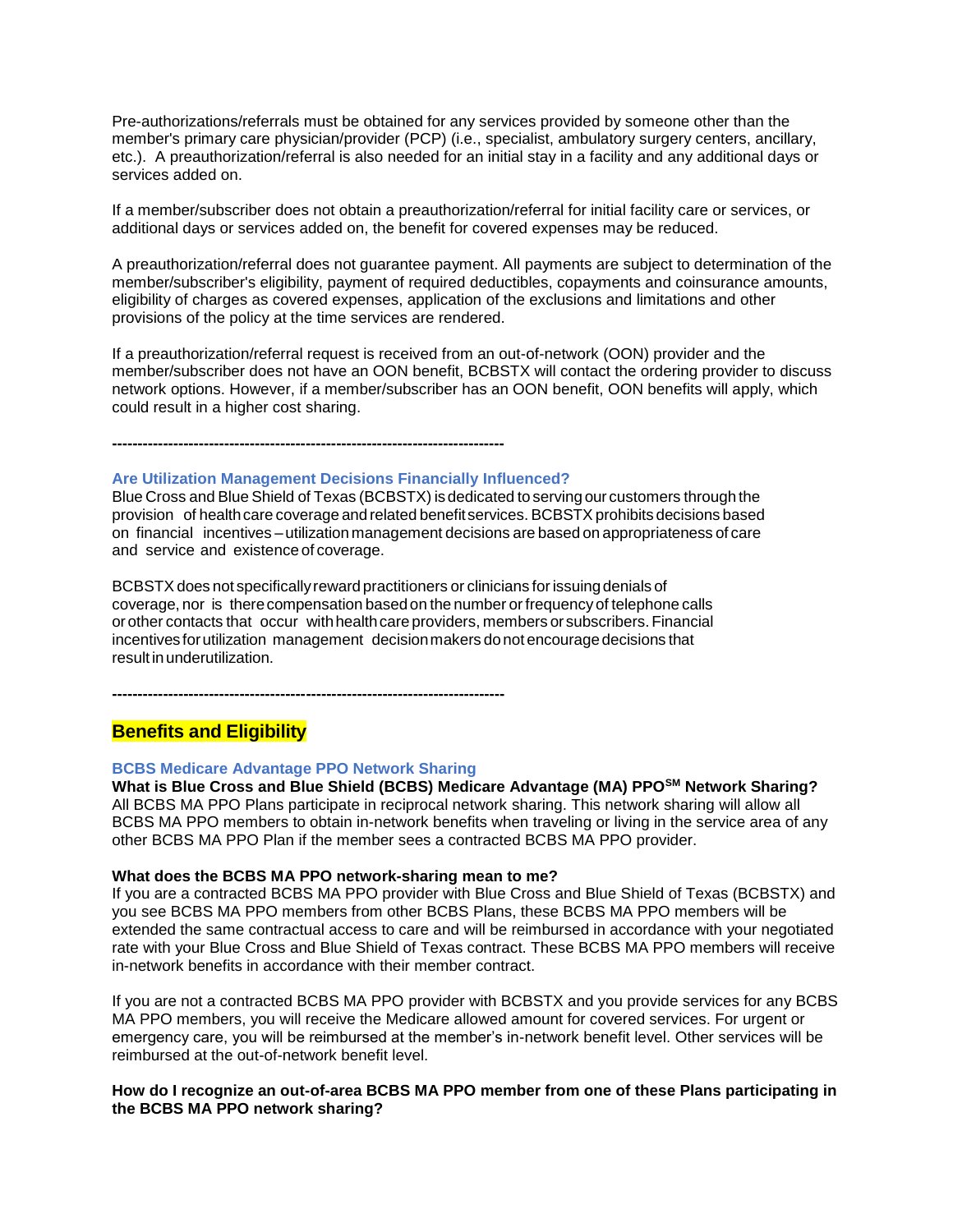You can recognize a BCBS MA PPO member when their Blue Cross and Blue Shield Member ID card has the following logo:



The "MA" in the suitcase indicates a member who is covered under the BCBS MA PPO network sharing program. BCBS MA PPO members have been asked not to show their standard Medicare ID card when receiving services; instead, members should provide their Blue Cross and/or Blue Shield member ID card.

#### **Do I have to provide services to BCBS MA PPO members from these other BCBS Plans?**

If you are a contracted BCBS MA PPO provider with BCBSTX, you should provide the same access to care for BCBS MA members from other BCBS Plans as you do for BCBSTX MA PPO members. You can expect to receive the same contracted rates for such services.

If you are not a BCBS MA PPO contracted provider, you may see BCBS MA PPO members from other BCBS Plans, but you are not required to do so. Should you decide to provide services to BCBS MA PPO members, you will be reimbursed for covered services at the Medicare allowed amount based on where the services were rendered and under the member's out-of-network benefits. For urgent or emergency care, you will be reimbursed at the in-network benefit level.

#### **What if my practice is closed to new local BCBS MA PPO members?**

If your practice is closed to new local BCBS MA PPO members, you do not have to provide care for BCBS MA PPO out-of-area members. The same contractual arrangements apply to these out-of-area network sharing members as your local BCBS MA PPO members.

#### **How do I verify benefits and eligibility?**

Call BlueCard® Eligibility at 800-676-BLUE (800-676-2583) and provide the BCBS MA PPO member's alpha prefix located on the member's ID card. You may also submit electronic eligibility requests for BCBS MA PPO members. Follow these three easy steps:

- 1. Log in to the [Availity Web Portal,](https://www.availity.com/) the [Availity Revenue Cycle Management portal](https://claims.realmed.com/) or your preferred vendor
- 2. Enter required data elements
- 3. Submit your request

#### **Where do I submit the claim?**

You should submit the claim to BCBSTX under your current billing practices. Do not bill Medicare directly for any services rendered to a BCBS MA PPO member.

#### **What will I be paid for providing services to these out-of-area BCBS MA PPO network sharing members?**

If you are a BCBS MA PPO contracted provider with BCBSTX, benefits will be based on your contracted BCBS MA PPO rate for providing covered services to BCBS MA PPO members from any BCBS MA PPO Plan. Once you submit the BCBS MA PPO claim, BCBSTX will work with the other Plan to determine benefits and send you the payment.

#### **What will I be paid for providing services to other BCBS MA out-of-area members not participating in the BCBS MA PPO network sharing?**

When you provide covered services to other BCBS MA PPO out-of-area members not participating in network sharing, benefits will be based on the Medicare allowed amount. Once you submit the BCBS MA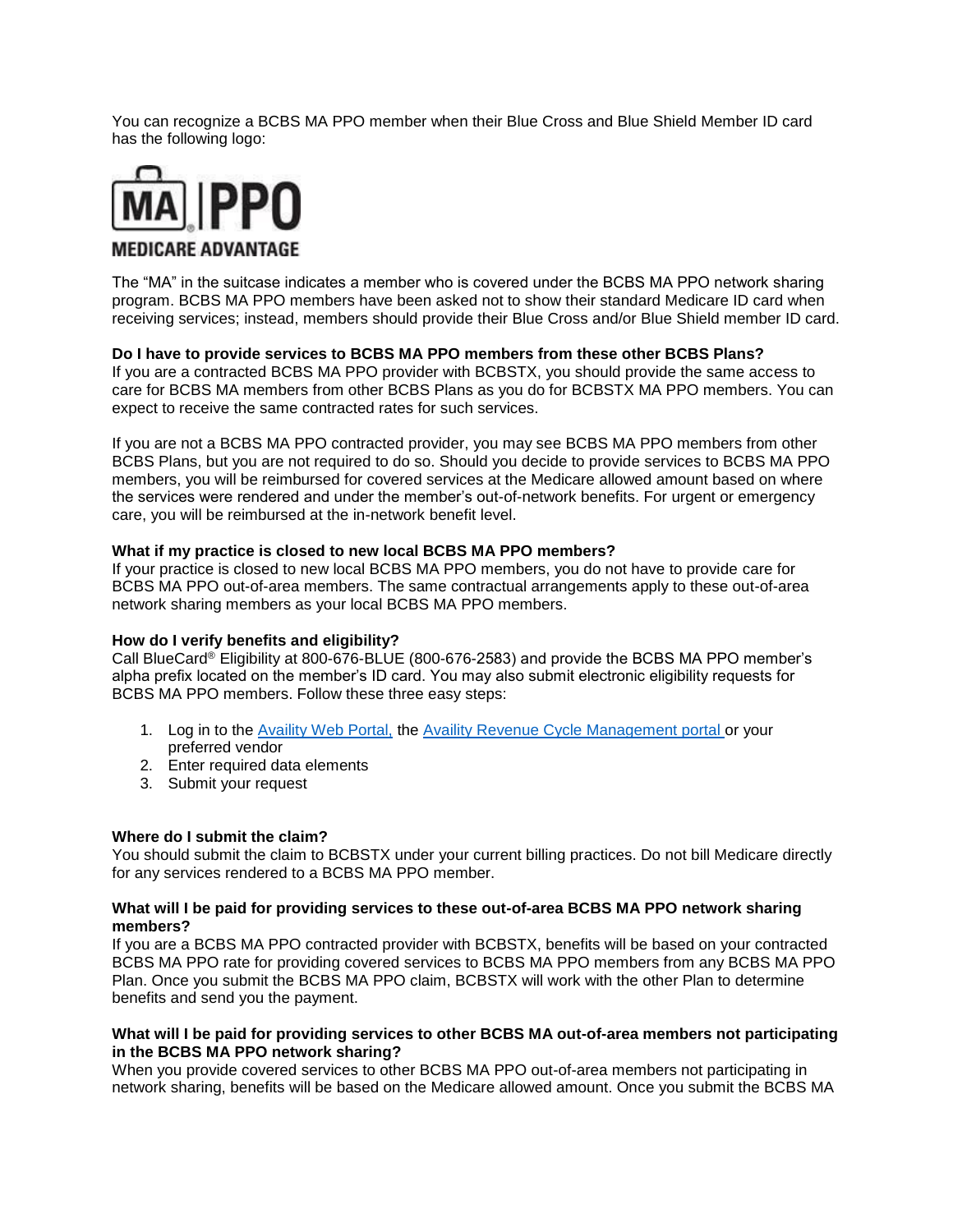PPO claim, BCBSTX will send you the payment. However, these services will be paid under the BCBS MA member's out- of-network benefits unless for urgent or emergency care.

#### **What is the BCBS MA PPO member cost sharing level and co-payments?**

A BCBS MA PPO member cost sharing level and co-payment is based on the BCBS MA PPO member's health plan. You may collect the co-payment amounts from the BCBS MA PPO member at the time of service. To determine the cost sharing and/or co-payment amounts, you should call the Eligibility Line at 800- 676-BLUE (800-676-2583).

#### **May I balance bill the BCBS MA PPO member the difference in my charge and the allowance?**

No, you may not balance bill the BCBS MA PPO member for this difference. Members may be balance billed for any deductibles, co-insurance, and/or co-pays.

#### **What if I disagree with the reimbursement amount I received?**

If there is a question concerning the reimbursement amount, contact Blue Cross Medicare Advantage (PPO) Customer Service at 877-774-8592.

#### **Who do I contact if I have a question about BCBS MA PPO network sharing?**

If you have any questions regarding the BCBS MA PPO program or products, contact Blue Cross Medicare Advantage (PPO) Customer Service at 877-774-8592.

-----------------------------------------------------------------------------

### **Claims**

#### **Reminder: Medicare Advantage Plans Overpayment Recovery Applies to: Blue Cross Medicare Advantage (PPO)SM and Blue Cross Medicare Advantage (HMO)SM**

As a reminder, a new process was implemented for overpayment recovery on claims processed after Jan. 1, 2017, for Blue Cross Medicare Advantage PPO and Blue Cross Medicare Advantage HMO. The process includes:

- The Electronic Refund Management and Claim Inquiry Resolution tools on Availity™ are no longer available for government program claims.
- Request for refund letters will be sent by mail for all providers.

Please review your refund letter closely and remit your refund to the address indicated on the letter. If you identify an overpayment and wish to send a voluntary refund, please use the following grid to determine the appropriate address:

| <b>Original Claim</b><br><b>Check Date</b> | <b>Send to Address</b>                                                                                     |
|--------------------------------------------|------------------------------------------------------------------------------------------------------------|
| <b>Check Date</b><br>prior to 1/1/17       | Blue Cross and Blue Shield of Texas<br>P.O. Box 731431 Dallas,<br>TX 75373-1431                            |
| <b>Check Date</b><br>1/1/17 or after       | Blue Cross and Blue Shield of Illinois Claims Overpayment<br>29068 Network Place<br>Chicago, IL 60673-1290 |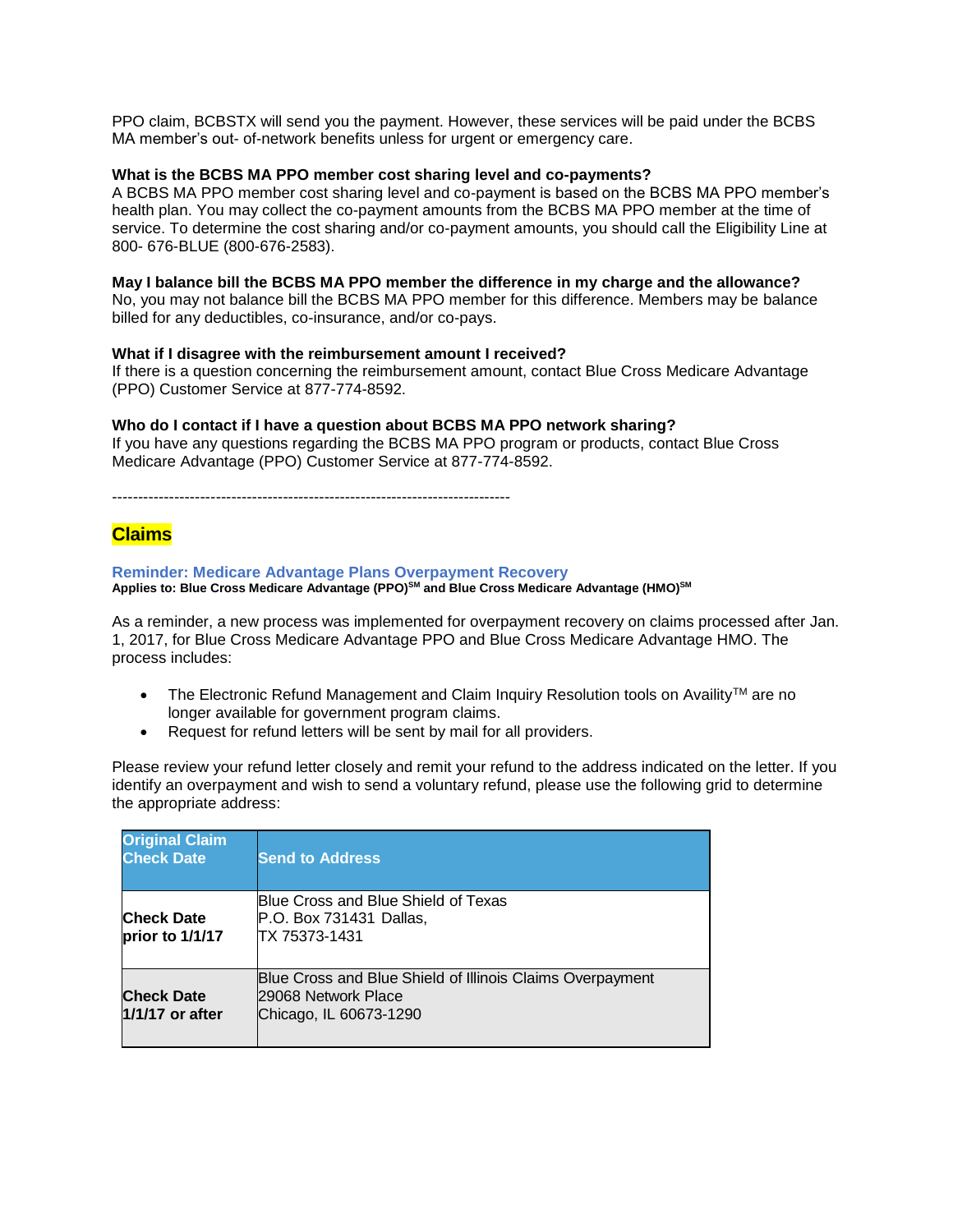#### **If you are unsure about the original payment date, please send payments to:**

Blue Cross and Blue Shield of Texas Box 731431 Dallas, TX 75373-1431

*Availity is a trademark of Availity, L.L.C., a separate company that operates a health information network to provide electronic information exchange services to medical professionals. Availity provides administrative services to BCBSTX. BCBSTX makes no endorsement, representations or warranties regarding any products or services offered by third-party vendors such as Availity. If you have any questions about the products or services offered by such vendors, you should contact the vendor(s) directly.*

**-----------------------------------------------------------------------------**

### **Benefit Categories Contained in IVR Phone System**

The list of common benefit categories contained within the Blue Cross and Blue Shield of Texas (BCBSTX) Interactive Voice Response (IVR) phone system has been expanded as of June 19, 2017, to include additional common benefit categories.

The IVR quotes the same level of eligibility and benefit information that a Customer Advocate provides. Our Customer Advocates will continue to be available for more complex benefit quotes.

An updated IVR benefit containment list is below. This list outlines those categories that were effective on Dec. 12, 2016, along with the additional categories implemented June 19, 2017.

As a reminder, this information is continually reviewed and may vary across different BCBSTX networks, products and/or group policies. There were no other benefit categories being added to the Federal Employee Program (FEP) IVR Contained Benefits in June 2017. The current contained Benefit Category lists are shown below.

| <b>Contained Benefit Categories</b><br>Effective Dec. 12, 2016 | <b>Additional IVR Contained</b><br><b>Benefit Categories</b><br>Effective June 19, 2017 |
|----------------------------------------------------------------|-----------------------------------------------------------------------------------------|
| <b>Allergy Colonoscopy</b>                                     | 23-hour Observation                                                                     |
| Consultations                                                  | Air Ambulance                                                                           |
| Coordinated Home Care                                          | Anesthesia Assistant                                                                    |
| Electrocardiogram (EKG) Extended                               | Surgeon CAT Scan                                                                        |
| <b>Care Facility Hospital</b>                                  | Dialysis                                                                                |
| Inhalation Therapy                                             | Ground Ambulance                                                                        |
| Laboratory Mammogram                                           | Hospice                                                                                 |
| <b>Office Services Office Visit</b>                            | <b>Medical Supplies</b>                                                                 |
| Pap Smear Physical Exam                                        | MRI                                                                                     |
| <b>Preventive Care</b>                                         | Pathology                                                                               |
| <b>Private Duty Nursing</b>                                    | <b>PET Scan</b>                                                                         |
| Ultrasound                                                     | Prosthetics                                                                             |
| X-rav                                                          | Prostate-specific Antigen (PSA)                                                         |
|                                                                | Sterilization                                                                           |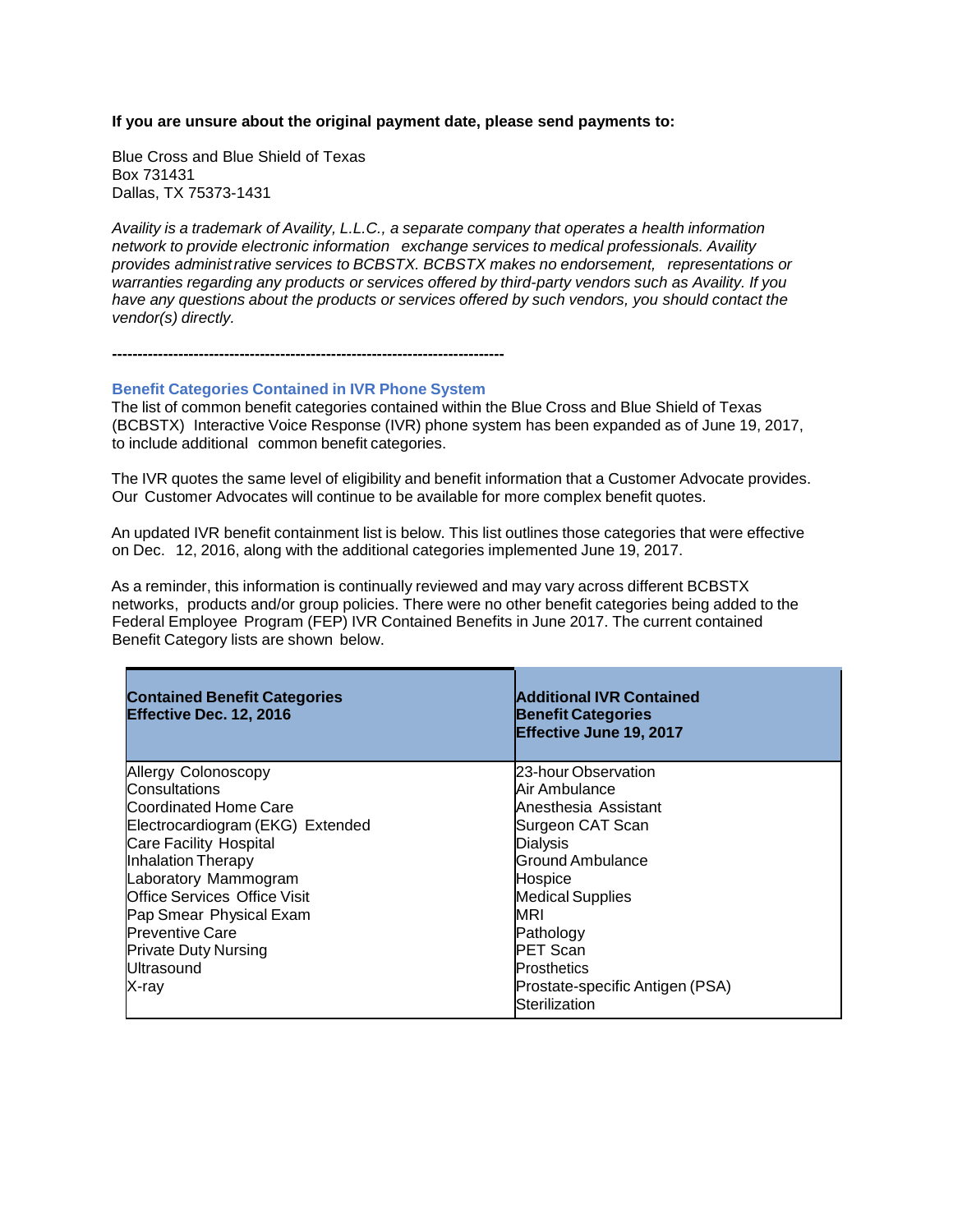| <b>FEP IVR Contained Benefit Categories</b>                          |                                                         |
|----------------------------------------------------------------------|---------------------------------------------------------|
| <b>Accidental Injury</b>                                             | Maternitv                                               |
| Allergy                                                              | <b>Office Visit</b>                                     |
| <b>Chiropractic Services</b>                                         | Outpatient Physical, Occupational and<br>Speech Therapy |
| Diagnostic - Lab, X-ray, Outpatient                                  | Vision                                                  |
| Diagnostic                                                           |                                                         |
| Inpatient Benefits - Inpatient Hospital,<br><b>Inpatient Surgery</b> |                                                         |

**Note:** The above listings are not applicable to Blue Cross Medicare Advantage (PPO)SM or Blue Cross Medicare Advantage (HMO)SM government program member policies. For eligibility and benefits for these government programs via phone, refer to the number on the member's BCBSTX identification card.

As a reminder, checking eligibility and benefits electronically through Availity  $TM$  or your preferred web vendor is the quickest way to access BCBSTX member information. To learn more about online solutions, see the [Provider](https://www.bcbstx.com/provider/tools/index.html) [Tools](https://www.bcbstx.com/provider/tools/index.html) section of the BCBSTX provider website.

Checking eligibility, benefit information and/or if a service has been preauthorized is not a guarantee of payment. Benefits will be determined once a claim is received and will be based upon, among other things, the member's eligibility and the terms of the member's certificate of coverage applicable on the date services were rendered. If you have any questions, please call the number on the back of the member's ID card.

*Availity is a trademark of Availity, L.L.C., a separate company that operates a health information network to provide electronic information exchange services to medical professionals. Availity provides administrative services to BCBSTX. BCBSTX makes no endorsement, representations or warranties regarding any products or services offered by third-party vendors such as Availity. If you have any questions about the products or services offered by such vendors, you should contact the vendor(s) directly.*

**Clinical Payment and Coding Policies Now Online**

**-----------------------------------------------------------------------------**

**-----------------------------------------------------------------------------**

BCBSTX is now publishing Clinical [Payment](https://www.bcbstx.com/provider/standards/cpcp.html) and Coding Policies on our website. These payment and coding policies describe BCBSTX's application of payment rules and methodologies for CPT®, HCPCS and ICD-10 coding as applied to claims submitted for covered services. This information is offered as a helpful general resource regarding BCBSTX payment polices and is not intended to address all reimbursement related issues. New policies have been posted and existing policies will be added over time. We regularly adjust clinical payment and coding policy positions as part of our ongoing policy review processes. Check this [newsletter](https://www.bcbstx.com/provider/news/bluereview.html) and the News and [Updates](https://www.bcbstx.com/provider/news/index.html) section on our website for newly adapted or revised policies.

**Update to After-hours and Weekend Care Codes Payment Policy**

Blue Cross and Blue Shield of Texas (BCBSTX) will be updating its payment policy regarding after-hours and weekend care codes.

After-hours or weekend care is reimbursable, within limitations, for services provided by an individual physician or other health care professional who is required to provide office-based services outside of regular posted office hours to treat a patient's urgent illness or condition.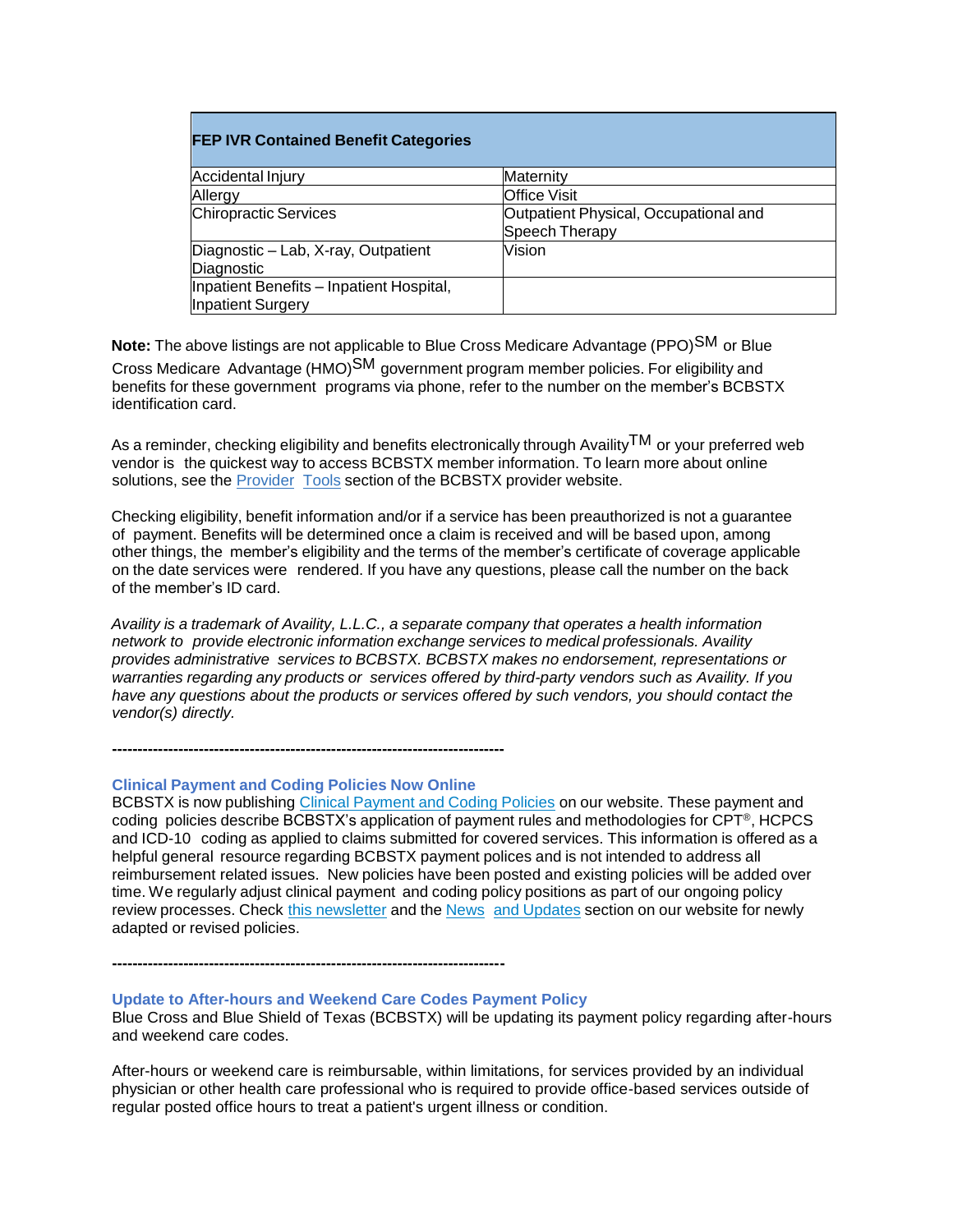Effective Jan. 1, 2017, BCBSTX will no longer reimburse facility-based or non-office based providers for CPT Codes 99053, 99056 and 99060. These codes will be considered inclusive of the primary procedure. Please contact your [Network Management Representative i](https://www.bcbstx.com/provider/contact_us.html#localnetwork)f you have any questions or if you need additional information.

-----------------------------------------------------------------------------

#### **ClaimsXtenTM Quarterly Updates**

New and revised Current Procedural Terminology (CPT®) and HCPCS codes are periodically added to or deleted from the ClaimsXten code auditing tool software by the software vendor on a quarterly basis and are not considered changes to the software version.

Blue Cross and Blue Shield of Texas (BCBSTX) will normally load this additional data to the BCBSTX claim processing system within 60 to 90 days after receipt from the software vendor and will confirm the effective

date via the [News and Updates s](http://www.bcbstx.com/provider/news/index.html)ection of the BCBSTX provider website. Advance notification of updates to the ClaimsXten software version (i.e., change from ClaimsXten version 4.1 to 4.4) also will be posted on the BCBSTX provider website.

To help determine how coding combinations on a claim may be evaluated during the claim adjudication process, you may continue to utilize Clear Claim Connection™ (C3). C3 is a free, online reference tool that mirrors the logic behind BCBSTX's code-auditing software. Refer to our website at [bcbstx.com/provider fo](http://www.bcbstx.com/provider/)r additional information on gaining access to C3.

For more details regarding ClaimsXten, including answers to frequently asked questions, refer to the C3 page. Additional information may also be included in upcoming issues of the *Blue Review*.

*Checks of eligibility and/or benefit information are not a guarantee of payment. Benefits will be determined once a claim is received and will be based upon, among other things, the member's eligibility and the terms of the member's certificate of coverage applicable on the date services were rendered.*

*ClaimsXten and Clear Claim Connection are trademarks of McKesson Information Solutions, Inc., an independent third-partyvendor that is solely responsible for its products and services. CPT copyright 2015 American Medical Association (AMA). All rights reserved. CPT is a registered trademark of the AMA.*

**-----------------------------------------------------------------------------**

#### **Additional Code-auditing Software**

Blue Cross and Blue Shield of Texas (BCBSTX) implemented additional code-auditing software, Verscend ConVergence Point™. BCBSTX implemented this code- auditing software in June 2017\*.

This software further enhances the auditing of professional and outpatient facility claims for correct coding according to the Healthcare Common Procedure Coding System (HCPCS), Current Procedural Terminology (CPT®), and Centers for Medicare and Medicaid Services (CMS) guidelines. Providers may use the Claim Inquiry Resolution Tool, available on the Availity™ [Web Portal,](https://apps.availity.com/availity/web/public.elegant.login) to research specific claim edits.

*\*The above notice does not apply to government program claims.*

*ConVergence Point is a trademark of Verscend Technologies, Inc., an independent third party vendor that is solely responsible for its products and services.*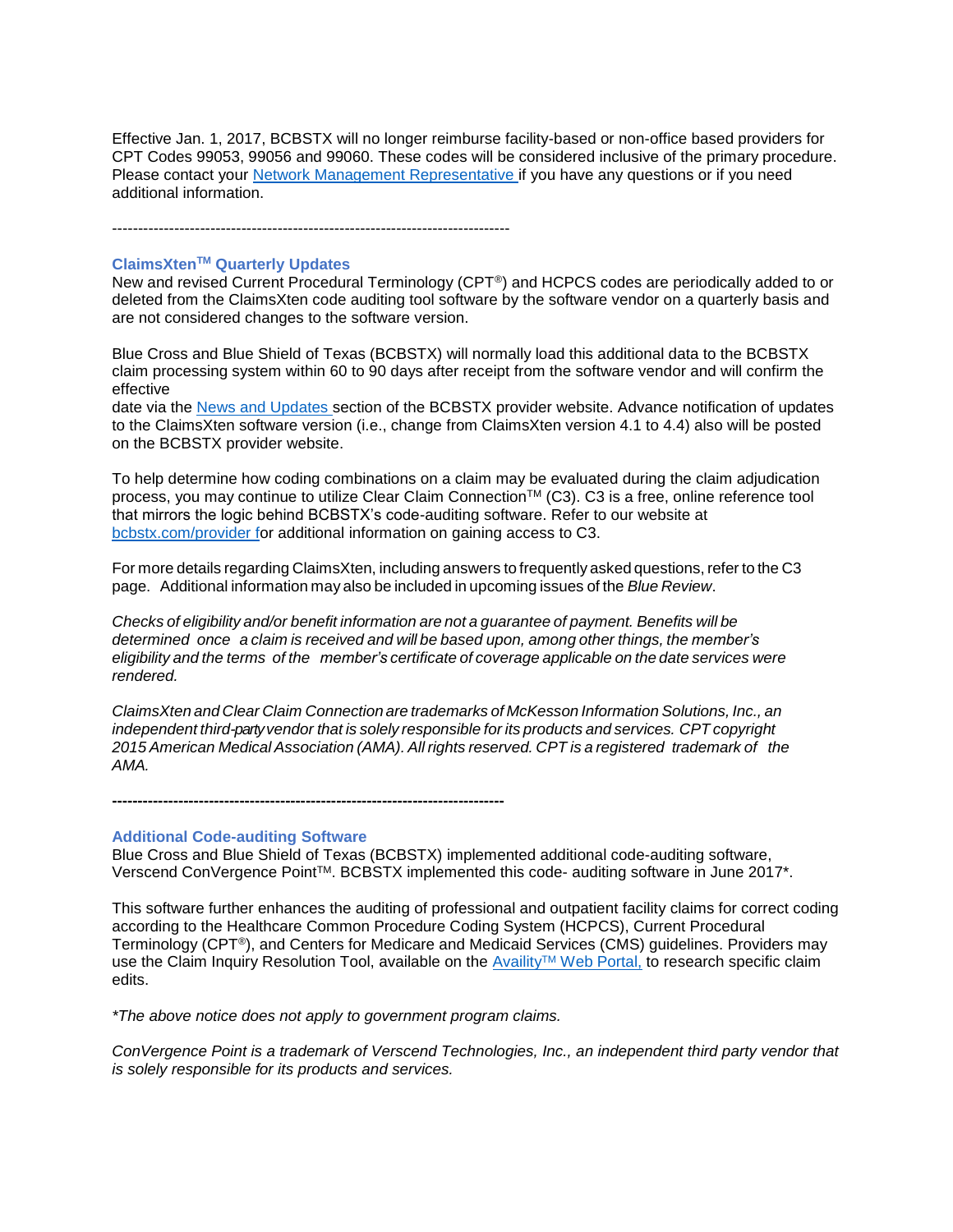*CPT copyright 2016 American Medical Association (AMA). All rights reserved. CPT is a registered trademark of the AMA.*

*Availity is a trademark of Availity, LLC, a separate company that operates a health information network to provide electronic information exchange services to medical professionals. Availity provides administrative services to BCBSTX. BCBSTX makes no endorsement, representations or warranties regarding any products or services offered by third party vendors such as Availity. If you have any questions about the products or services offered by such vendors, you should contact the vendor(s) directly.*

**-----------------------------------------------------------------------------**

#### **Technical and Professional Components**

**Modifiers26andTC:** Modifier 26denotes professional services forlabandradiological services. Modifier TC denotes technical component forlab and radiological services.These modifiers should be used in conjunction withthe appropriate labandradiological procedures only.

**Note:**When a physician or professional provider andfacilityor ancillaryprovider performs boththe technical and professional service for a lab or radiological procedure, he/she must submit the total service, not each serviceindividually.

**-----------------------------------------------------------------------------**

#### **SurgicalProceduresPerformedinthePhysician'sOffice**

When performing surgical procedures in a non-facility setting, the physician and professional provider reimbursement covers theservices, equipment and some ofthesupplies needed to perform thesurgical procedure whenamember/subscriber receives theseservices inthephysician's or professional provider's office.

Reimbursement willbe allowed for some supplies billedin conjunction with a surgical procedure performed ina physician's or professional provider's office.To help determine how coding combinations on a claim may be evaluated during the claim adjudication process, you maycontinue to utilize Clear Claim Connection™ (C3). C3 is a free, online reference tool that mirrors the logic behind Blue Cross and Blue Shield of Texas' (BCBSTX) code-auditing software. Refer to the BCBSTX provider website at [bcbstx.com/provider](https://www.bcbstx.com/provider/) foradditional information on gaining access toC3.

*Pleasenotethephysician'sandprofessionalprovider's reimbursementincludessurgical equipmentthat maybe owned or supplied byan outside surgical equipment orDurable Medical Equipment (DME) vendor. Claims from thesurgical equipment or DMEvendor will be denied since the globalphysician's or professionalprovider'sreimbursementincludesstaffand equipment.*

**-----------------------------------------------------------------------------**

#### **Improvements to the Medical Records Process for BlueCard® Claims**

Blue Cross and Blue Shield of Texas (BCBSTX) is now able to send medical records electronically to all Blue Cross and/or Blue Shield Plans. This method significantly reduces the time it takes to transmit supporting documentation for BlueCard claims and eliminates lost or misrouted records.

As always, we request that you submit your medical records to BCBSTX if needed for claims processing. Requests for medical records from other Blues Plans before rendering services, as part of the preauthorization process, should be submitted directly to the requesting Plan.

-----------------------------------------------------------------------------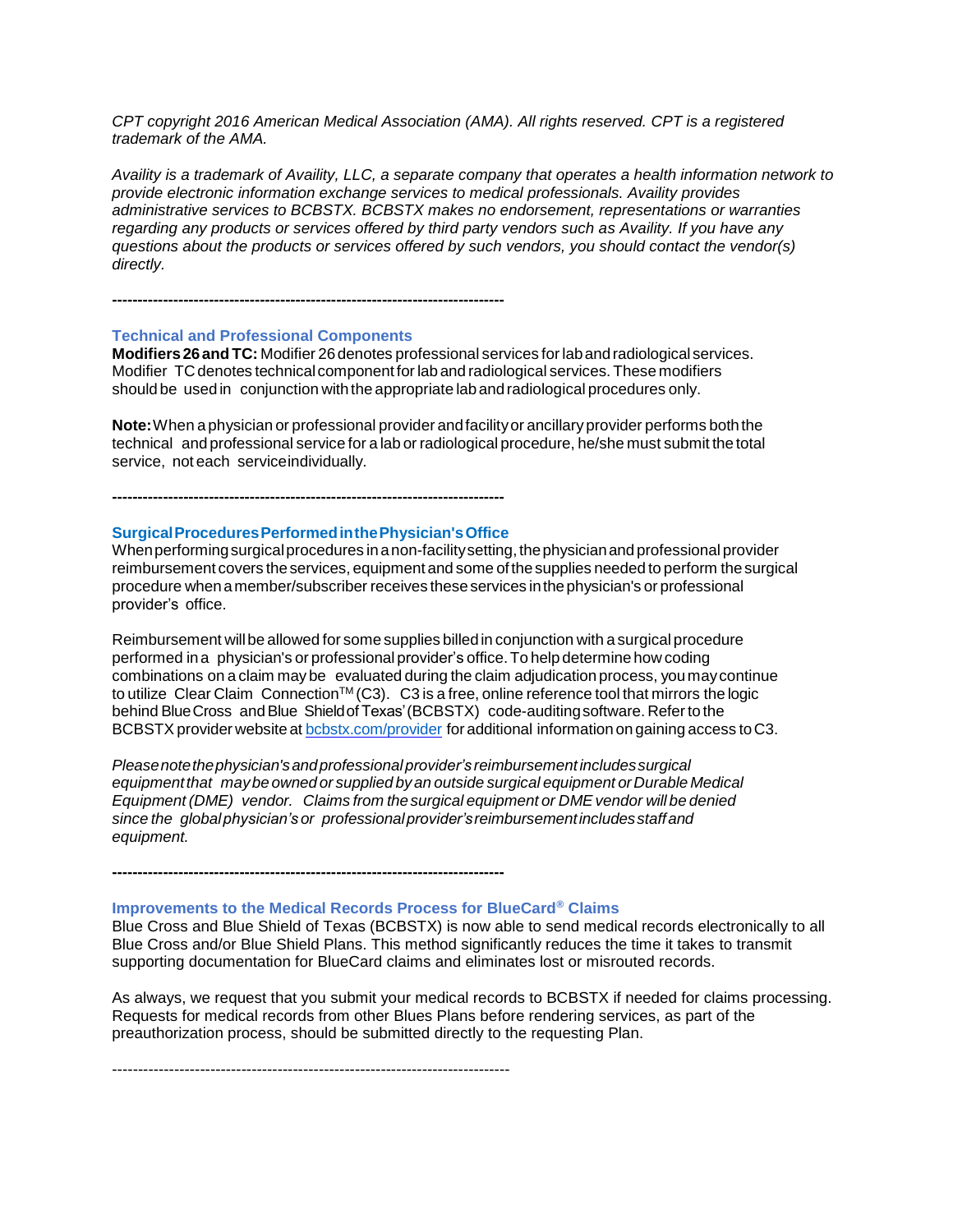#### **Contracted Providers Must File Claims**

As a reminder, physicians, facilities, professional providers and ancillary providers must file claims for any covered services rendered to a patient enrolled in a Blue Cross and Blue Shield of Texas (BCBSTX) health plan. You may collect the full amounts of any deductible, coinsurance or copayment due and then file the claim with BCBSTX. Arrangements to offer cash discounts to an enrollee in lieu of filing claims with BCBSTX violate the requirements of your provider contract with BCBSTX.

Notwithstanding the foregoing, a provision of the American Recovery and Reinvestment Act changed HIPAA to add a requirement that if a patient self pays for a service in full and directs a provider to not file a claim with the patient's insurer, the provider must comply with that directive and may not file the claim in question. In such an event, you must comply with HIPAA and not file the claim to BCBSTX.

#### **Billing for Non-Covered Services**

As a reminder, contracted physicians, professional providers, facility and ancillary providers may collect payment from members/subscribers for copayments, co-insurance and deductible amounts. The physician, professional provider, facility or ancillary provider may not charge the member/subscriber more than the patient share shown on their provider claim summary (PCS) or electronic remittance advice (ERA).

If Blue Cross and Blue Shield of Texas (BCBSTX) determines that a proposed service is not a covered service, the physician, professional provider, facility or ancillary provider must inform the member/subscriber in writing in advance. This will allow the physician, professional, facility or ancillary provider to bill the member/subscriber for the non-covered service rendered.

In no event, shall a contracted physician, professional provider, facility or ancillary provider collect payment from the subscriber for identified hospital acquired conditions and/or serious reportable events.

-----------------------------------------------------------------------------

**-----------------------------------------------------------------------------**

#### **Avoidance of Delay in Claims Pending COB Information**

Blue Cross and Blue Shield of Texas (BCBSTX) receives thousands of claims each month that require unnecessary review for coordination of benefits (COB). What that means to our physicians, professional providers, facility and ancillary providers is a possible delay, or even denial of services, pending receipt of the required information from the member/subscriber.

#### **Here are some tips to help prevent claims processing delays when there is only one insurance carrier:**

- CMS-1500, box 11-d if there is no secondary insurance carrier, mark the "No" box.
- Do not place anything in box  $9$ , a through  $d$  this area is reserved for member information for a secondary insurance payer.

It is critical that no information appears in box 11-d or in box 9 a-d if there is only one insurance payer.

-----------------------------------------------------------------------------

#### **Hospitals, and Routine Services and Supplies**

Routine services and supplies are generally already included by the provider in charges related to other procedures or services. As such, these items are considered non-billable for separate reimbursement. The following guidelines may assist hospital personnel in identifying items, supplies, and services that are not separately billable. This is not an all-inclusive list.

• Any supplies, items and services that are necessary or otherwise integral to the provision of a specific service and/or the delivery of services in a specific location are considered routine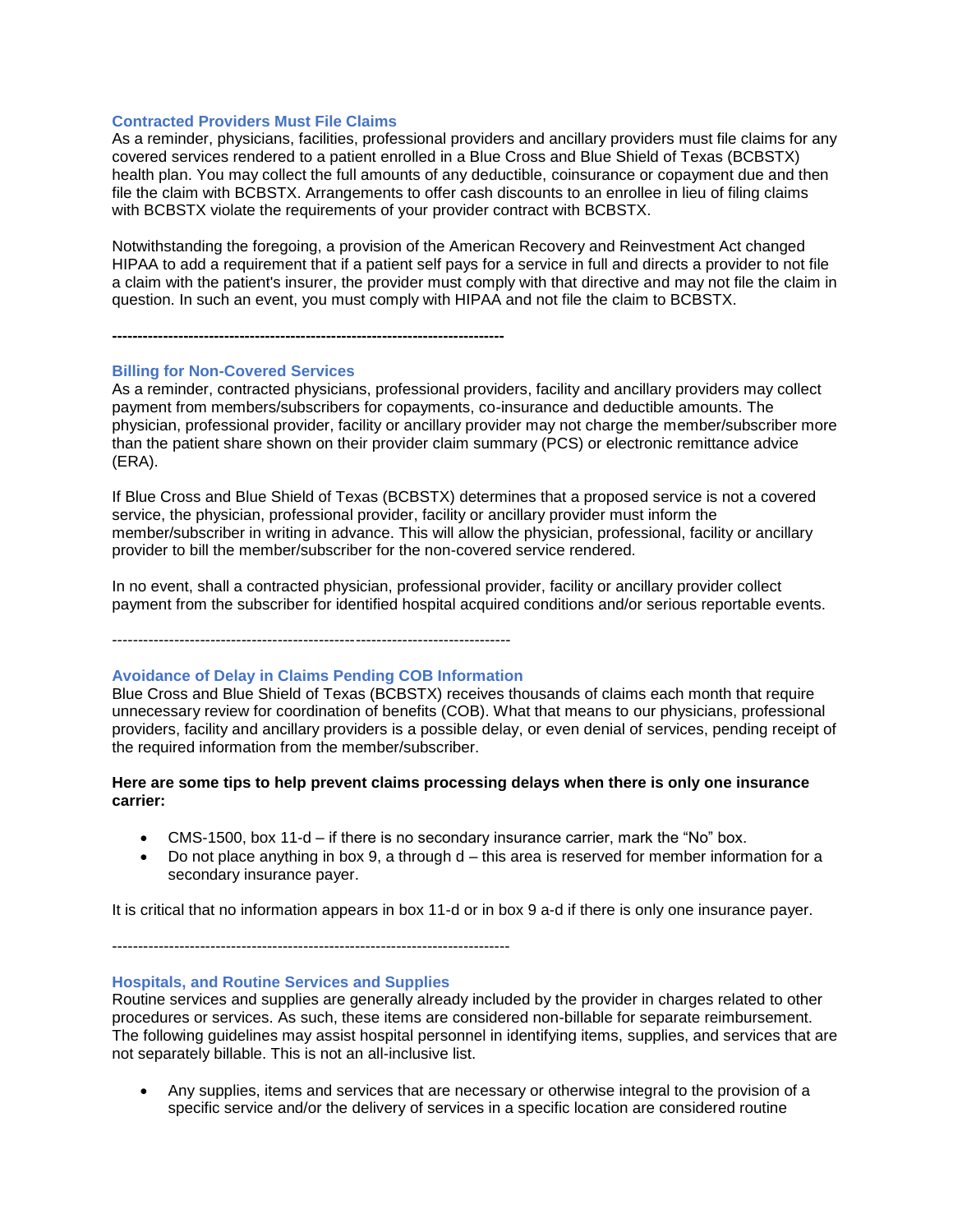services and not separately billable in the inpatient and outpatient environments.

- All items and supplies that may be purchased over-the-counter are not separately billable.
- All reusable items, supplies and equipment that are provided to all patients during an inpatient or outpatient admission are not separately billable.
- All reusable items, supplies and equipment that are provided to all patients admitted to a given treatment area or units are not separately billable.
- All reusable items, supplies and equipment that are provided to all patients receiving the same service are not separately billable.

-----------------------------------------------------------------------------

### **Clinical Resources**

### **eviCoreTM Current and Expanded Preauthorization Requirements**

Back in October 2016, Blue Cross and Blue Shield of Texas (BCBSTX) contracted with eviCore healthcare (eviCore), an independent specialty medical benefits management company, to begin providing preauthorization requirements for certain specialized services for Blue Advantage HMOSM. Over the coming months, additional BCBSTX products and services are being added as indicated below.

The following is a summary of the pre-service authorizations for specialized clinical services that eviCore will manage. Be sure to closely review the effective dates and services included for each individual product as they do vary.

#### **Blue Cross Medicare Advantage (HMO)SM and Blue Cross Medicare Advantage (PPO)SM** *Effective June 1, 2017:*

- **Outpatient Molecular Genetic**
- **Outpatient Radiation Therapy**
- **Musculoskeletal**
	- o Chiropractic
	- o Physical and Occupational Therapy
	- o Speech Therapy
	- o Spine Surgery (Outpatient/Inpatient)
	- o Spine Lumbar Fusion (Outpatient/Inpatient)
	- o Interventional Pain
- **Outpatient Cardiology & Radiology**
	- o Abdomen Imaging
	- o Cardiac Imaging
		- Chest Imaging
		- Head Imaging
		- Musculoskeletal
		- Neck Imaging
	- o Obstetrical Ultrasound Imaging
	- o Oncology Imaging
- **Pelvis Imaging**
	- o Peripheral Nerve Disorders (Pnd) Imaging
	- o Peripheral Vascular Disease (Pvd) Imaging
	- o Spine Imaging
- **Outpatient Medical Oncology**
- **Outpatient Sleep**
- **Outpatient Specialty Drug**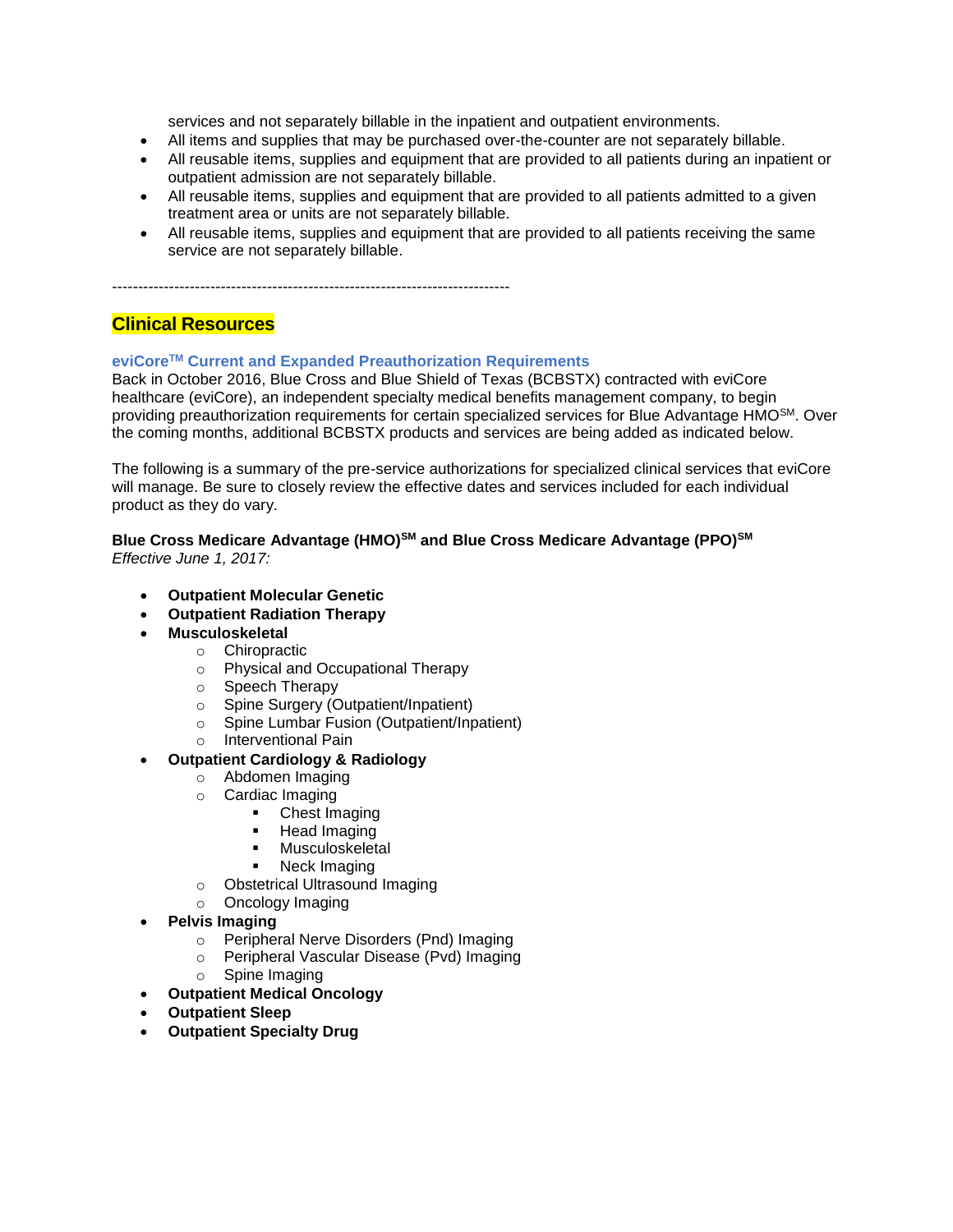## **Blue Choice PPOSM and Blue PremierSM Fully Insured Members\* (identified by TDI listed on their membership card)**

*Effective Aug. 1, 2017:*

- Molecular and genomic testing
- Radiation oncology for all outpatient and office services

*\*Currently, the eviCore preauthorization requirement does not include Administrative Services Only (ASO) Blue Choice PPO or Blue Premier members.*

### **Blue EssentialsSM and Blue Essentials AccessSM Fully Insured Members\* (identified by TDI listed on their membership card)**

*Effective Sept. 1, 2017:*

- Molecular and genomic testing
- Radiation oncology for all outpatient and office services
- Advanced radiology imaging
- Sleep studies and sleep durable medical equipment

*\*Currently, the eviCore preauthorization requirement does not include Administrative Services Only (ASO) Blue Essentials or Blue Essentials Access members.*

#### **Employee Retirement System of Texas (ERS): HealthSelect of Texas and Consumer Directed HealthSelect** *Effective Sept. 1, 2017:*

- Molecular and genomic testing
- Radiation oncology for all outpatient and office services
- Advanced radiology imaging
- Sleep studies and sleep durable medical equipment

### **Blue Advantage HMO and Blue Advantage PlusSM HMO**

*Effective Oct. 3, 2016:*

- Outpatient Molecular Genetics
- Outpatient Radiation Therapy

The updated Preauthorization/Referral/Notification Requirements Lists and the Prior Authorization and Referral List for ERS can be found on the [Clinical Resources](https://www.bcbstx.com/provider/clinical/index.html) page of [BCBSTX 's provider web site.](https://www.bcbstx.com/provider/) These lists include the services that require preauthorization or prior authorization through eviCore for the effective dates listed above.

For a detailed list of the services that require authorization through eviCore, refer to the [eviCore](https://www.evicore.com/healthplan/bcbstx)  [implementation site.](https://www.evicore.com/healthplan/bcbstx) Services performed without authorization may be denied for payment and you may not seek reimbursement from members/subscribers.

#### **Preauthorization or ERS prior authorization through eviCore can be obtained using one of the following methods:**

- Use the [eviCore healthcare web portal,](https://www.evicore.com/pages/providerlogin.aspx) which is available 24/7. After a one-time registration, you can initiate a case, check status, review guidelines, view authorizations and eligibility, and more. The web portal is the quickest, most efficient way to obtain information.
- Call eviCore at 855-252-1117 toll-free between 6 a.m. 6 p.m. CT, Monday through Friday, and 9 a.m. - noon CT, Saturday, Sunday and legal holidays.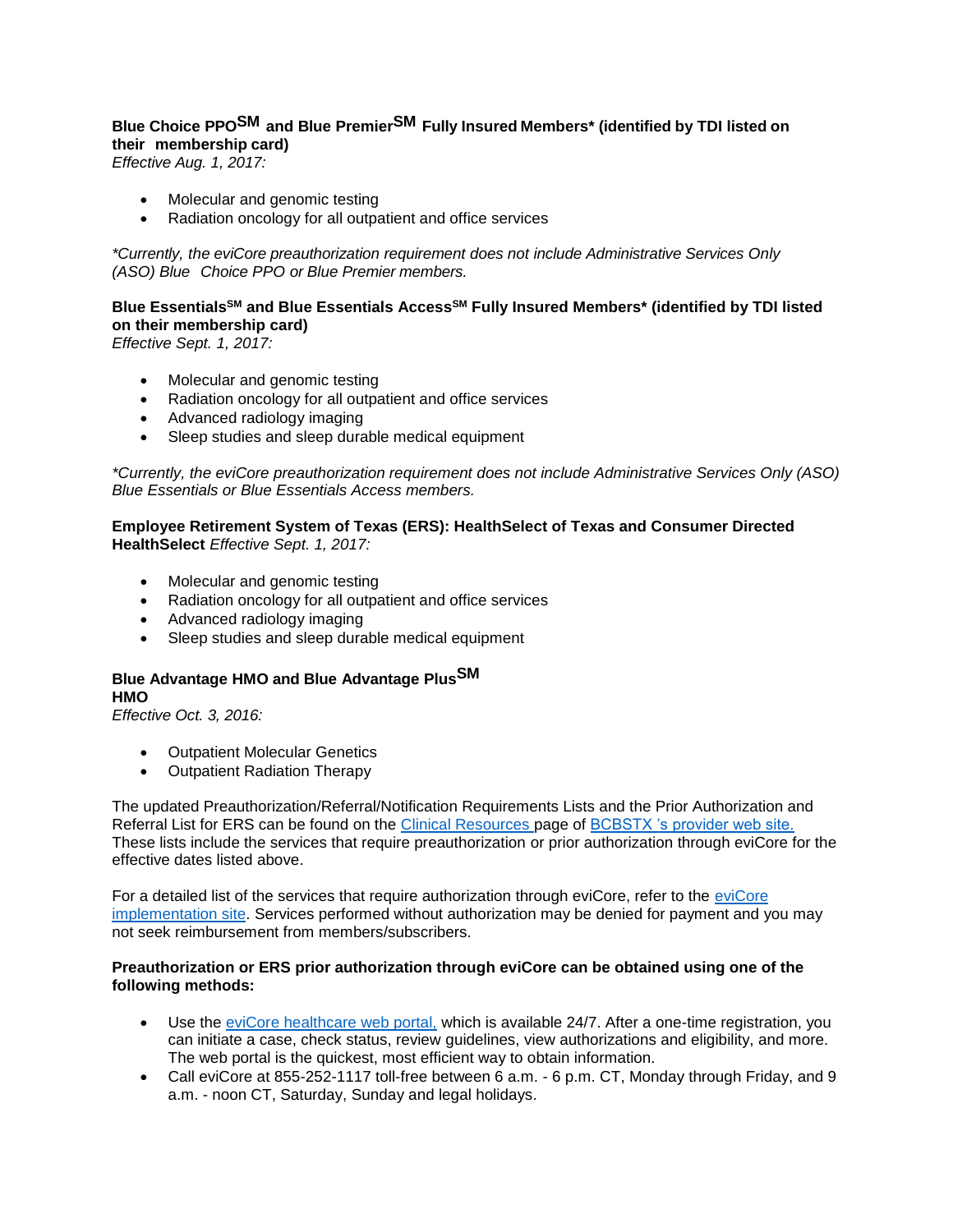For all other services that require a referral and/or authorization as noted on the Preauthorization/Referral Requirements Lists or the Prior Authorization/Referral List for ERS, continue to use iExchange®. iExchange is accessible to physicians, professional providers and facilities contracted with BCBSTX. [Learn more about iExchange or set up a new account on BCBSTX's provider website.](https://www.bcbstx.com/provider/tools/iexchange_index.html)

Watch for additional information and training opportunities for eviCore in future editions of [this newsletter,](https://www.bcbstx.com/provider/news/bluereview.html) on the [BCBSTX provider website](https://www.bcbstx.com/provider/) or on the [eviCore implementation site.](http://www.pages02.net/hcscnosuppression/bluereview_june_2017/LPT.url?kn=1009687&vs=ZDQ4NWExZDgtZjhlNy00N2Q1LWI4NDktZTQyYzE4ZWY4MTU5OzA6MTExNzIwMjA6MTkyODM0MTAxODQwOjExODAxNjg3MjM6MTE4MDE2ODcyMzsS1)

If you have any questions, please contact your BCBSTX [Network Management Representative.](https://www.bcbstx.com/provider/contact_us.html#localnetwork)

As a reminder, it is important to check eligibility and benefits prior to rendering services. This step will help you determi ne if a member requires benefit preauthorization or prior authorization. For additional information, such as definitions and links to helpful resources, refer to the [Eligibility](https://www.bcbstx.com/provider/claims/eligibility_and_benefits.html) and Benefits section on BCBSTX's provider website.

Checking eligibility, benefit information and/or if a service has been preauthorized or prior authorized is not a guarantee of payment. Benefits will be determined once a claim is received and will be based upon, among other things, the member's eligibility and the terms of the member's certificate of coverage applicable on the date services were rendered. If you have any questions, please call the number on the back of the member's ID card

eviCore is a trademark of eviCore health care, LLC, formerly known as CareCore, an independent company that provides utilization review for select health care services on behalf of BCBSTX.

iExchange is a trademark of Medecision, Inc., a separate company that offers collaborative health care management solutions f or payers and providers. BCBSTX makes no endorsement, representations or warranties regarding any products or services offered by third-party vendors such as Medecision. If you have any questions about the products or services offered by such vendors, you should contact the vendo r(s) directly.

**-----------------------------------------------------------------------------**

### **Blue Cross Medicare Advantage (PPO)SM Lab Guidelines**

Quest Diagnostics, Inc., is the exclusive outpatient clinical reference laboratory provider for Blue Essentials<sup>SM</sup> members, Blue Premier and Blue Advantage HMO<sup>SM</sup> members<sup>\*</sup> and the preferred statewide outpatient clinical reference laboratory provider for Blue Cross and Blue Shield of Texas (BCBSTX) Blue Choice PPOSM subscribers. This arrangement excludes lab services provided during emergency room visits, inpatient admissions and outpatient day surgeries (hospital and free-standing ambulatory surgery centers).

#### **Quest Diagnostics Offers:**

- Online scheduling for Quest Diagnostics' Patient Service Center (PSC) locations. To schedule a patient PSC appointment, log onto [QuestDiagnostics.com/patient o](https://www.questdiagnostics.com/home/patients)r call 888-277- 8772.
- Convenient patient access to more than 195 patient service locations.
- 24/7 access to electronic lab orders, results and other office solutions through Care360® labs and meds.

For more information about Quest Diagnostics lab testing solutions or to establish an account, contact your Quest Diagnostics Physician Representative or call 866-MY-QUEST (866-697-8378).

For physicians, professional providers or facility and ancillary providers located in the HMO Reimbursable Lab counties, only the lab services/tests indicated on the Reimbursable Lab Services list will be reimbursed on a fee-for-service basis if performed in the physician's, professional provider's office for Blue Essentials members. All other lab services must be sent to Quest You can access the county listing and the Reimbursable Lab Services list in the [General Reimbursement](https://www.bcbstx.com/provider/gri/index.html) Information section located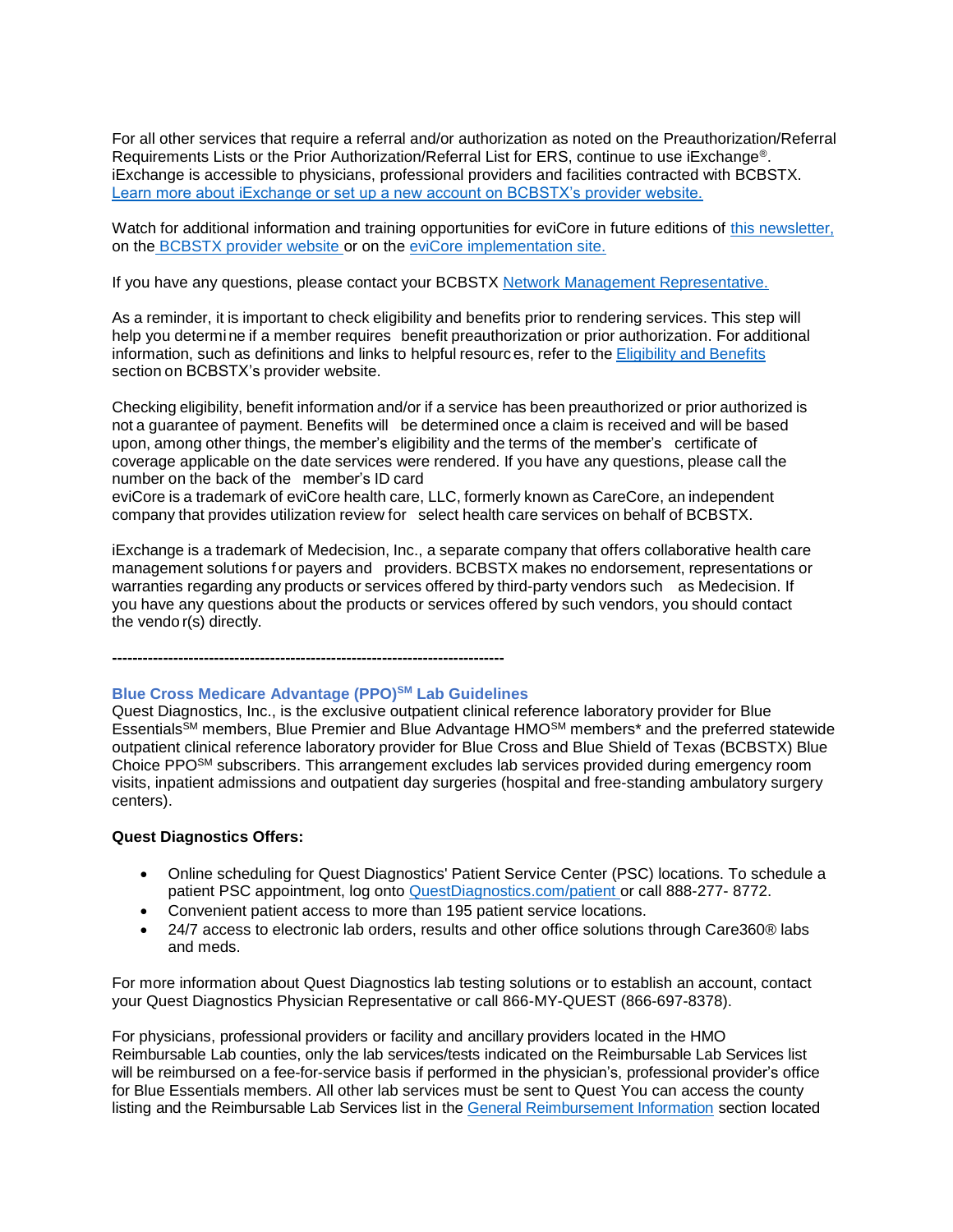under the Standards and Requirements tab.

*\*Note: Physicians, professional providers or facility and ancillary providers who are contracted/affiliated with a capitated IPA/medical group and physicians, professional providers or facility or ancillary providers who are not part of a capitated IPA/medical group but who provide services to a member/subscriber whose PCP is a member of a capitated IPA/medical group must contact the applicable IPA/medical group for instructions regarding outpatient laboratory services.*

**-----------------------------------------------------------------------------**

### **Medical Necessity Review of Observation Services**

As a reminder, it is the policy of Blue Cross and Blue Shield of Texas (BCBSTX) to provide coverage for observation services when it is determined to be medically necessary based on the medical criteria and guidelines as outlined in the [Milliman Care Guidelines](https://www.mcg.com/care-guidelines/care-guidelines/?gclid=EAIaIQobChMI_PTXromB3QIVBgtpCh09pw0pEAAYASAAEgJaQfD_BwE). Claims for observation services are subject to post- service review, and BCBSTX may request medical records for the determination of medical necessity.

### **When medical records are requested, documentation should include the following information:**

- The attending physician's order for observation care with clock time (or clock time can be noted in the nurse's observation admission note)
- The physician's admission and progress notes confirming the need for observation care
- The supporting diagnostic and/or ancillary testing reports
- The admission progress notes (with the clock time) outlining the patient's condition and treatment
- The discharge notes (with clock time) with discharge order and nurse's notes
- Itemized bill

### **Coordination of CareBetweenMedical andBehavioralHealthProviders**

Blue Cross and BlueShield of Texas (BCBSTX) continuallystrives to promote coordination of member care between medical and behavioral health providers.We understand that communication between providers and their patients regarding the treatment and coordination of care can pose challenges.

### **Here are few resources available to you through BCBSTX:**

**-----------------------------------------------------------------------------**

### **The Coordination of Care Form Available Online**

To provide assistance when coordinating care, BCBSTX has created a [Coordination of Care form](http://www.bcbstx.com/provider/pdf/bh_coordination_care.pdf) that is available online. This new form may help in communicating patient information, such as:

- To provide member treatment information to another treating provider
- To request member treatment information from another treating provider. It is important to note that a written release to share clinical information with members' medical providers must be obtained prior to the use of this form. BCBSTX recommends obtaining a written release prior to the onset of treatment.

If you are requesting member treatment information from another provider, it is recommended that the Patient Information and Referring Provider sections of the form be completed to expedite the care coordination process for the receiving provider.

### **If You Need Help Finding Behavioral Health Providers for Your Patients**

Call the number on the back of members' BCBSTX ID cards to receive assistance in finding outpatient providers or behavioral health facilities.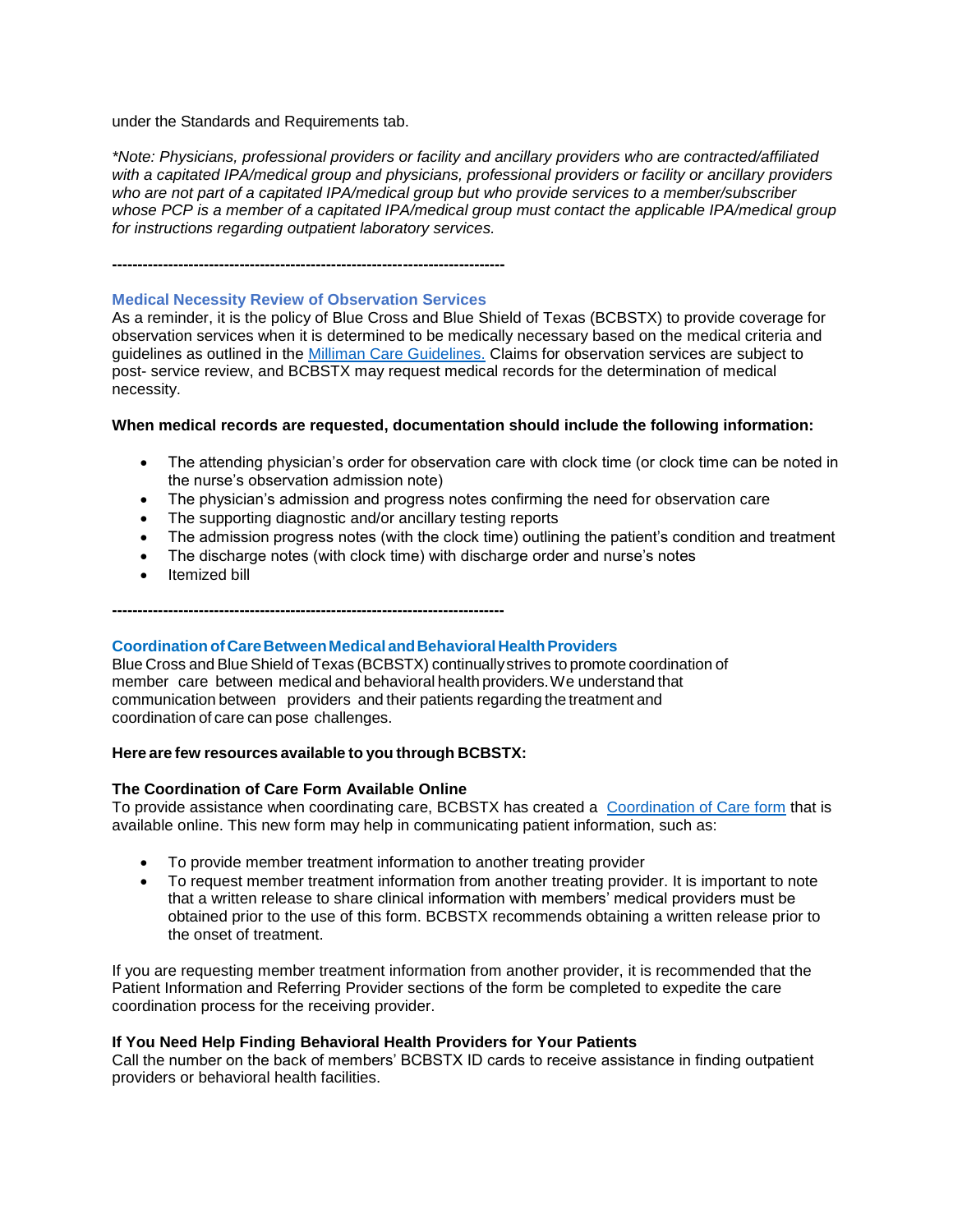#### **Behavioral Health or Medical Case Management Services**

If you believe a patient has complex health needs and could benefit from additional support and resources from a clinician, you can make a referral to one of the BCBSTX Case Management programs by calling the number on the back of the member's BCBSTX ID card. Case Management can also provide you and the member with information about additional resources provided by their insurance plan.

**-----------------------------------------------------------------------------**

#### **Electronic Options**

#### **Multiple Online Enrollment Options Available in AvailityTM**

Blue Cross and Blue Shield of Texas (BCBSTX) offers you multiple enrollment opportunities for electronic options through the Availity Web Portal. This is in addition to other electronic transactions available to you through Availity or your preferred web vendor portal. Instead of faxing or mailing paper enrollment forms, you can complete

the online enrollment options listed below through Availity at no cost. Availity also provides single sign-on access to several online tools that offer greater convenience and security, without the need for another user ID and password.

#### **Online Enrollment for EFT and ERA**

BCBSTX contracted providers\* can enroll online for Electronic Fund Transfer (EFT) and Electronic Remittance Advice (ERA), and make any necessary set-up changes in Availity. The online enrollment process can be completed in near real-time.

Providers will receive a confirmation letter acknowledging the enrollment effective date and related information. Once enrolled for ERA, providers and billing services also gain access to the Availity Remittance Viewer. This online tool permits users to search, view, save and print remittance information, even if the ERA is delivered to a different clearinghouse or vendor.

#### **Single Sign-on Access**

#### • **Benefit Preauthorization Via iExchange®**

Once you are registered as an Availity user, you may enroll through the Availity Web Portal for iExchange. This tool supports online submission and electronic approval of benefits for inpatient admissions, as well as select outpatient and clinical pharmacy services. iExchange also offers you an alternative to calling to request the status of most benefit preauthorization requests. Additionally, iExchange accepts electronic medical record documentation for predetermination of benefits requests. As a reminder, always check eligibility and benefits first to find out if benefit preauthorization is required for a member.

Please note that for behavioral health services, you should continue to use the current fax and telephone benefit preauthorization methods.

#### • **Electronic Refund Management (eRM)**

Registered Availity users can also gain access to eRM, an online tool that helps simplify the overpayment reconciliation process. You will receive electronic notification of overpayments with the option to deduct from a future payment or pay by check. eRM also gives access to the Claim Inquiry Resolution (CIR) tool. CIR offers online assistance that helps save your staff time by reducing the number of calls and specific written inquiries on finalized claims.

Please note that the eRM and CIR tools are not available for government programs claims.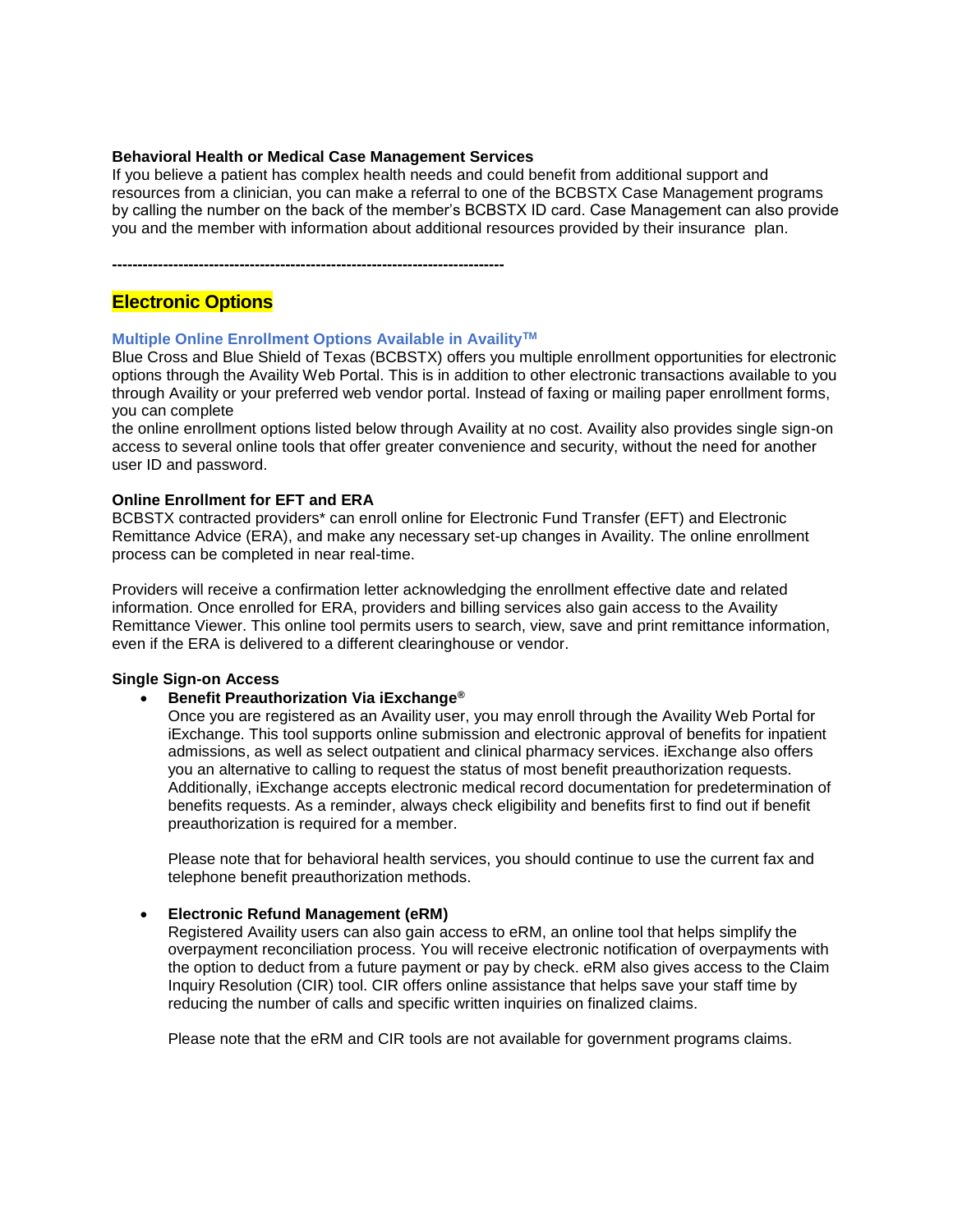#### **Learn More**

To learn more about these and other electronic tools and resources, visit the [Provider Tools section o](https://www.bcbstx.com/provider/tools/index.html)f our website. Also, see the [Provider Training](https://www.bcbstx.com/provider/training/) page for dates, times and registration for online training sessions on a variety of topics.

For assistance or customized training, contact a BCBSTX Provider Education Consultant at PECS@tx.com.

#### **Register with Availity**

Visit [availity.com](https://www.availity.com/) to complete the online application today. If you need registration assistance, contact Availity Client Services at 800-AVAILITY (800-282-4548).

*Checking eligibility, benefit information and/or the fact that a service has been preauthorized is not a guarantee of payment. Benefits will be determined once a claim is received and will be based upon, among other things, the member's eligibility and the terms of the member's certificate of coverage applicable on the date services were rendered. If you have any questions, please call the number on the back of the member's ID card.*

*\*This excludes atypical providers who have not acquired a National Provider Identifier (NPI).*

*Availity is a trademark of Availity, LLC, a separate company that operates a health information network to provide electronic information exchange services to medical professionals. Availity provides administrative services to BCBSTX. iExchange is a trademark of Medecision, Inc., a separate company that offers collaborative healthcare management solutions for payers and providers. BCBSTX makes no endorsement, representations or warranties regarding any products or services offered by third party vendors such as Availity or Medecision. If you have any questions about the products or services offered by such vendors, you should contact the vendor(s) directly.*

-----------------------------------------------------------------------------

### **AvailityTM Claim Research Tool Offers Enhanced Status Results**

Using an electronic route, such as the Availity Claim Research Tool (CRT), is the most convenient, efficient and secure method of requesting detailed claim status. The CRT tool now returns more detailed information than ever before.

The CRT allows registered Availity users to search for claims by member ID, group number and date of service, or by National Provider Identifier (NPI) and specific claim number, also known as a Document Control Number (DCN). With easy-to-read denial descriptions, the tool enables users to check the status of multiple claims in one view to obtain real-time claim status.

The CRT Search Results page now delivers the rendering provider ID and name submitted on the claim. Additionally, the claim status Service Line break-down returns:

- Diagnosis Code
- Copay
- Coinsurance
- **Deductible**
- **Modifier**
- Unit or Time or Mile

This necessary information is available within a few clicks, lessening the need to speak with a Customer Advocate. For additional information, refer to the [CRT tip sheet,](https://www.bcbstx.com/provider/pdf/availity_crt_online_tip_sheet.pdf) which can also be found on the [Provider](https://www.bcbstx.com/provider/tools/index.html)  Tools [page in](http://www.pages02.net/hcscnosuppression/blue_review_february_2017/LPT.url?kn=973884&vs=M2NiYzBjMDUtOGEzNy00ZmYxLTlmMzEtOWQ4YzAwMWI3ZjEyOzA6MTAzNjA4ODM6MjQ4NjYyOTUwNjE6MTEwMDI1ODAzODoxMTAwMjU4MDM4OwS2) the Education & Reference section of our [provider website.](https://www.bcbstx.com/provider/) As a reminder, you must be registered with Availity to utilize the CRT. For registration information, visit [availity.com,](https://www.availity.com/) or contact Availity Client Services at 800- 282-4548.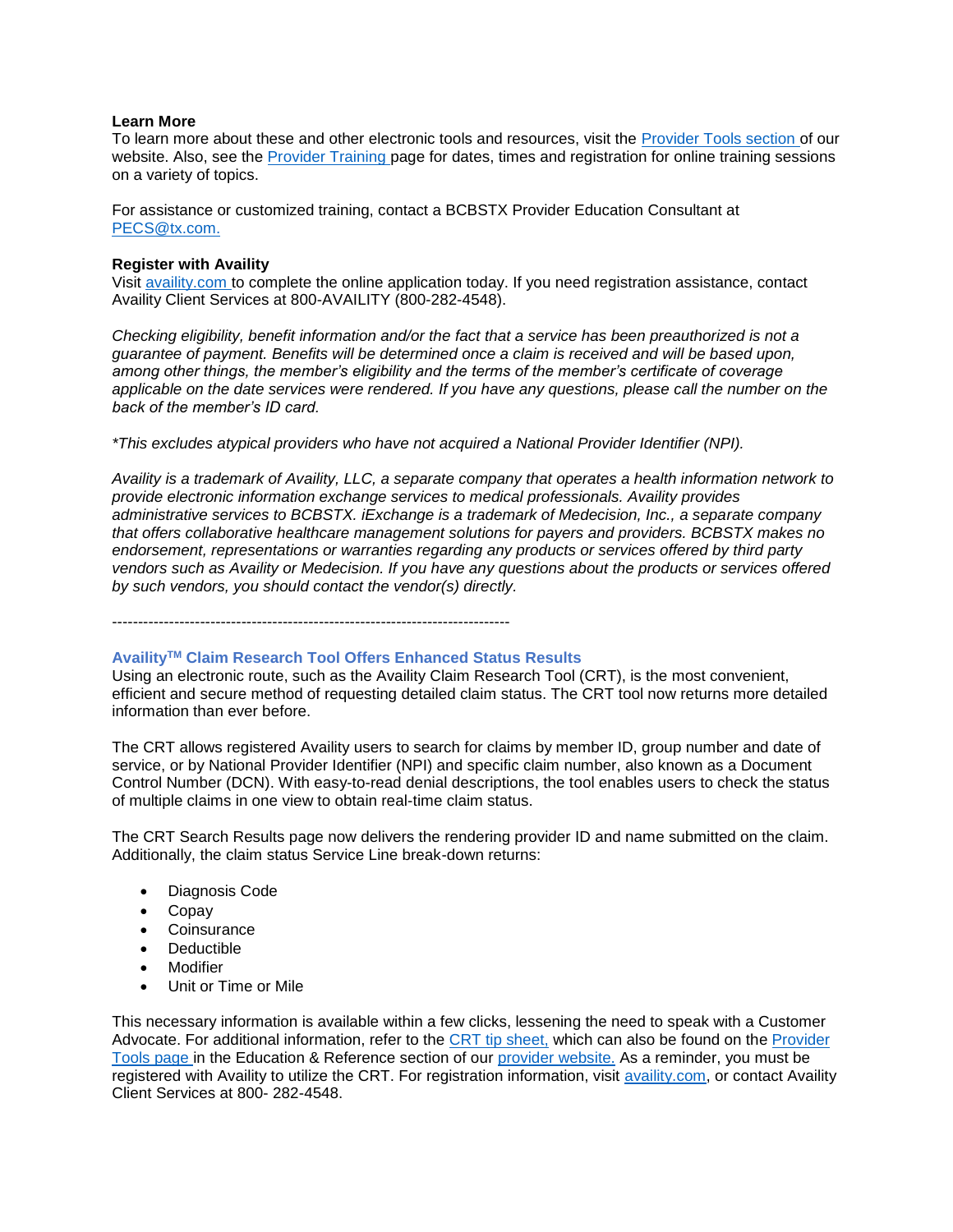#### **Learn More About Availity**

We host complimentary webinars for providers to learn how to use the CRT and other electronic tools to their fullest potential. You do not need to be an existing Availity user to attend a webinar. Go to our [Provider Training](https://www.bcbstx.com/provider/training/index.html) website to view available webinars.

### -----------------------------------------------------------------------------

#### **Online Portal Applications Help Expedite Administrative Workflows**

Does your office or organization ever ask: **"Is this patient eligible for Blue Cross and Blue Shield Texas (BCBSTX) benefits? Does this service require preauthorization? or How did my claim process?"** If so, these questions and so many more can be answered in a matter of seconds with a few key strokes using an online portal application, such as AvailityTM.

Electronic options deliver real-time resolutions, avoiding disapproved services and optimizing your payment. You can confirm patient coverage, preauthorize services and post payments with a few simple clicks.

#### **Not only can you conduct HIPAA-compliant transactions online, using Availity you can also:**

- Submitpre- and post-exam transactions
- Conductpre-servicerequests
- Complete post-service reconciliations
- Updateproviderdemographics
- Enroll for electronic remittance and fund transfers

If you have not registered and would like to learn more about Availity, and our online referral and preauthorization tool iExchange<sup>®</sup>, register for a Back to Basics: Availity 101 webinars.

Additionally, for more advanced training of online tools, email a Provider Education Consultant at [PECS@bcbstx.com.](mailto:PECS@bcbstx.com)

**-----------------------------------------------------------------------------**

#### **Corrected Claim Request Change, Effective asofJuly 11, 2016**

As a reminder, corrected claim requests for previously adjudicated claims must be submitted as electronic replacement claims, or on the appropriate professional (CMS-1500) or institutional (UB-04) paper claim, and Claim Reviewform.

#### **Electronic Submission**

Electronic replacement claims should be submitted with the appropriate claim frequencycode. Frequency code 7 willresult in Blue Cross and Blue Shield of Texas (BCBSTX) adjudicating the original claim number (sometimes referred to as a Document Control Number, or DCN) with the corrections. The replacement claim will be issued a new BCBSTX claim number and subsequently deny based on the re-adjudication of the original claim.

**Note:** Claim corrections submitted without the appropriate frequencycode will deny as a duplicate and the original BCBSTX claim number will not be adjudicated. See below for additional information on claim frequency codes and guidelines to assist you with when and how to use them for making corrections to electronic claims submitted to BCBSTX.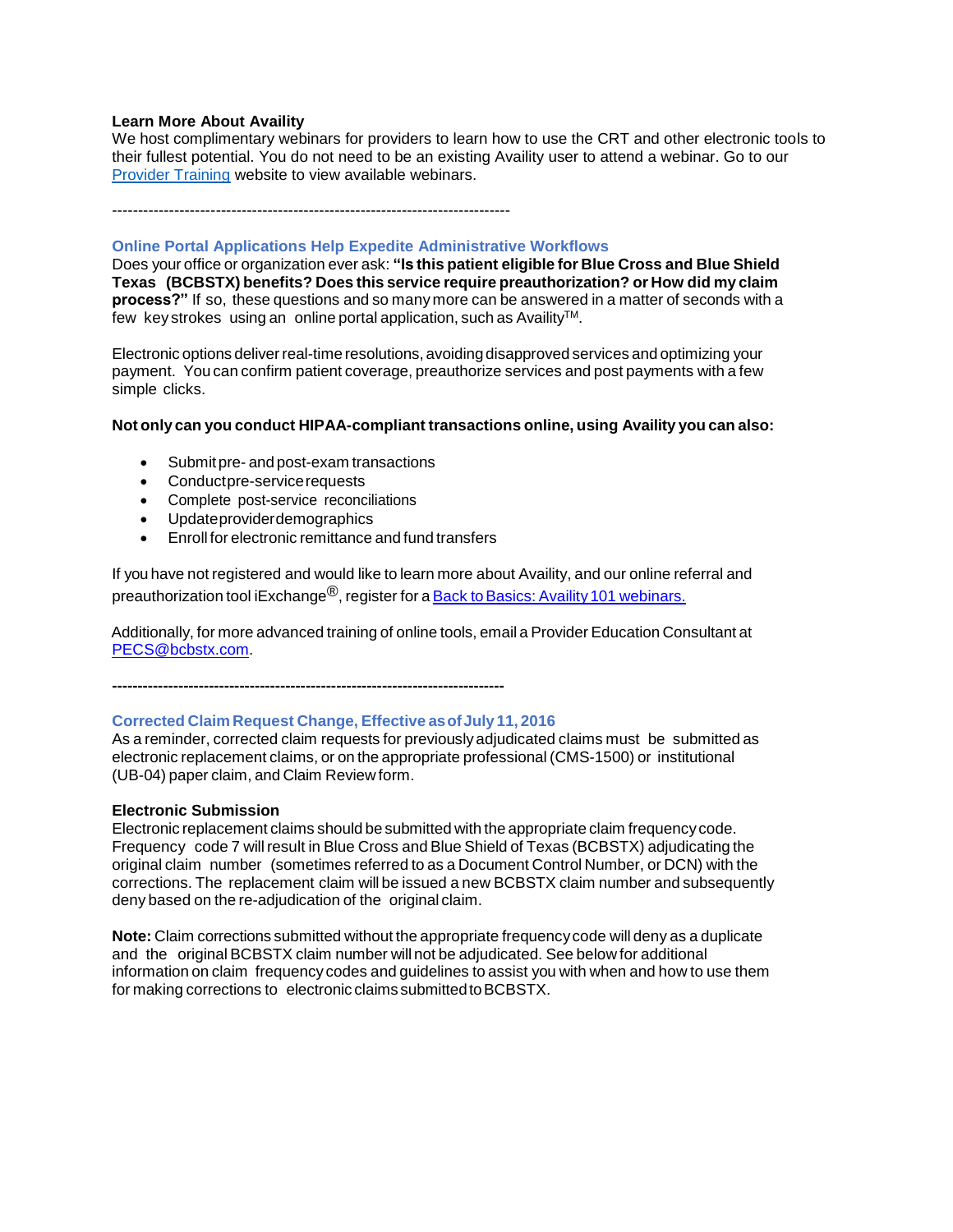| <b>Claim Frequency Codes</b>          |                                                                                                                                      |                                                                                                                                                   |                                                                                                                                                                          |
|---------------------------------------|--------------------------------------------------------------------------------------------------------------------------------------|---------------------------------------------------------------------------------------------------------------------------------------------------|--------------------------------------------------------------------------------------------------------------------------------------------------------------------------|
| Code                                  | <b>Description</b>                                                                                                                   | <b>Filing Guidelines</b>                                                                                                                          | <b>Action</b>                                                                                                                                                            |
| 5 Late Charge(s)                      | Use to submit additional<br>charges for the same<br>date(s) of service as a<br>previous claim.                                       | File electronically, as<br>usual. Include only the<br>additional late charges<br>that were not included<br>on the original claim.                 | <b>BCBSTX will add the</b><br>late charges to the<br>previously processed<br>claim.                                                                                      |
| 7 Replacement of<br>Prior Claim       | Use to replace an entire<br>claim (all but identity<br>information).                                                                 | File electronically, as<br>usual. File the claim in<br>its entirety, including all<br>services for which you<br>arerequesting<br>reconsideration. | <b>BCBSTX</b> will replace<br>the original claim with<br>corrections and the<br>replacement claim will<br>be denied. Refer to the<br>original claim for<br>adjudication. |
| 8 Void/Cancel of<br><b>PriorClaim</b> | Use to eliminate a<br>previouslysubmitted<br>claim for a specific<br>provider, patient, insured<br>and "statement covers<br>period." | File electronically, as<br>usual. Include all<br>charges that were on<br>the original claim.                                                      | <b>BCBSTX will void the</b><br>original claim from<br>records, based on<br>request.                                                                                      |

#### **Paper Submission**

More than 98 percent of the claims BCBSTX receives from providers are submitted electronically. BCBSTX encourages all providers to use electronic options as the primary method for claim submission. There are several multi-payer web vendors available to providers. If you are a registered Availity® web portal user, you have access to submit direct data entry replacement claims electronically, at no additional cost.

As of July 11, 2016, any changes to a claim that are specified only on the Claim Review form (or via a letter) will be returned with a notice advising resubmission on the appropriate CMS-1500 or UB-04 paper claim form. Paper claim submitters are required to indicate "corrected claim" on the paper claim form and the accompanying Claim Review form.

**Pharmacy**

### **Reminder: Pharmacy Program Benefit Changes – Effective Jan. 1, 2017**

Blue Cross and Blue Shield of Texas (BCBSTX) implemented pharmacy benefit changes on Jan. 1, 2017, for some members with prescription drug benefits administered through Prime Therapeutics<sup>®</sup>.

Based on claims data, letters are sent from BCBSTX to alert members who may be affected by one or more of the 2017 pharmacy benefit changes. A summary of the changes, as outlined in the member letters, is included below for your reference.

### **Drug List Changes and Medication Coverage Revisions/Exclusions**

Some members' plans may now be based on a new drug list:

**-----------------------------------------------------------------------------**

1. **New Performance Drug List and Performance Select Drug Lists** – Some members may have one of these new drug lists, which are closed drug lists listing all covered medications only. As a result, some medications will move to a higher copay/coinsurance payment tier and select drugs/drug classes may be excluded from coverage. Additionally, if your patients had a prior authorization approval for a drug that is now excluded from coverage, you can submit a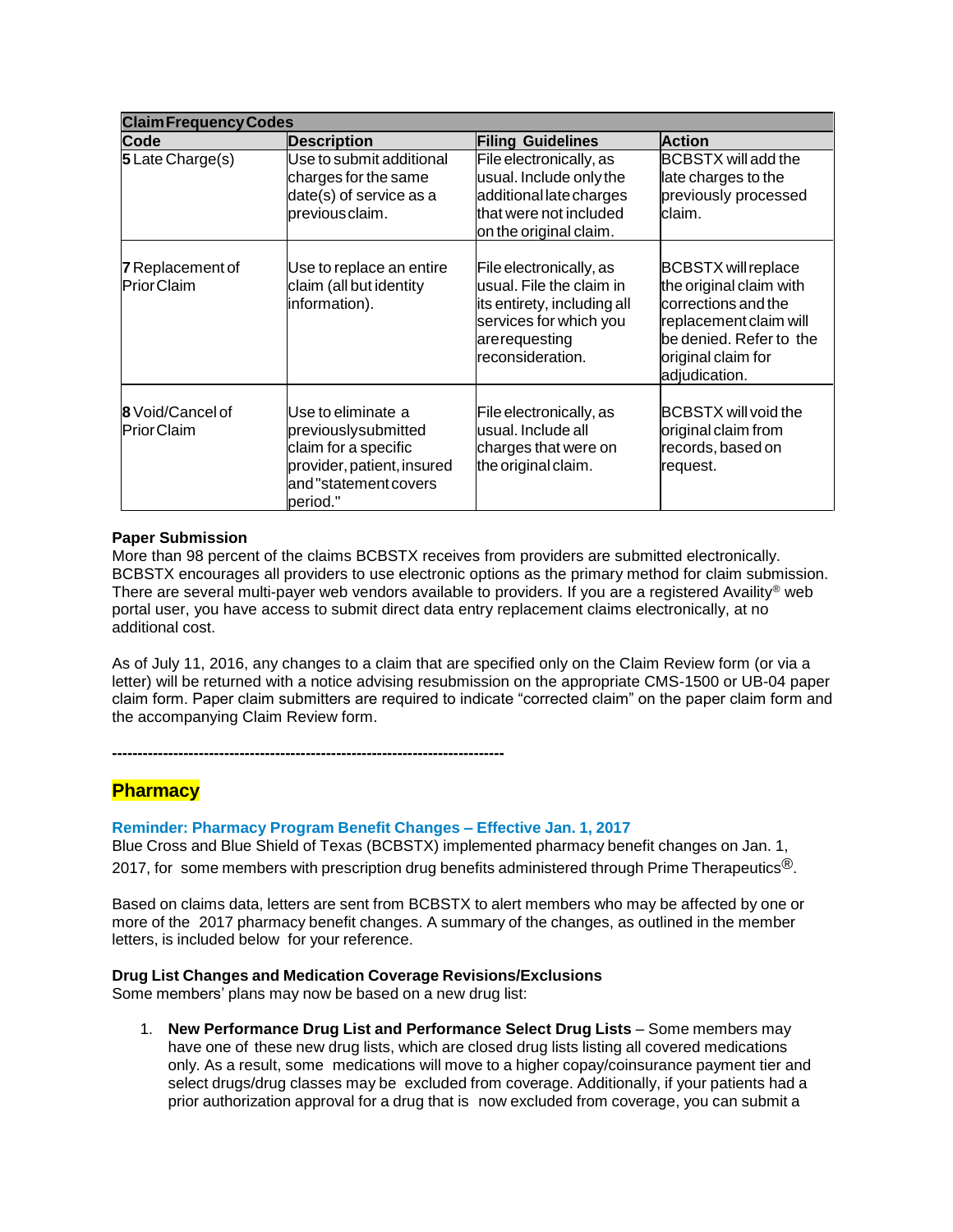drug list coverage exception request to BCBSTX. Your patients may also ask you about therapeutic alternatives.

- 2. **Enhanced Drug List** *(formerly known as Generics Plus Drug List)* Some members may move to this drug list, and as a result, select medications may move to a higher copay/coinsurance payment tier. Your patients may ask you about generics or lower cost alternatives.
- 3. Some members may also be affected by **annual or quarterly drug list changes**, such as drugs moving to a higher payment tier or excluded from coverage. Your patients may ask you about therapeutic or lower cost alternatives.
- 4. The **Standard Drug List** is now known as the **Basic Drug List**.
- 5. As a reminder, medications that have **not received FDA approval** are **not covered** under the BCBSTX pharmacy benefit.

### **Utilization Management Program Changes**

Some members' plans may now be subject to new prior authorization and step therapy programs and/or dispensing limits. If you have a patient who is taking select medications included in these programs, he/she may need to meet certain criteria, such as an approval of a prior authorization request, for coverage consideration.

Additionally, these programs may correlate to your patient's drug list.

### **Specialty Drug Changes**

Starting Jan. 1, 2017, members with an individual benefit plan offered on/off the Texas Health Insurance Marketplace who are using a drug manufacturer's coupon or copay card will not have the specialty drug payment applied to their plan deductible or out-of-pocket maximum. This is unless the coupon is a permitted third-party cost-sharing payment. Your patients can contact BCBSTX if they have questions about this change.

### **Pharmacy Network Changes**

Some members' plans may experience changes to the pharmacy network:

- 1. **CVS Exclusion** Effective Jan. 1, 2017, CVS pharmaciesTM and CVS pharmacies in a Target<sup>®</sup> store were removed from most members' pharmacy network.
- 2. **New Pharmacy Networks** Some members' plans may move to a preferred network where prescriptions filled at these preferred tiered pharmacies offer the lowest copay/coinsurance amounts. 90- day supplies can also be filled at these preferred tiered pharmacies or through mail order for coverage consideration.

**Members who continue to fill prescriptions at a pharmacy no longer in their network will pay more.** In most cases, no action is required on your part for any of these pharmacy network changes as members can easily transfer prescriptions to a nearby in-network pharmacy. If your office stores pharmacy information on your patients' records, you may want to ask your patients which pharmacy is their new choice.

If your patients have questions about their pharmacy benefits, please advise them to call the Pharmacy Program phone number on their member ID card. Members also may visit [bcbstx.com](https://www.bcbstx.com/member) and log in to Blue Access for Members<sup>SM</sup> for a variety of online resources.

*\*Changes to be implemented, as applicable, based on the member's 2017 plan renewal, or new plan effective date, unless otherwise noted. These changes do not apply to members with Medicare Part D or Medicaid coverage.*

*A "preferred" or "participating" pharmacy has a contract with BCBSTX or BCBSTX's pharmacy benefit manager (Prime Therapeutics) to provide pharmacy services at a negotiated rate. The terms "preferred" and "participating" should not be construed as a recommendation, referral or any other statement as to the ability or quality of such pharmacy. Please note that changes to participating*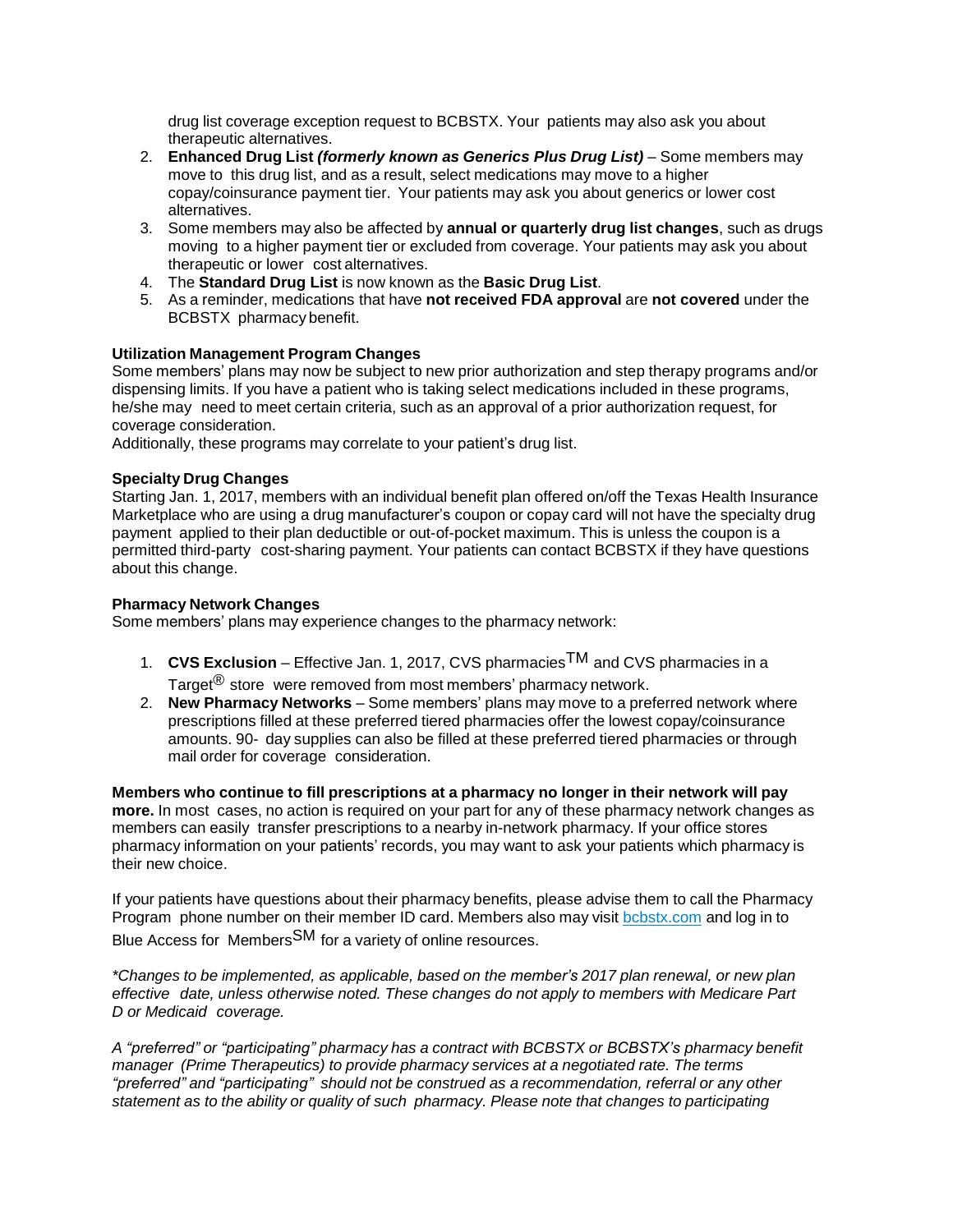*pharmacies may be made in the future.*

*The information mentioned here is for informational purposes only and is not a substitute for the independent medical judgment of a physician. Physicians are to exercise their own medical judgment. Pharmacy benefits and limits are subject to the terms set forth in the member's certificate of coverage* which may vary from the limits set forth above. The listing of any particular drug or classification of *drugs is not a guarantee of benefits. Members should refer to their certificate of coverage for more details, including benefits, limitations and exclusions.*

*Regardless of benefits, the final decision about any medication and pharmacy choice is between the member and their health care provider.*

*Prime Therapeutics LLC is a pharmacy benefit management company. BCBSTX contracts with Prime to provide pharmacy benefit management, prescription home delivery and specialty pharmacy services. In addition, contracting pharmacies are contracted through Prime Therapeutics. The relationship between BCBSTX and contracting pharmacies is that of independent contractors. BCBSTX, as well as several independent Blue Cross and Blue Shield Plans, has an ownership interest in Prime.* **-----------------------------------------------------------------------------**

#### **Pharmacy Benefit Tips**

For Blue Cross and Blue Shield of Texas (BCBSTX) members with prescription drug benefits administered by Prime Therapeutics®, BCBSTX employs several strategies common to the health benefits industry to manage prescription drug benefits. These strategies may include formulary management, benefit design modeling, specialty pharmacy benefits, and clinical programs, among others. These programs allow BCBSTX members to have access to affordable quality health care. You can help support these initiatives by following the tips, guidelines and reminders below:

#### 1. **PrescribeDrugsListedonthe member's drug list (Formulary)**

The BCBSTX druglistsare provided as a guide to help in the selection of cost-effective drug therapy. Every major drug class is covered, although manyof the drug lists cover most generics andfewer brand name drugs. The lists also provide members with criteria for how drugs are selected, coverage considerations and dispensing limits.While these drug lists are a tool to help members maximize their prescription drug benefits, the final decision about what medications should be prescribed is between the health care provider and the patient.

BCBSTX druglists are regularly updated and can be found under Pharmacy Program on the BCBSTX providerwebsite.

**Note:** For members with Medicare Part D or Medicaid coverage, the drug lists can be found on the plan's website:

- Blue Cross MedicareRx (PDP)<sup>SM</sup>: [bcbstx.com/medicare/part\\_d\\_druglist.html](http://www.bcbstx.com/medicare/part_d_druglist.html)
- Blue Cross Medicare Advantage (HMO)SM and (PPO)SM: [bcbstx.com/medicare/mapd\\_drug\\_coverage.html](http://www.bcbstx.com/medicare/mapd_drug_coverage.html)
- Blue Cross Medicare Advantage Dual Care (HMO SNP)SM:

[bcbstx.com/medicare/snp\\_drug\\_coverage.html](http://www.bcbstx.com/medicare/snp_drug_coverage.html)

- TexasSTAR[:bcbstx.com/star/prescription-drugs/drug-coverage](http://www.bcbstx.com/star/prescription-drugs/drug-coverage)
- TexasCHIP[:bcbstx.com/chip/prescription-drugs/drug-coverage](http://www.bcbstx.com/chip/prescription-drugs/drug-coverage)

#### **Remind Patients About Covered Preventive Medications**

Many BCBSTX health plans include coverage at no cost to the member for certain prescription drugs and over-the-counter (OTC) medicine products used for preventive care services and women's contraception.\*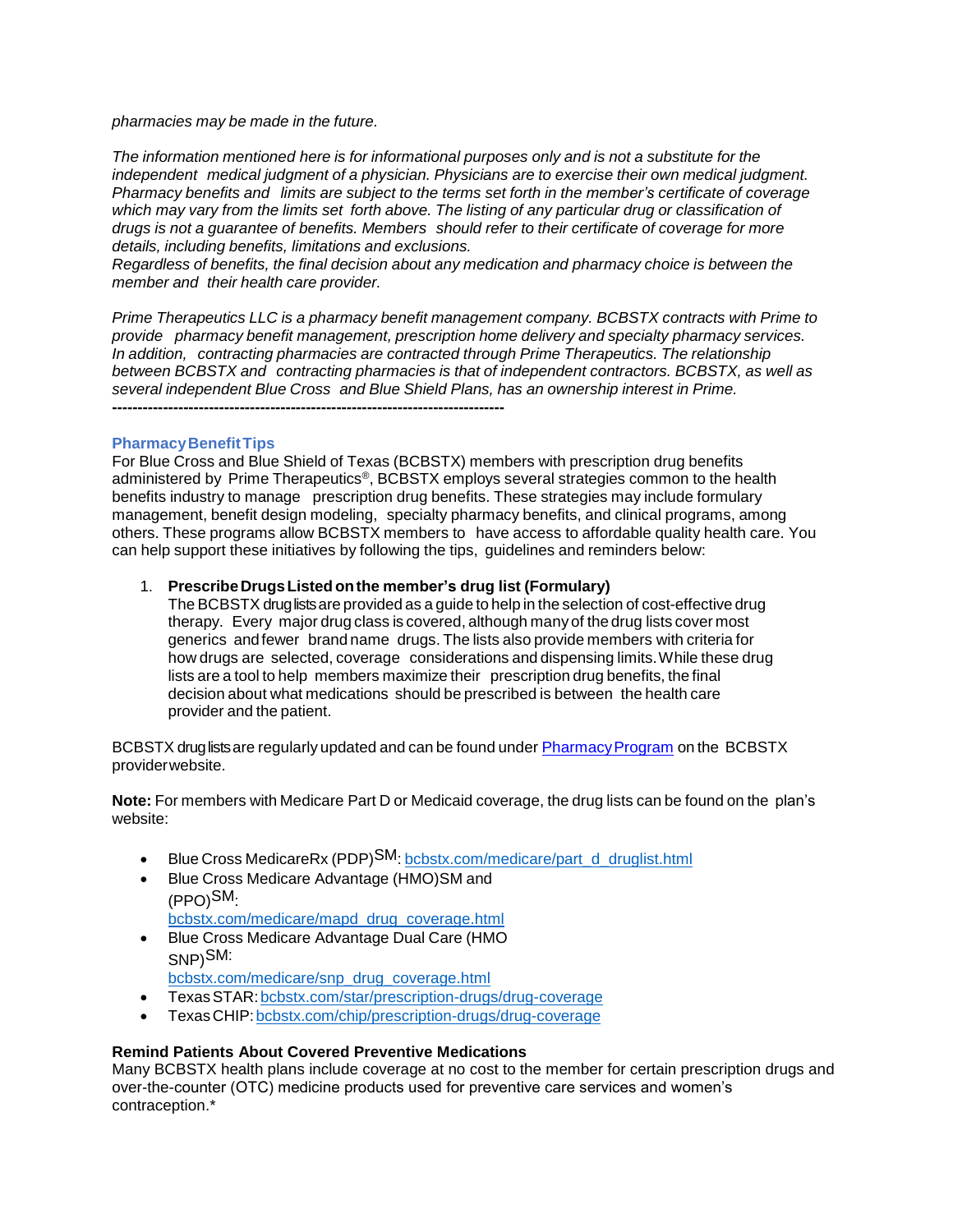#### **ACA \$0 Preventive Drug List:** [bcbstx.com/pdf/rx/rx-aca-prev-list-tx.pdf](http://www.bcbstx.com/pdf/rx/rx-aca-prev-list-tx.pdf) **Women's Contraceptive Coverage List:** [bcbstx.com/pdf/rx/contraceptive-list-tx.pdf](http://www.bcbstx.com/pdf/rx/contraceptive-list-tx.pdf)

*\*Not available for all plans. Members should call the customer service number on their ID card to help determine what benefits may be available, including any requirements, limitations or exclusions that apply. Please refer to the member's certificate of coverage.*

#### **Submit Necessary Prior Authorization Requests**

For some medications, the member's plan may require certain criteria to be met before prescription drug coverage may be approved. You will need to complete the necessary prior authorization request and submit it to BCBSTX. More information about these requirements can be found under [Pharmacy](https://www.bcbstx.com/provider/pharmacy/pa_step_therapy.html)  [Program o](https://www.bcbstx.com/provider/pharmacy/pa_step_therapy.html)n the BCBSTX provider website.

#### **Assist Members with Formulary Exceptions**

If the medication you wish to prescribe is not on your patient's drug or the preventive care lists, a formulary exception may be requested. You can call the customer service number on the member's ID card to start the process, or complete the online form at: [myprime.com/en/coverage-exception-form.html.](http://www.myprime.com/en/coverage-exception-form.html)

Visit the [Pharmacy Program s](http://www.bcbstx.com/provider/pharmacy/index.html)ection of our website for more information.

*Prime Therapeutics, LLC, is a pharmacy benefit management company. BCBSTX contracts withPrime to provide pharmacy benefit management, prescription home delivery and specialty pharmacy services. BCBSTX, as well as several independent Blue Cross and Blue Shield Plans, has an ownership interest in Prime.*

*The information mentioned here is for informational purposes only and is not a substitute for the independent medical judgment of a physician. Physicians are to exercise their own medical judgment. Pharmacy benefits and limits are subject to the terms set forth in the member's certificate* of coverage which may vary from the limits set forth above. The listing of any drug or classification *of drugs is not a guarantee of benefits.*

*Members should refer to their certificate of coverage for more details, including benefits, limitations and exclusions. Regardless of benefits, the final decision about any medication is between the member and their health care provider.*

**-----------------------------------------------------------------------------**

### **DispensingQVT(QuantityVersusTime)Limits**

To helpminimize health risks and to improve the quality of pharmaceutical care, dispensing QVT limits have been placed on select prescription medications. The limits are based upon the U.S. Federal Drug Administration andmedical guidelines as wellas the drug manufacturer's package insert.

For current Drug List Dispensing Limits, visit Pharmacy [Program/Dispensing](https://www.bcbstx.com/provider/pharmacy/quantity_time.html) Limits on the BCBSTX provider website.

**-----------------------------------------------------------------------------**

#### **PrescriptionDrugLists**

Throughout the year, theBlue Cross and BlueShield of Texas (BCBSTX) ClinicalPharmacy department frequentlyreviews the prescription drug lists.Tier placement decisions for each drug on the list followa precise process, with several committees reviewing efficacy, safetyand cost of each drug.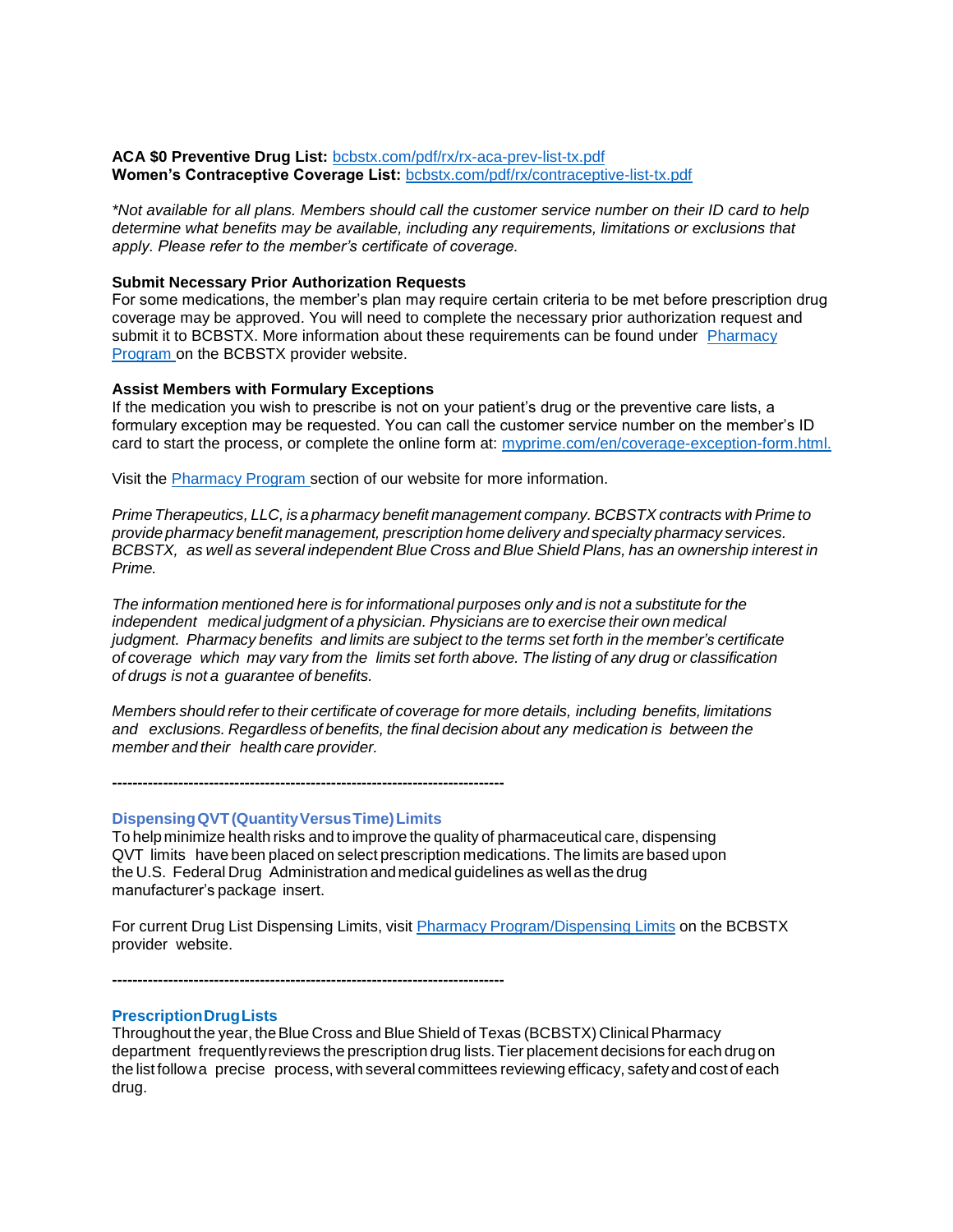For current drug updates, visit Pharmacy Program/Prescription Drug List and Prescribing Guidelines on the BCBSTX provider website.

**-----------------------------------------------------------------------------**

### **Provider General Information**

#### **Medicare Outpatient Observation Notice Requirement**

### *Applies to: Blue Cross Medicare Advantage (HMO)SM and Blue Cross Medicare Advantage (PPO)SM*

The Notice of Observation Treatment and Implication for Care Eligibility Act (NOTICE Act) requires hospitals and critical access hospitals (CAH) to provide notification to individuals receiving observation services as outpatients for more than 24 hours.

Hospitals and CAHs are required to give the CMS-developed standardized notice – the **Medicare Outpatient Observation Notice (MOON)** – to a Medicare beneficiary or enrollee who has been receiving observation services as an outpatient for more than 24 hours. The notice must be provided no longer than 36 hours after observation services are initiated. To obtain a copy, visit the CMS [website](https://www.cms.gov/Medicare/Medicare-General-Information/BNI/index.html) and then scroll down for copies of the CMS MOON instructions and forms in both English and Spanish.

The MOON will inform nearly one million beneficiaries annually of the reason the individual is an outpatient receiving observation services and the implications of observation services on cost sharing.

An oral explanation of the MOON must be provided, ideally in conjunction with the delivery of the notice. A signature must be obtained from the individual (or an individual qualified to act on their behalf) to acknowledge the receipt and understanding of the notice (or in cases of refusal of signature by such individual, signature by the staff member of the hospital or CAH providing the notice).

If you have any questions or if you need additional information, please contact your BCBSTX [Network](https://www.bcbstx.com/provider/contact_us.html#localnetwork) [ManagementRepresentative.](https://www.bcbstx.com/provider/contact_us.html#localnetwork)

**-----------------------------------------------------------------------------**

#### **Provider Training**

BCBSTX is proud to offer complimentaryeducational webinar sessions. These online training sessions give you the flexibility to attend live sessions. Provider billers, utilization areas and administrative departments will benefit from these webinars. Please visit Education and [Reference](http://www.bcbstx.com/provider/training/index.html) on the [bcbstx.com/provider](http://www.bcbstx.com/provider/index.html) website to view what is available and sign up for training sessions.

**-----------------------------------------------------------------------------**

#### **After-hours Access Is Required**

Blue Cross and Blue Shield of Texas (BCBSTX) requires that primary care physicians/providers, specialtycare physicians, professional providers, and facilityand ancillaryproviders provide urgent care, and emergencycare or coverage for care 24 hours a day, seven days a week. Providers must have a verifiablemechanism in place, forimmediate response, for directing patients to alternative after-hours care based on the urgency of the patient's need.

#### **Acceptable after-hours access mechanisms may include:**

- An answering service that offers tocall or page the physician/provider or on-call physician/provider;
- a recorded message thatdirects the patient to call the answering service and the phone number is provided; or
- a recorded message that directs thepatient to call or page the physician/provider or on-call physician/provider and thephone numberis provided.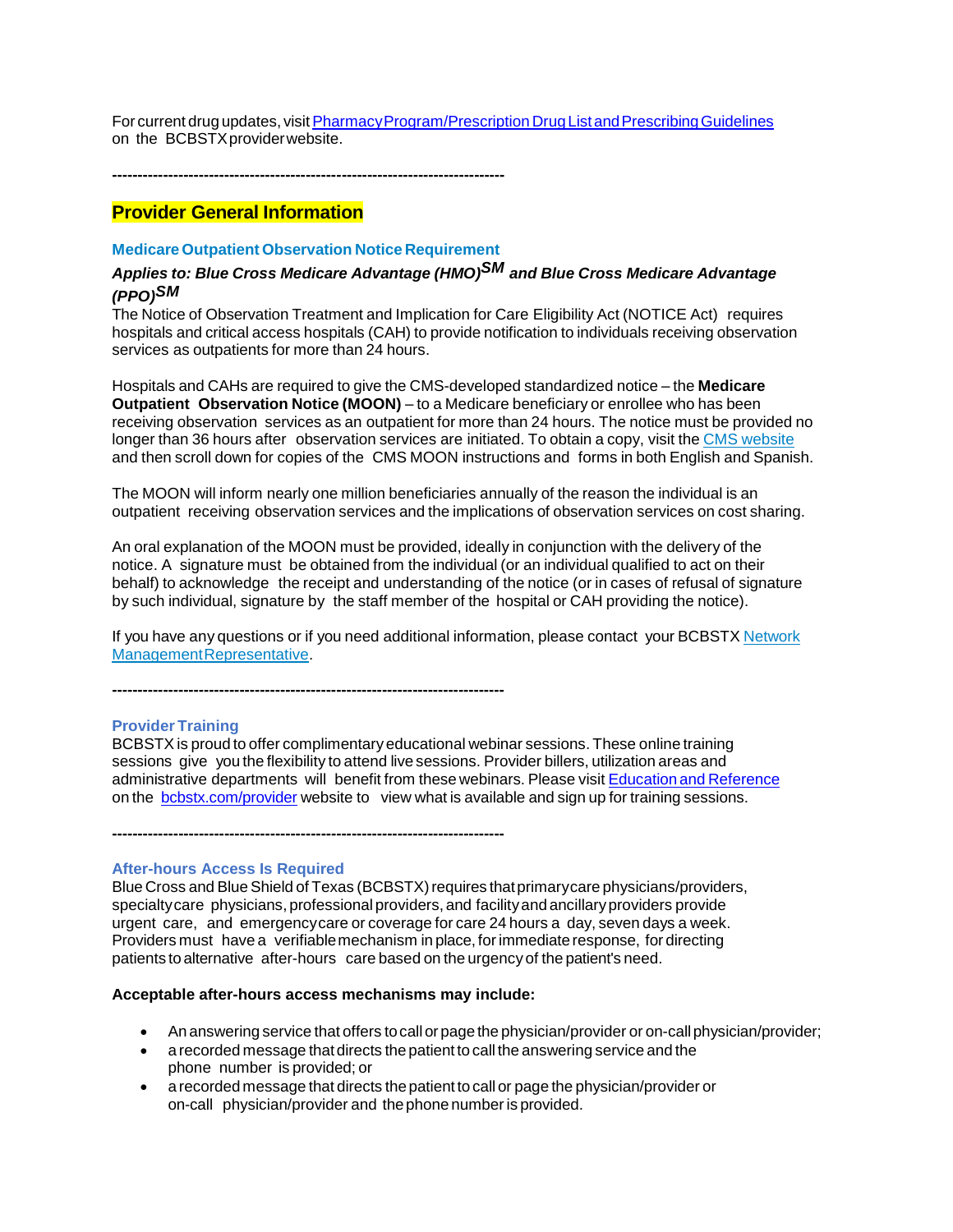For more detail, please refer to the provider [manuals](https://www.bcbstx.com/provider/gri/index.html) for Blue Choice PPO<sup>SM</sup> Physician, Professional Provider and Facility and Ancillary Provider Manual (Section B) and Blue, Blue Premier Physician, Professional Provider, Facility and Ancillary Provider Manual (Section B) available in the Education & Reference section of our provider website. Click on the "Manual" link (note, a password is required).

**-----------------------------------------------------------------------------**

#### **MedicalRecord Requests: IncludeOurLetterasYour CoverSheet**

When youreceive a letter from Blue Cross and Blue Shield of Texas (BCBSTX) requesting additional information, such as medical records or certificates of medical necessity, please utilize the letter as a cover sheet when sending the requested information to us.

This letter contains a barcode in the upper right corner to help ensure that the information you send is matched directlyto the appropriate file and/or claim. Do not submit a Claim Reviewform in addition to the letter, as this could delaythe review process.

Thank youfor your cooperation!

**-----------------------------------------------------------------------------**

### **QuestDiagnostics, Inc., Is theExclusive HMO andPreferredStatewidePPOClinical Reference LabProvider**

Quest Diagnostics, Inc., is the exclusive outpatient clinical reference laboratory provider for Blue EssentialsSM members and Blue Advantage HMOSM subscribers\* and the preferred statewide outpatient clinical reference laboratory provider for Blue Cross and Blue Shield of Texas (BCBSTX) Blue Choice PPOSM subscribers. This arrangement excludes lab services provided during emergency room visits, inpatient admissions and outpatient day surgeries (hospital and free-standing ambulatory surgery centers).

#### **Quest Diagnostics Offers:**

- On-line scheduling for Quest Diagnostics' Patient Service Center (PSC) locations. To schedule a patient PSC appointment, log onto [QuestDiagnostics.com/patient](https://www.questdiagnostics.com/home/patients) or call 888-277- 8772.
- Convenient patient access to more than 195 patient service locations.
- 24/7 access to electronic lab orders, results and other office solutions through Care360®Labs and Meds.

For more information about Quest Diagnostics lab testing solutions or to establish an account, contact your Quest Diagnostics Physician Representative or call 866-MY-QUEST (866-697-8378).

For physicians, professional providers or facility and ancillary providers located in the HMO capitated lab counties, only the lab services/tests indicated on the Reimbursable Lab Services list will be reimbursed on a fee-for-service basis if performed in the physician's, professional provider's or facility or ancillary provider's office for Blue Essentials members. Please note all other lab services/tests performed in the physician's or professional provider's offices will not be reimbursed. You can access the county listing and the Reimbursable Lab Services list in the [General Reimbursement Information](https://www.bcbstx.com/provider/gri/index.html) section located under the Standards and Requirements tab.

\*Note: Physicians, professional providers or facility and ancillary providers who are contracted/affiliated with*a capitated IPA/medical group and physicians, professional providers orfacility or ancillary providers who are not part of a capitated IPA/medical group but who provide services to a member/subscriber whose PCPis a member of a capitated IPA/medical group must contact the applicable IPA/medical group for instructions regardingoutpatientlaboratoryservices.*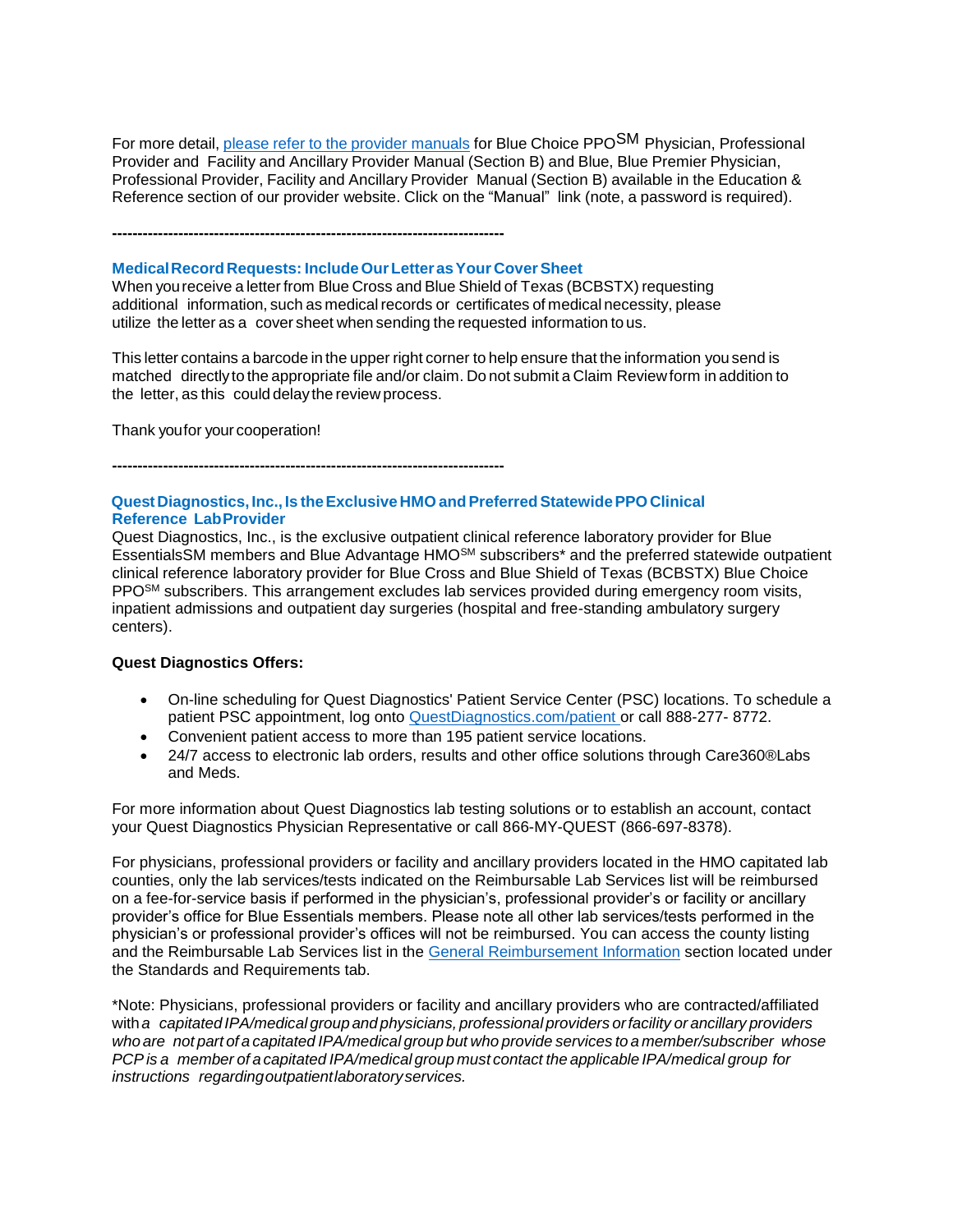#### **Medical Policy Disclosure**

New or revised medical policies, when approved, will be posted on the Blue Cross and Blue Shield of Texas (BCBSTX) provider website on the 1st or 15th day of each month. Those medical policies requiring disclosure will become effective 90 days from the posting date. Medical policies that do not require disclosure will become effective 15 days after the posting date. The specific effective date will be noted for each medical policy that is posted.

To view active and pending medical policies go to [bcbstx.com/provider](https://www.bcbstx.com/provider/) and click on the Standards & Requirements tab, then click on the [Medical Policies o](http://www.medicalpolicy.hcsc.net/medicalpolicy/disclaimer?corpEntCd=TX1)ffering. After reading and agreeing to the disclaimer, you will then have access to active and pending medical policies.

-----------------------------------------------------------------------------

-----------------------------------------------------------------------------

#### **Draft Medical Policy Review**

To streamline the medical policy review process, you can view draft medical policies on the Blue Cross and Blue Shield of Texas (BCBSTX) provider website and provide your feedback online. If there are any draft medical policies to review, these documents will be made available for your review around the 1st and the 15th of each month with a review period of approximately two weeks.

To [view draft medical policies](http://www.medicalpolicy.hcsc.net/medicalpolicy/disclaimer?corpEntCd=TX1) go to our provider website and click on the Standards & Requirements tab, then click on the Medical Policies offering. After reading and agreeing to the disclaimer, you will then have access to view any draft medical policies, if available.

-----------------------------------------------------------------------------

### **Rights and Responsibilities**

### **Blue Choice PPOSM Subscribers/Blue Advantage HMOSM Member Rights and Responsibilities** As a provider for Blue Cross and Blue Shield of Texas (BCBSTX), you are obligated to be aware of

subscribers'/members' rights and informed of subscribers' responsibilities. Our health plan subscribers/members may refer to their benefit booklet for a listing of their rights and responsibilities, which are also included below; you can also access these documents on our website at [bcbstx.com.](https://www.bcbstx.com/provider/)

#### **Rights Responsibilities**

| Subscriber(s)/Member(s)                                                                                                                                                                                                                                       | Subscriber(s)/Member(s)                                                                                                             |
|---------------------------------------------------------------------------------------------------------------------------------------------------------------------------------------------------------------------------------------------------------------|-------------------------------------------------------------------------------------------------------------------------------------|
| You have the right to:                                                                                                                                                                                                                                        | You have the responsibility to:                                                                                                     |
| Receive information about the<br>organization, its services, its<br>practitioners and providers and<br>subscribers' rightsand<br>responsibilities.<br>Make recommendations regarding<br>theorganization's subscribers'<br>rights and responsibilities policy. | Provide, to the extent possible,<br>information that your health benefit<br>plan and practitioner/providerneed, to<br>provide care. |
| Participate with practitioners in<br>making decisions about your health<br>care.                                                                                                                                                                              | Follow the plans and instructions for<br>care you have agreed to with your<br>practitioner.                                         |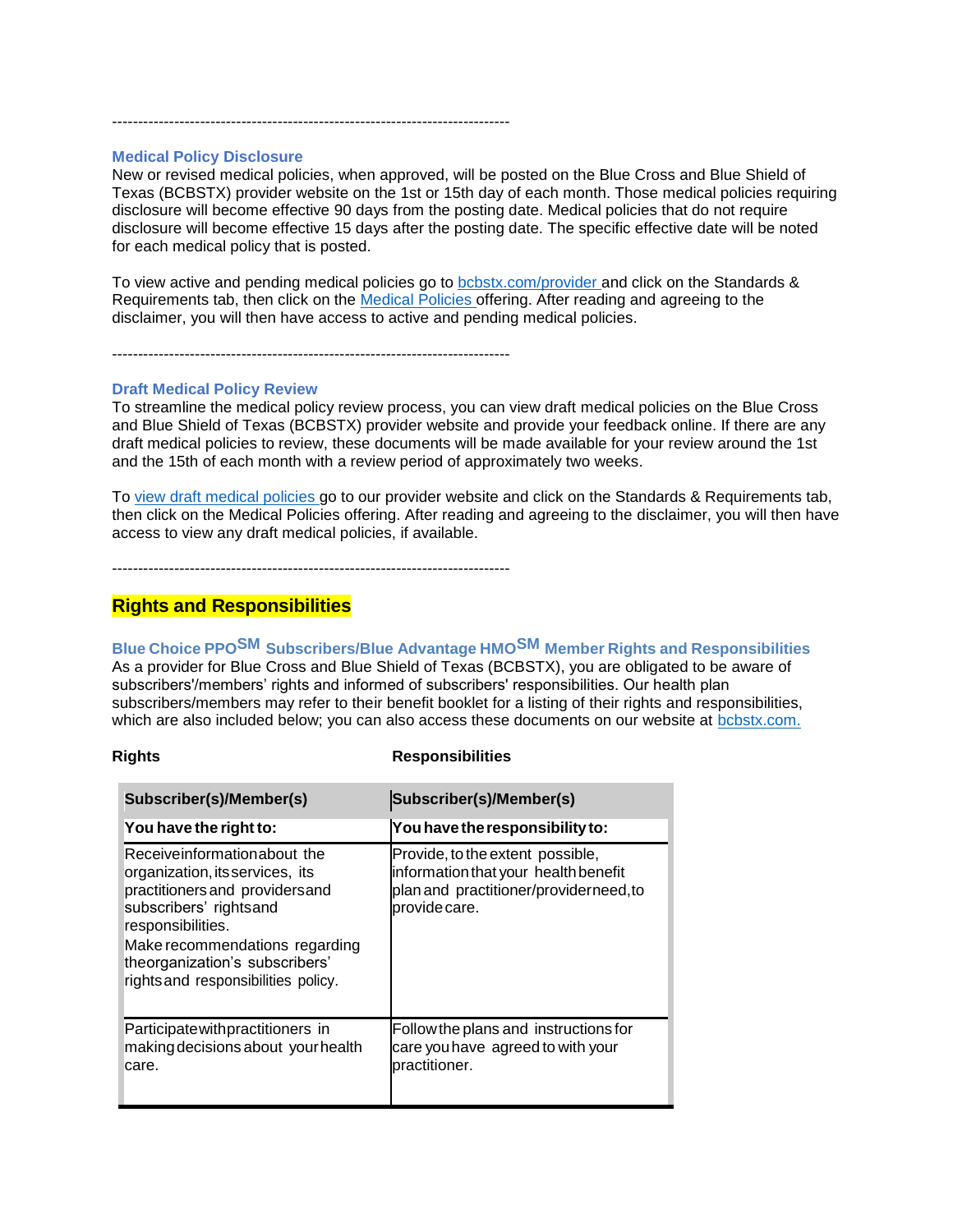| mutually agreed upon treatment<br>right to privacy.<br>goals, to the degree possible.<br>A candid discussion of appropriateor<br>medically necessary treatment<br>options for your condition, regardless<br>of cost or benefit coverage. Voice<br>complaints or appeals about the<br>organization or the care it provides. |
|----------------------------------------------------------------------------------------------------------------------------------------------------------------------------------------------------------------------------------------------------------------------------------------------------------------------------|
|----------------------------------------------------------------------------------------------------------------------------------------------------------------------------------------------------------------------------------------------------------------------------------------------------------------------------|

### **MemberRights –You Have the Right to:**

- Receive information about the organization, its services, its practitioners and providers and members'rights andresponsibilities.
- Make recommendations regarding the organization's members' rights and responsibilities policy.
- Participate with practitioners in making decisions about your health care.
- Be treated with respect and recognition of your dignity and your right to privacy.
- A candid discussion of appropriate or medically necessary treatment options for your condition, regardless of cost or benefit coverage.
- Voice complaints or appeals about the organization or the care it provides.

### **MemberRights–You HavetheResponsibilityto:**

- Meet all eligibility requirements of your employer and the Health Maintenance Organization (HMO).
- Identify yourself as an HMO member bypresenting your ID card and pay the copayment at the time of service for network benefits.
- Establish a physician/patientrelationshipwith yourprimarycare physician/provider (PCP) and seek your PCP's medical advice/referral for network services priorto receivingmedical care, unless it is an emergencyor services are performed by your HMO participating OBGyn.
- Provide, to the extent possible, information that the HMO and practitioner/providers need, to care for you. Including changes in yourfamilystatus, address and phone numbers within 31 days of the change.
- Understand the medications youare taking and receive properinstructions onhowto take them.
- Notify your primarycare physician/provider or HMO plan within 48 hours or as soon as reasonably possible after receiving emergency care services.
- Communicate complete and accurate medical information to health care providers.
- Call in advance to schedule appointments with your network provider and notifythem prior to cancelingorreschedulingappointments.
- Read yourcoverage documents forinformationabout benefits,limitations, andexclusions.
- Ask questions and follow instructions and guidelines given by your provider to achieve and maintain good health.

Understand yourhealth problems and participate to thedegree possible in the development of treatment goals mutuallyagreed upon between youand yourprovider.

### **Contact Us**

View our [quick directory of contacts fo](http://www.bcbstx.com/provider/contact_us.html)r BCBSTX.

-----------------------------------------------------------------------------

**-----------------------------------------------------------------------------**